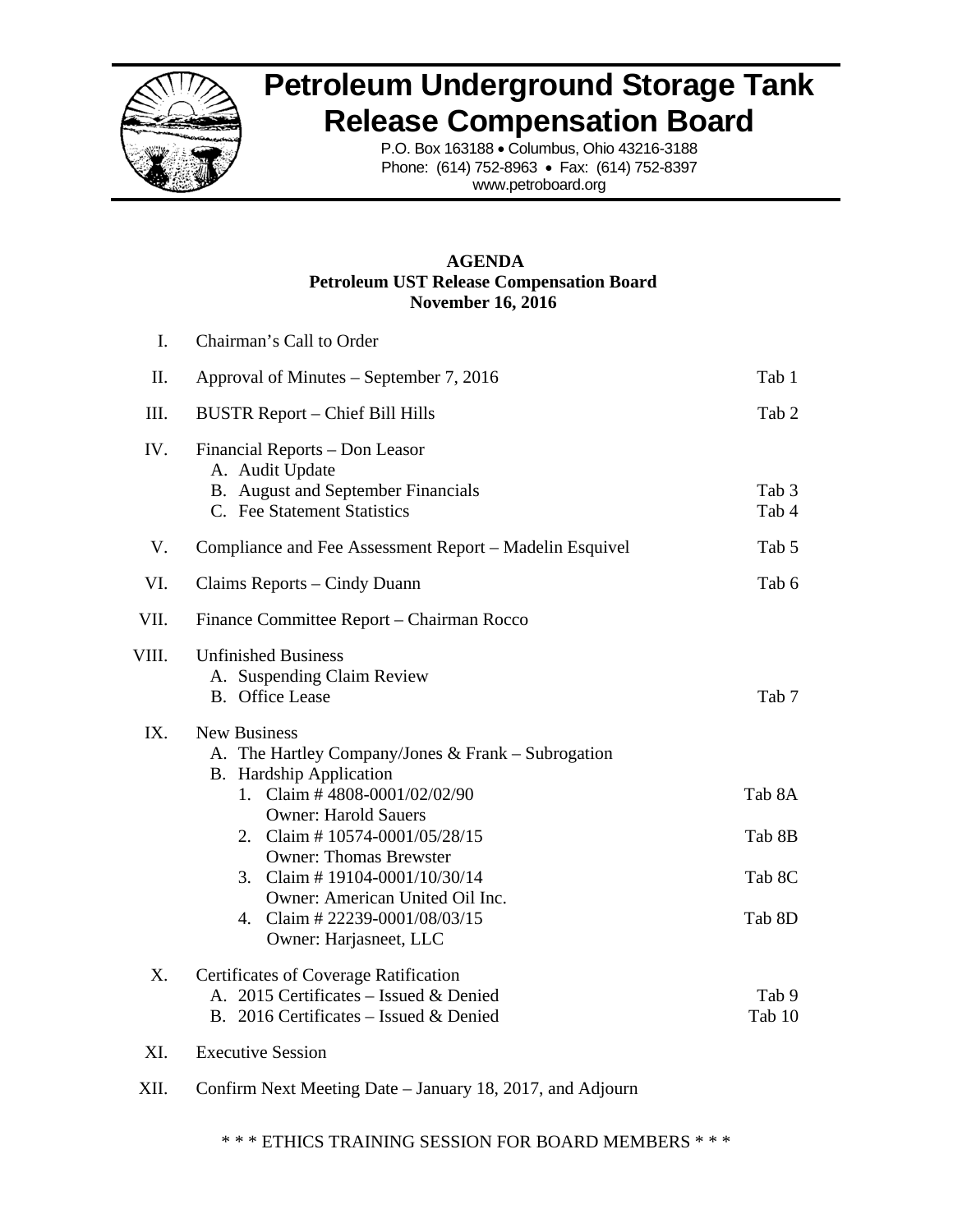# Memorandum

**To:** Petroleum Underground Storage Tank Release Compensation Board

**From:** Chief William Hills, BUSTR

**Re: BUSTR Report** 

**Date:** November 16, 2016

# **PERSONNEL –**

A Paralegal and 2 File Room Clerk positions have been funded, posted, and filled. A Paralegal is assisting the in-house attorney with legal matters and intermittents have been hired as File Room Clerks.

# **ADMINISTRATION –**

The BUSTR Revolving Loan Fund Program that enables Political Subdivisions to address the removal of Underground Storage Tanks is now effective. The application form is available on the State Fire Marshal web site.

The third responsible party search program project continues with another 184 cases are being prepared for the vendors this fiscal year.

SFM, OEPA, and Development are working together to develop guidelines for the use of \$20,000,000 available to Development for potential clean-up for UST facilities. Seven grants have been awarded for over one million dollars. Additional applications are being processed as interest in the grant program is increasing.

The OTTER upgrade project was awarded to Optimum Technology and work is progressing. Testing of the system is ongoing by Release Prevention, Corrective Action and Testing & Registration. Plans are to move additional changes and corrections into production with further testing into November.

# **TRAINING AND STAFF DEVELOPMENT –**

Commerce Human Resources and the Department of Administrative Services continue to provide various training and informational sessions for Commerce employees.

All BUSTR employees have completed their annual Ethics training and are now working on "Securing The Human" program training regarding computer use and protection. Mandatory OSHA training for appropriate BUSTR personnel will be provided on December 8 and 22, 2016.

# **TRAINING TO STAKEHOLDERS** –

BUSTR staff has prepared responses to the comments received from interested parties and they are posted on the SFM web site. Meetings with interested parties will be scheduled, if appropriate, to discuss outstanding concerns with agency comments.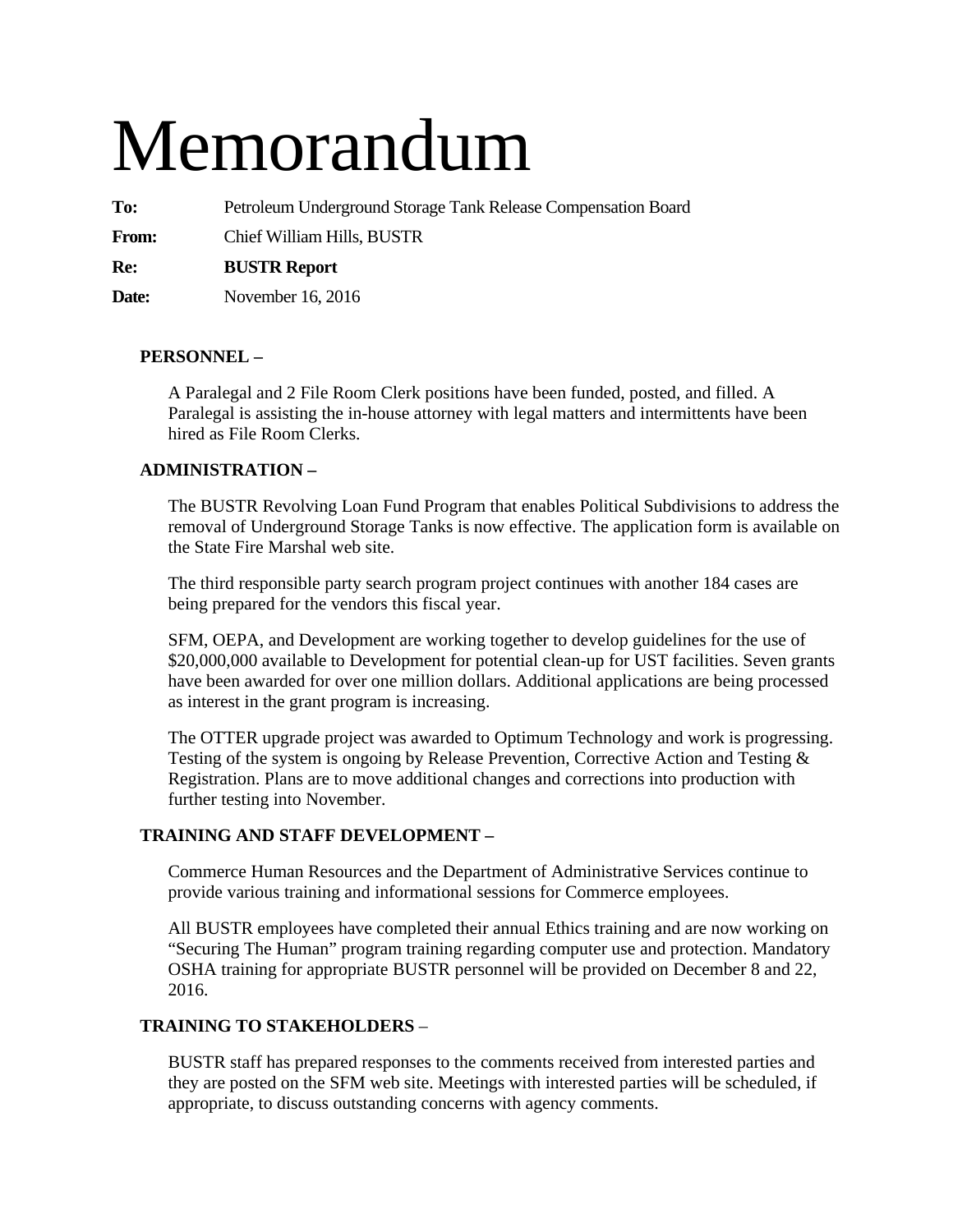# **ACTIVITY –**

# **OTTER Database Upgrade Project**

IT Commerce continues to correct minor issues as part of the contract.

## **Click Scheduling**

There have only been a few minor issues that are being handled in-house.

## **STATISTICS and/or COMMENTS –**

## **Release Prevention**

## **UST Operation Compliance Inspections**

The current 3-year inspection cycle ends June 30, 2019.

For the week ending **November 5, 2016** 

**90** new inspections were performed for a total of **1,942** inspections. (Start of new 3 year inspection cycle).

# **Corrective Action**

# **No Further Action Letters (NFA)**

The current grant cycle ends September 30, 2017.

# For the week ending **November 5, 2016**

**3** NFA's were generated, for a total of **33** NFA's

To - date target projection of total NFA's is **57** 

| <b>Statistic</b>                          | <b>Count as of 11/5/2016</b> |
|-------------------------------------------|------------------------------|
| Number of Registered Tanks                | 21,575                       |
| Number of Owners of Registered Facilities | 3,642                        |
| Number of Registered Facilities           | 7,291                        |
| Number of Active Releases                 | 2,296                        |
| Number of Active Closures                 | 1,377                        |
| Number of Program No Further Actions      | 29.444                       |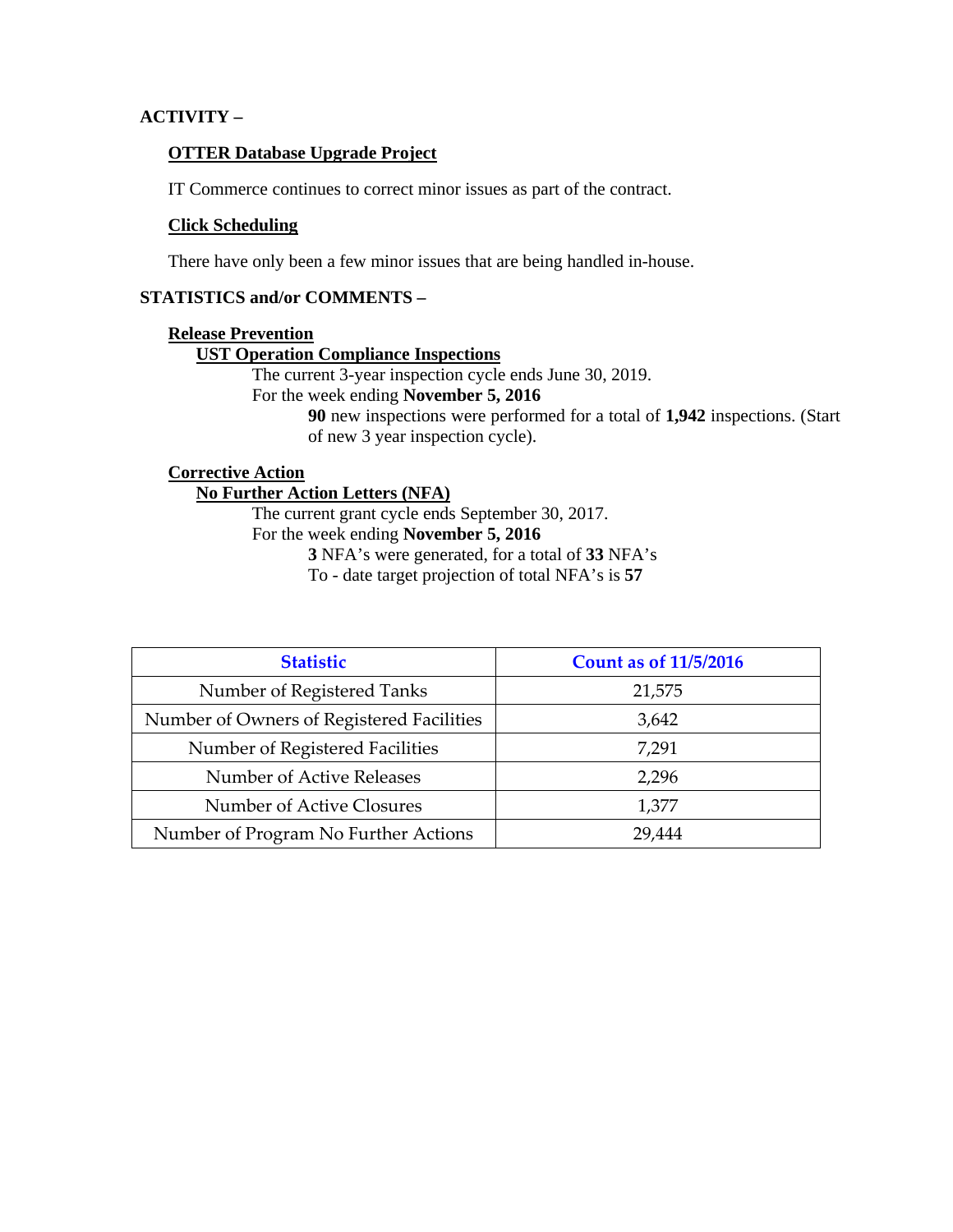#### *MONTHLY INCOME FIGURES AS OF SEPTEMBER 30, 2016 (CASH BASIS)*

**Fiscal 2017 % Of FY 2017July August September Total YTD Budget Budget** Tank RevenueIn house collections \* 8,833,156.50 282,022.50 136,644.50 9,251,823.50 Net refunds paid **1.200.00 1.4,800.00 1.800.00 1.800.00 1.800.00 1.800.00 1.800.00 1.800.00 1.800.00 1.800.00 1.800.00 1.800.00 1.800.00 1.800.00 1.800.00 1.800.00 1.800.00 1.800.00 1.80** AG collections 18,413.37 | 18,413.37 | 16,828.43 | 16,895.21 | 52,137.01 (5,785.46) (4,917.58) (3,393.84) (14,096.88) **Total Tank Revenue 8,845,784.41 298,733.35 149,545.87** 9,294,063.63 98.77% 9,410,000 Interest IncomeInterest Earned 8,304.36 | 29,779.21 | 19,052.22 || 57,135.79 | 29.18%|| 195,800 Unearned Gain/(Loss) on Investments (17,200.00) (37,760.00) 10,220.00 (44,740.00) **Total Interest Income 12,395.64** (8,895.64) (7,980.79) 29,272.22 (12,395.79 Miscellaneous Income 0.00 30.63 23.75 54.38 5.44% 1,000 **Total Income**8,836,888.77 290,783.19 178,841.84 9,306,513.80 96.87% 9,606,800 Claims Expense | 698,190.03 | 481,163.93 | 539,310.74 || 1,718,664.70 | 19.10%|| 9,000,000 Operating Expenses Salaries 88,299.32 106,472.71 100,564.19 295,336.22 22.62% 1,305,425 Temp Services \* | 4,786.70 | (363.34)| 5,346.22 || 9,769.58 | 22.20%|| 44,000 Rent 10,148.84 | 10,148.84 | 10,148.84 || 30,446.52 | 24.01%|| 126,800 Office Supplies | 609.24 | 4,715.61 | 1,236.28 || 6,561.13 | 32.81%|| 20,000 Printing & Copying \* The set of the set of the set of the set of the set of the set of the set of the set of the set of the set of the set of the set of the set of the set of the set of the set of the set of the set of the Staff Development  $\begin{array}{ccc} 0.00 & 0.00 & 0.00 & 0.00 & 0.00 & 0.00 & 0.00 \end{array}$ Advertising | 0.00 | 0.00 | 0.00 || 0.00 | 0.00%|| 2,000 Legal & Professional L&P services 1,625.67 | 24,018.39 | 1,866.99 || 27,511.05 Collection costs **6,101.37** 8,077.12 2,432.61 16,611.10 (5,785.46) (4,917.58) (3,393.84) (14,096.88) **Total L & P Expense 1,941.58 27,177.93 905.76** 30,025.27 13.05% 230,000 Travel 136.80 145.60 706.88 989.28 12.37% 8,000 Employee Expenses 1,885.00 1,885.00 2,195.00 5,965.00 21.38% 27,900 Telephone 1,039.94 | 739.94 | 1,339.94 | 3,119.82 | 22.44%|| 13,900 Postage \* | 16,190.22 | 135.38 | 212.85 || 16,538.45 | 55.13%|| 30,000 Depreciation 1,051.85 993.56 993.56 3,038.97 25.32% 12,000 **Total Operating Expenses** 127,367.17 | 152,555.67 | 124,266.19 | 404,189.03 | 22.01% | 1,836,025 Net Income (Cash method) 7,183,660.07 Collection costs paid by owner Collection costs paid by owner

\* Extremely cylical; occurs mainly during and as a result of the fee assessment period.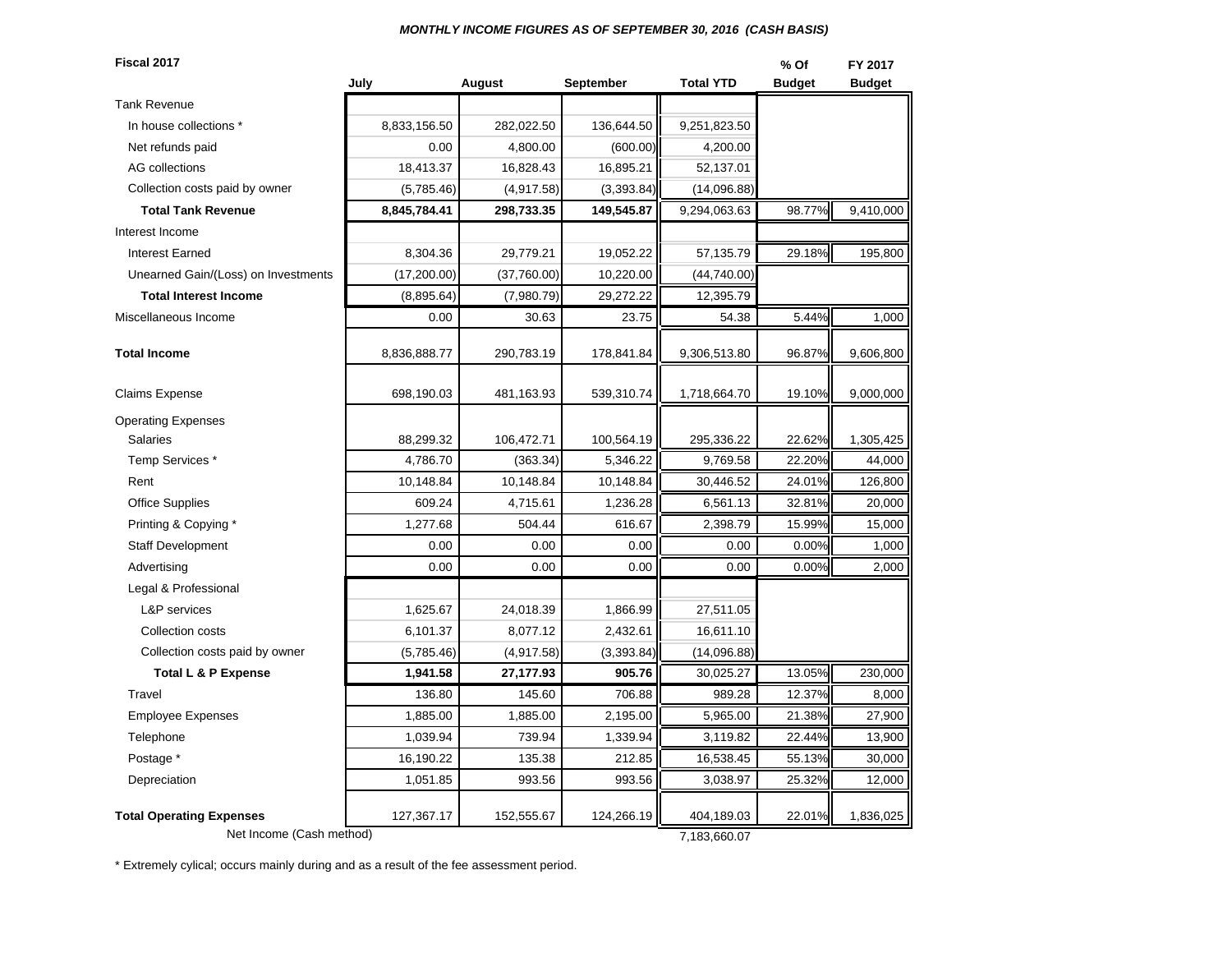# *Petroleum UST Release Compensation Board*  **Balance Sheet As of 09/30/2016**

| <b>Assets</b>                                                                                                                                                                                                                                                                                                                            |                                                                                                             |                              |  |
|------------------------------------------------------------------------------------------------------------------------------------------------------------------------------------------------------------------------------------------------------------------------------------------------------------------------------------------|-------------------------------------------------------------------------------------------------------------|------------------------------|--|
| <b>Current Assets</b><br>108 State Cash Balance<br>112 Debt Service Fund<br>114 Treasury Notes<br>138 Unclaimed Monies Trust Account<br>140 Investments - Obligated<br>141 Reinvested Interest - Obligated<br>142 Investments - Unobligated<br>143 Reinvested Interest-Unobligated<br><b>Total Current Assets</b><br><b>Fixed Assets</b> | 3,504,989.94<br>0.00<br>14,146,198.21<br>19,796.62<br>7,269,648.40<br>9,788.37<br>8,514,260.29<br>13,132.36 | 33,477,814.19                |  |
| 160 Fixed Asset-Furniture<br>165 Fixed Asset-Data Processing<br>169 Accumulated Depreciation<br><b>Total Fixed Assets</b><br><b>Total Assets</b>                                                                                                                                                                                         | 106,238.20<br>835,326.43<br>(910, 357.14)                                                                   | 31,207.49<br>\$33,509,021.68 |  |
| <b>Liabilities</b>                                                                                                                                                                                                                                                                                                                       |                                                                                                             |                              |  |
| <b>Current Liabilities</b><br><b>Total Current Liabilities</b><br><b>Long Term Liabilities</b><br><b>Total Long Term Liabilities</b><br><b>Total Liabilities</b>                                                                                                                                                                         |                                                                                                             | 0.00<br>0.00<br>\$0.00       |  |
| <b>Equity</b>                                                                                                                                                                                                                                                                                                                            |                                                                                                             |                              |  |
| <b>Equity Accounts</b><br>283 Retained Earnings (Deficiency)<br>Current Year Income (Loss)<br><b>Total Equity</b>                                                                                                                                                                                                                        | 22,930,271.55<br>10,578,750.13                                                                              | 33,509,021.68                |  |
| <b>Total Liabilities and Equity</b>                                                                                                                                                                                                                                                                                                      |                                                                                                             | \$33,509,021.68              |  |

Г

Г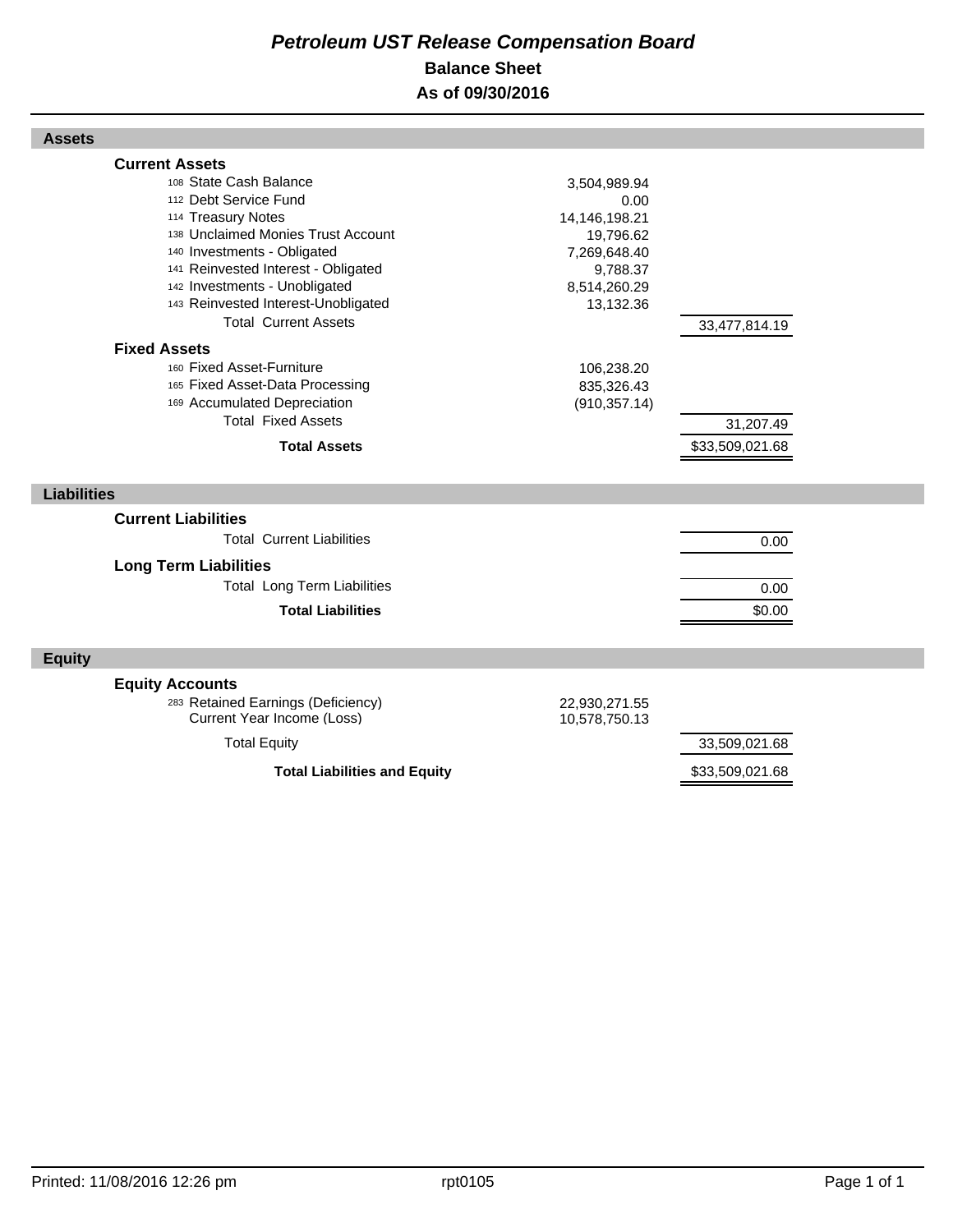# *Petroleum UST Release Compensation Board*  **Income Statement For the Month Ended 09/30/2016**

|                     | <b>Operating Income</b>              |                | <b>Year To Date</b> |
|---------------------|--------------------------------------|----------------|---------------------|
| 301                 | <b>Tank Fees</b>                     | 149,545.87     | 10,961,027.64       |
| 303                 | Investment Income                    | 29,272.22      | 12,395.79           |
|                     | <b>Total Operating Income</b>        | 178,818.09     | 10,973,423.43       |
|                     | <b>Operating Expenses</b>            |                |                     |
| 350                 | <b>Claims Paid</b>                   | 539,310.74     | 220,614.22          |
|                     | <b>Total Operating Expenses</b>      | 539,310.74     | 220,614.22          |
|                     | <b>Administrative Expenses</b>       |                |                     |
| 621                 | <b>Salaries</b>                      | 91,400.00      | 112,843.57          |
| 626                 | <b>Temporary Services</b>            | 5,346.22       | 6,999.76            |
| 634                 | Rent                                 | 10,148.84      | 30,446.52           |
| 638                 | <b>Office Supplies</b>               | 1,236.28       | 5,882.99            |
| 639                 | Printing & Copying                   | 616.67         | 1,121.11            |
| 668                 | Legal & Professional                 | 905.76         | 3,495.01            |
| 669                 | <b>Depreciation Expense</b>          | 993.56         | 3,038.97            |
| 672                 | Travel                               | 706.88         | 852.48              |
| 675                 | <b>Employee Expenses</b>             | 2,195.00       | 5,965.00            |
| 680                 | Telephone                            | 1,339.94       | 3,119.82            |
| 681                 | Postage                              | 212.85         | 348.23              |
|                     | <b>Total Administrative Expenses</b> | 115,102.00     | 174,113.46          |
| <b>Other Income</b> |                                      |                |                     |
| 701                 | Miscellaneous Income                 | 23.75          | 54.38               |
|                     | <b>Total Other Income</b>            | 23.75          | 54.38               |
|                     | Net Income (Loss)                    | (\$475,570.90) | \$10,578,750.13     |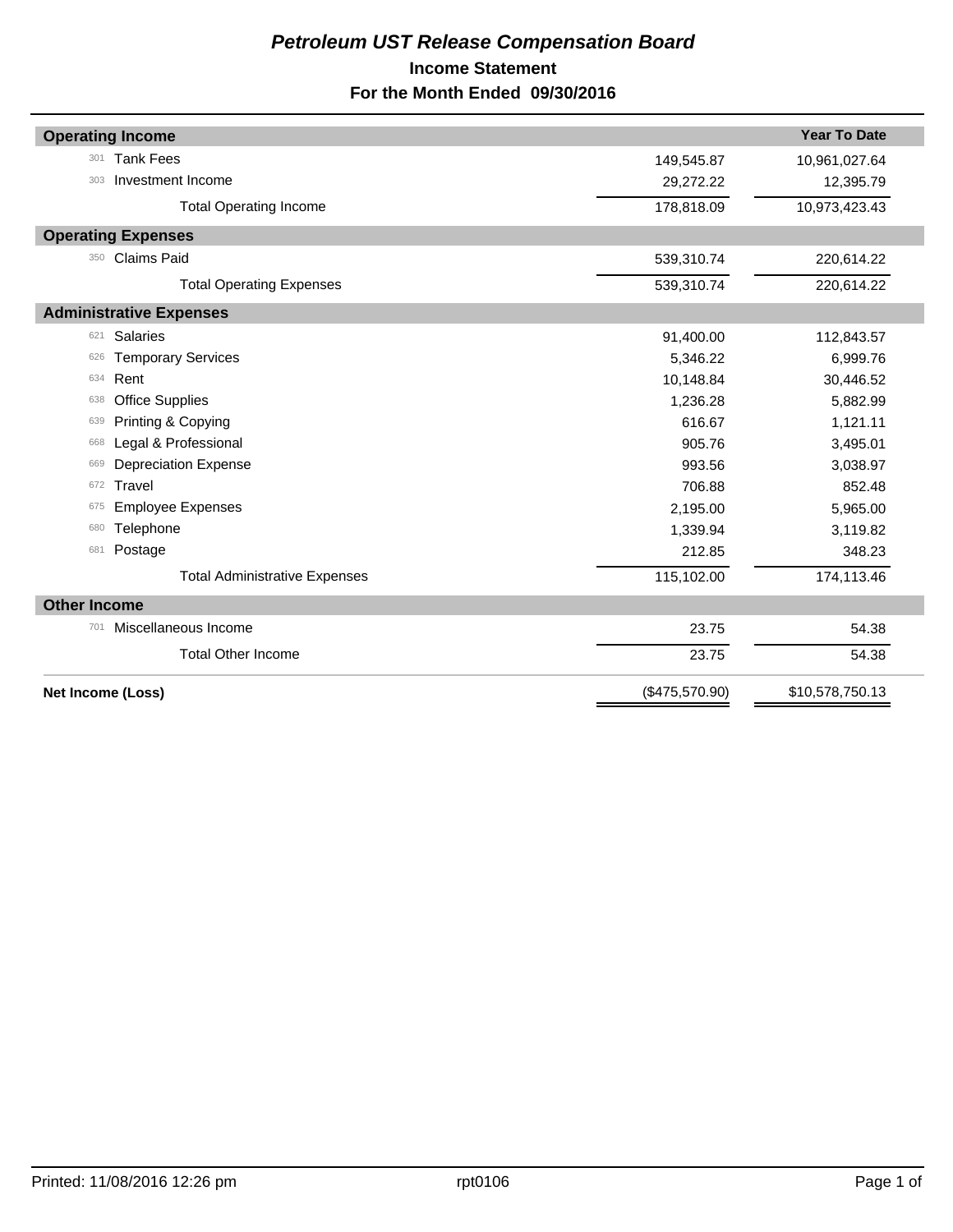# **Trial Balance** *Petroleum UST Release Compensation Board*

# **Transaction Dates 09/01/2016 to 09/30/2016**

| Account | Account                               | <b>Beginning Balance</b> | Transaction   | <b>Ending Balance</b> |
|---------|---------------------------------------|--------------------------|---------------|-----------------------|
| 108     | <b>State Cash Balance</b>             | 3,459,614.86             | 45,375.08     | 3,504,989.94          |
| 114     | <b>Treasury Notes</b>                 | 14,124,668.97            | 21,529.24     | 14,146,198.21         |
| 138     | <b>Unclaimed Monies Trust Account</b> | 19,787.08                | 9.54          | 19,796.62             |
| 140     | Investments - Obligated               | 7,820,646.04             | (550, 997.64) | 7,269,648.40          |
| 141     | Reinvested Interest - Obligated       | 6,164.62                 | 3,623.75      | 9,788.37              |
| 142     | Investments - Unobligated             | 8,514,260.29             | 0.00          | 8,514,260.29          |
| 143     | Reinvested Interest-Unobligated       | 9,022.67                 | 4,109.69      | 13,132.36             |
| 160     | <b>Fixed Asset-Furniture</b>          | 106,238.20               | 0.00          | 106,238.20            |
| 165     | <b>Fixed Asset-Data Processing</b>    | 833,553.43               | 1,773.00      | 835,326.43            |
| 169     | <b>Accumulated Depreciation</b>       | (909, 363.58)            | (993.56)      | (910, 357.14)         |
| 283     | <b>Retained Earnings (Deficiency)</b> | (22,930,271.55)          | 0.00          | (22, 930, 271.55)     |
| 301     | <b>Tank Fees</b>                      | (10, 811, 481.77)        | (149, 545.87) | (10, 961, 027.64)     |
| 303     | Investment Income                     | 16,876.43                | (29, 272.22)  | (12, 395.79)          |
| 350     | <b>Claims Paid</b>                    | (318, 696.52)            | 539,310.74    | 220,614.22            |
| 621     | <b>Salaries</b>                       | 21,443.57                | 91,400.00     | 112,843.57            |
| 626     | <b>Temporary Services</b>             | 1,653.54                 | 5,346.22      | 6,999.76              |
| 634     | Rent                                  | 20,297.68                | 10,148.84     | 30,446.52             |
| 638     | <b>Office Supplies</b>                | 4,646.71                 | 1,236.28      | 5,882.99              |
| 639     | Printing & Copying                    | 504.44                   | 616.67        | 1,121.11              |
| 668     | Legal & Professional                  | 2,589.25                 | 905.76        | 3,495.01              |
| 669     | <b>Depreciation Expense</b>           | 2,045.41                 | 993.56        | 3,038.97              |
| 672     | Travel                                | 145.60                   | 706.88        | 852.48                |
| 675     | <b>Employee Expenses</b>              | 3,770.00                 | 2,195.00      | 5,965.00              |
| 680     | Telephone                             | 1,779.88                 | 1,339.94      | 3,119.82              |
| 681     | Postage                               | 135.38                   | 212.85        | 348.23                |
| 701     | Miscellaneous Income                  | (30.63)                  | (23.75)       | (54.38)               |
|         |                                       | 0.00                     | 0.00          | 0.00                  |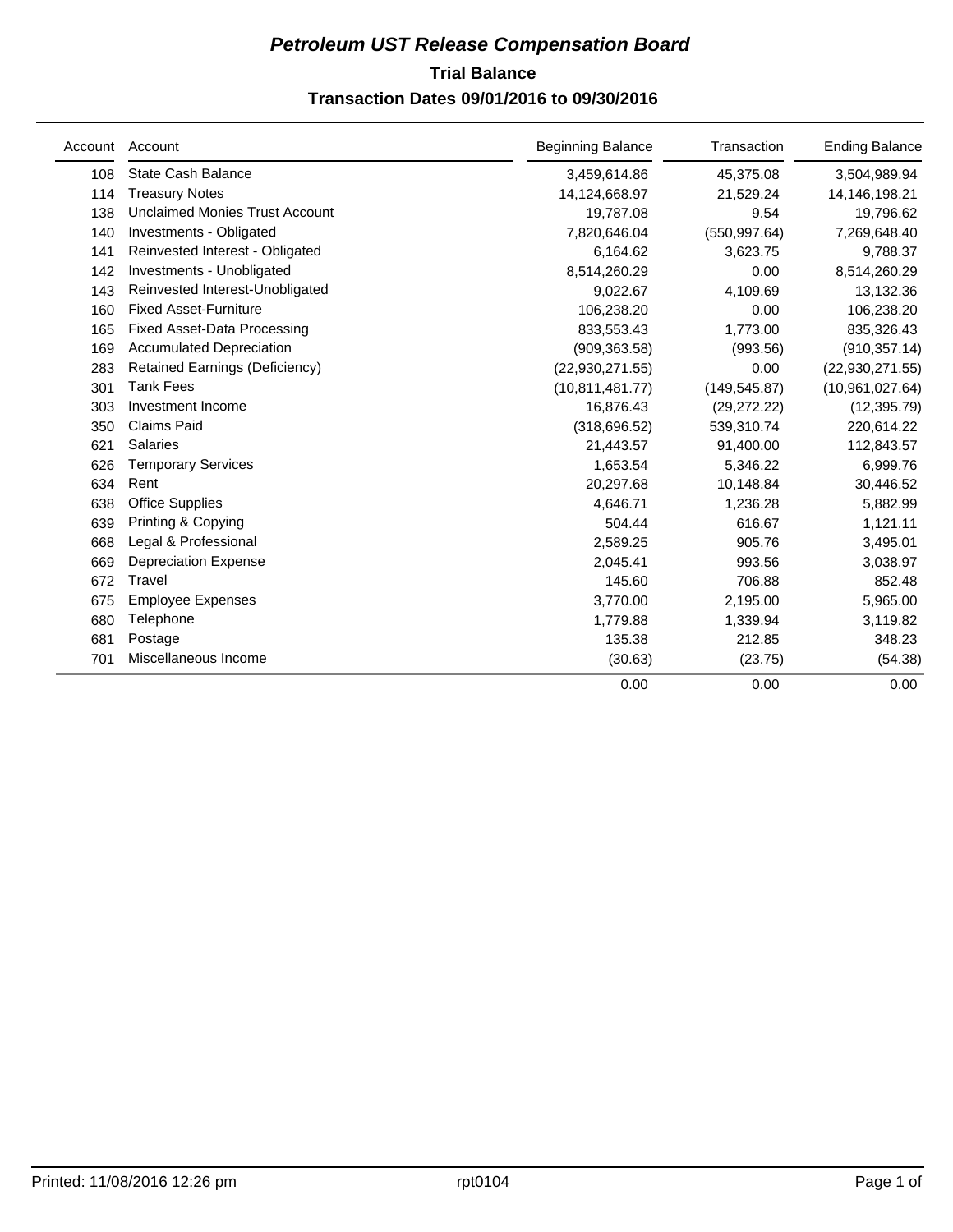#### *MONTHLY INCOME FIGURES AS OF AUGUST 31, 2016 (CASH BASIS)*

| Fiscal 2017                                                 |              |             |                            | % Of          | FY 2017       |
|-------------------------------------------------------------|--------------|-------------|----------------------------|---------------|---------------|
|                                                             | July         | August      | <b>Total YTD</b>           | <b>Budget</b> | <b>Budget</b> |
| <b>Tank Revenue</b>                                         |              |             |                            |               |               |
| In house collections *                                      | 8,833,156.50 | 282,022.50  | 9,115,179.00               |               |               |
| Net refunds paid                                            | 0.00         | 4,800.00    | 4,800.00                   |               |               |
| <b>AG</b> collections                                       | 18,413.37    | 16,828.43   | 35,241.80                  |               |               |
| Collection costs paid by owner                              | (5,785.46)   | (4,917.58)  | (10, 703.04)               |               |               |
| <b>Total Tank Revenue</b>                                   | 8,845,784.41 | 298,733.35  | 9,144,517.76               | 97.18%        | 9,410,000     |
| Interest Income                                             |              |             |                            |               |               |
| <b>Interest Earned</b>                                      | 8,304.36     | 29,779.21   | 38,083.57                  | 19.45%        | 195,800       |
| Unearned Gain/(Loss) on Investments                         | (17, 200.00) | (37,760.00) | (54,960.00)                |               |               |
| <b>Total Interest Income</b>                                | (8,895.64)   | (7,980.79)  | (16, 876.43)               |               |               |
| Miscellaneous Income                                        | 0.00         | 30.63       | 30.63                      | 3.06%         | 1,000         |
| <b>Total Income</b>                                         | 8,836,888.77 | 290,783.19  | 9,127,671.96               | 95.01%        | 9,606,800     |
| Claims Expense                                              | 698,190.03   | 481,163.93  | 1,179,353.96               | 13.10%        | 9,000,000     |
| <b>Operating Expenses</b>                                   |              |             |                            |               |               |
| <b>Salaries</b>                                             | 88,299.32    | 106,472.71  | 194,772.03                 | 14.92%        | 1,305,425     |
| Temp Services *                                             | 4,786.70     | (363.34)    | 4,423.36                   | 10.05%        | 44,000        |
| Rent                                                        | 10,148.84    | 10,148.84   | 20,297.68                  | 16.01%        | 126,800       |
| <b>Office Supplies</b>                                      | 609.24       | 4,715.61    | 5,324.85                   | 26.62%        | 20,000        |
| Printing & Copying *                                        | 1,277.68     | 504.44      | 1,782.12                   | 11.88%        | 15,000        |
| <b>Staff Development</b>                                    | 0.00         | 0.00        | 0.00                       | 0.00%         | 1,000         |
| Advertising                                                 | 0.00         | 0.00        | 0.00                       | 0.00%         | 2,000         |
| Legal & Professional                                        |              |             |                            |               |               |
| L&P services                                                | 1,625.67     | 24,018.39   | 25,644.06                  |               |               |
| Collection costs                                            | 6,101.37     | 8,077.12    | 14,178.49                  |               |               |
| Collection costs paid by owner                              | (5,785.46)   | (4,917.58)  | (10,703.04)                |               |               |
| <b>Total L &amp; P Expense</b>                              | 1,941.58     | 27,177.93   | 29,119.51                  | 12.66%        | 230,000       |
| Travel                                                      | 136.80       | 145.60      | 282.40                     | 3.53%         | 8,000         |
| <b>Employee Expenses</b>                                    | 1,885.00     | 1,885.00    | 3,770.00                   | 13.51%        | 27,900        |
| Telephone                                                   | 1,039.94     | 739.94      | 1,779.88                   | 12.80%        | 13,900        |
| Postage *                                                   | 16,190.22    | 135.38      | 16,325.60                  | 54.42%        | 30,000        |
| Depreciation                                                | 1,051.85     | 993.56      | 2,045.41                   | 17.05%        | 12,000        |
| <b>Total Operating Expenses</b><br>Net Income (Cash method) | 127,367.17   | 152,555.67  | 279,922.84<br>7,668,395.16 | 15.25%        | 1,836,025     |

\* Extremely cylical; occurs mainly during and as a result of the fee assessment period.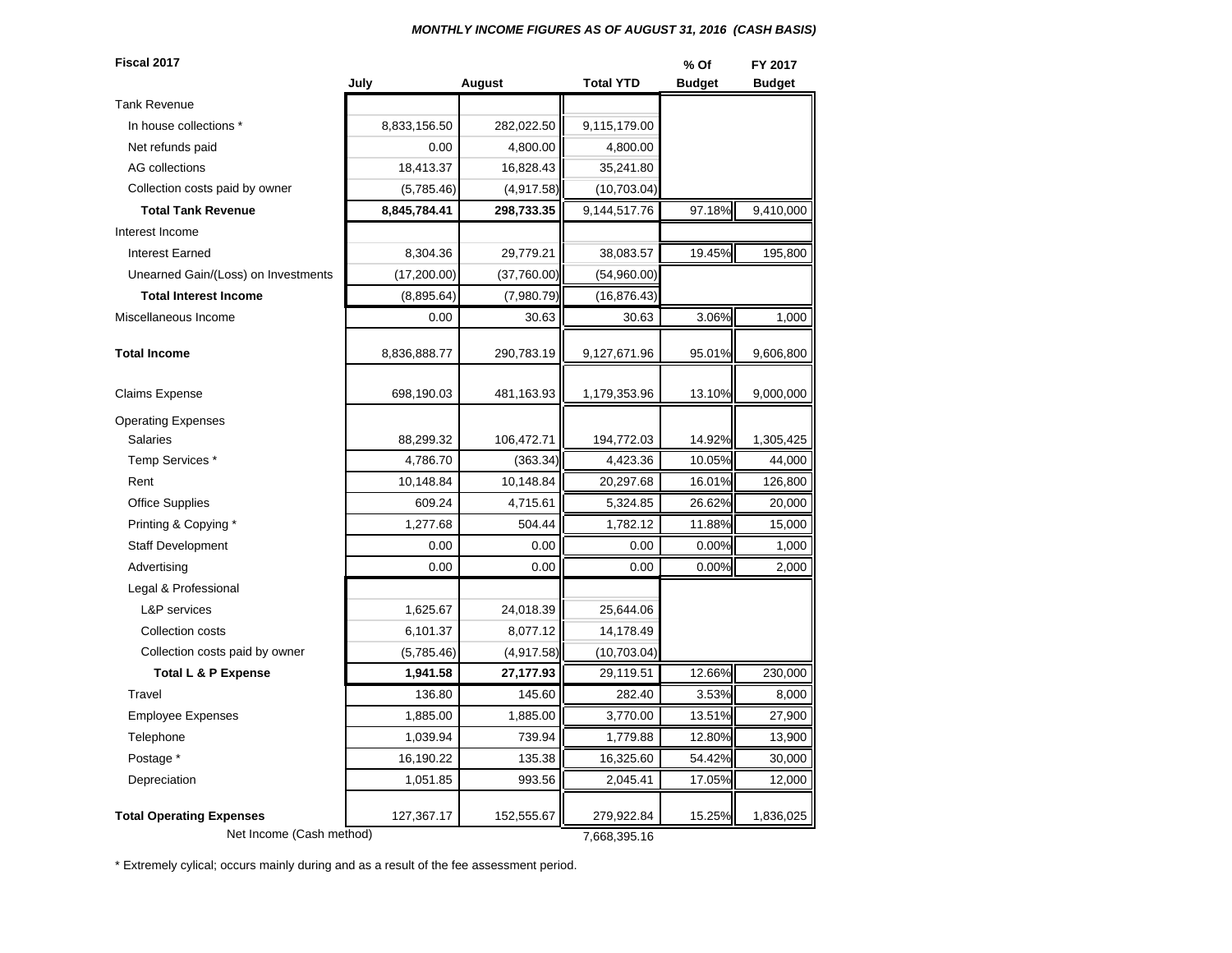# *Petroleum UST Release Compensation Board*  **Balance Sheet As of 08/31/2016**

| <b>Assets</b>                                                                                                                                                                                                                                                                                                                                                                                                                                                                                |                                                                                                                                                         |                                               |  |
|----------------------------------------------------------------------------------------------------------------------------------------------------------------------------------------------------------------------------------------------------------------------------------------------------------------------------------------------------------------------------------------------------------------------------------------------------------------------------------------------|---------------------------------------------------------------------------------------------------------------------------------------------------------|-----------------------------------------------|--|
| <b>Current Assets</b><br>108 State Cash Balance<br>112 Debt Service Fund<br>114 Treasury Notes<br>138 Unclaimed Monies Trust Account<br>140 Investments - Obligated<br>141 Reinvested Interest - Obligated<br>142 Investments - Unobligated<br>143 Reinvested Interest-Unobligated<br><b>Total Current Assets</b><br><b>Fixed Assets</b><br>160 Fixed Asset-Furniture<br>165 Fixed Asset-Data Processing<br>169 Accumulated Depreciation<br><b>Total Fixed Assets</b><br><b>Total Assets</b> | 3,459,614.86<br>0.00<br>14,124,668.97<br>19,787.08<br>7,820,646.04<br>6,164.62<br>8,514,260.29<br>9,022.67<br>106,238.20<br>833,553.43<br>(909, 363.58) | 33,954,164.53<br>30,428.05<br>\$33,984,592.58 |  |
|                                                                                                                                                                                                                                                                                                                                                                                                                                                                                              |                                                                                                                                                         |                                               |  |
| <b>Liabilities</b>                                                                                                                                                                                                                                                                                                                                                                                                                                                                           |                                                                                                                                                         |                                               |  |
| <b>Current Liabilities</b>                                                                                                                                                                                                                                                                                                                                                                                                                                                                   |                                                                                                                                                         |                                               |  |
| <b>Total Current Liabilities</b>                                                                                                                                                                                                                                                                                                                                                                                                                                                             |                                                                                                                                                         | 0.00                                          |  |
| <b>Long Term Liabilities</b>                                                                                                                                                                                                                                                                                                                                                                                                                                                                 |                                                                                                                                                         |                                               |  |
| <b>Total Long Term Liabilities</b>                                                                                                                                                                                                                                                                                                                                                                                                                                                           |                                                                                                                                                         | 0.00                                          |  |
| <b>Total Liabilities</b>                                                                                                                                                                                                                                                                                                                                                                                                                                                                     |                                                                                                                                                         | \$0.00                                        |  |
| <b>Equity</b>                                                                                                                                                                                                                                                                                                                                                                                                                                                                                |                                                                                                                                                         |                                               |  |
| <b>Equity Accounts</b>                                                                                                                                                                                                                                                                                                                                                                                                                                                                       |                                                                                                                                                         |                                               |  |
| 283 Retained Earnings (Deficiency)<br>Current Year Income (Loss)                                                                                                                                                                                                                                                                                                                                                                                                                             | 22,930,271.55<br>11,054,321.03                                                                                                                          |                                               |  |
| <b>Total Equity</b>                                                                                                                                                                                                                                                                                                                                                                                                                                                                          |                                                                                                                                                         | 33,984,592.58                                 |  |
| <b>Total Liabilities and Equity</b>                                                                                                                                                                                                                                                                                                                                                                                                                                                          |                                                                                                                                                         | \$33,984,592.58                               |  |

Г

Г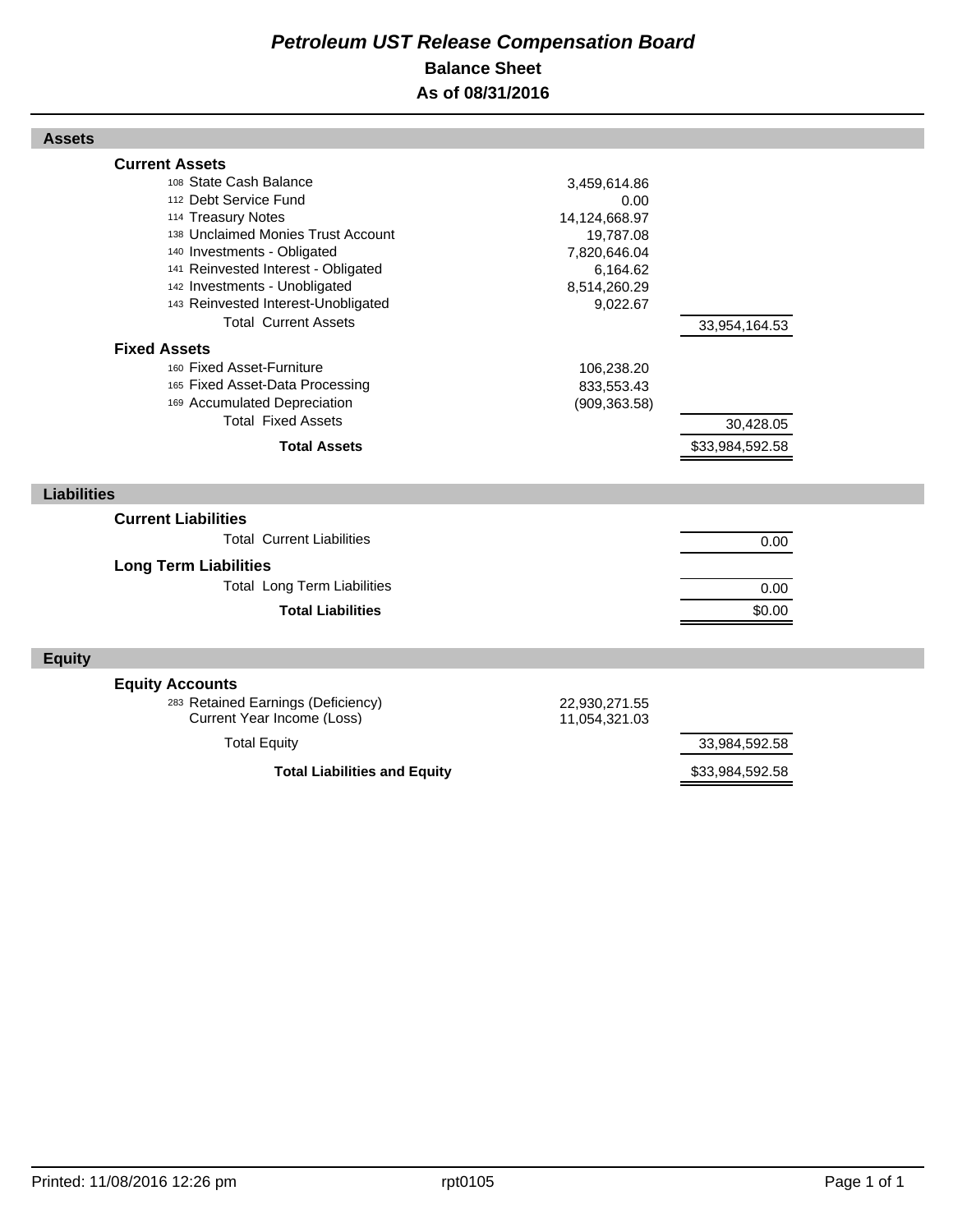# *Petroleum UST Release Compensation Board*  **Income Statement For the Month Ended 08/31/2016**

|                     | <b>Operating Income</b>              |                 | <b>Year To Date</b> |
|---------------------|--------------------------------------|-----------------|---------------------|
| 301                 | <b>Tank Fees</b>                     | 298,733.35      | 10,811,481.77       |
| 303                 | Investment Income                    | (7,980.79)      | (16, 876.43)        |
|                     | <b>Total Operating Income</b>        | 290,752.56      | 10,794,605.34       |
|                     | <b>Operating Expenses</b>            |                 |                     |
| 350                 | <b>Claims Paid</b>                   | 481,163.93      | (318, 696.52)       |
|                     | <b>Total Operating Expenses</b>      | 481,163.93      | (318, 696.52)       |
|                     | <b>Administrative Expenses</b>       |                 |                     |
| 621                 | <b>Salaries</b>                      | 130,433.00      | 21,443.57           |
| 626                 | <b>Temporary Services</b>            | (363.34)        | 1,653.54            |
| 634                 | Rent                                 | 10,148.84       | 20,297.68           |
| 638                 | <b>Office Supplies</b>               | 4,715.61        | 4,646.71            |
| 639                 | Printing & Copying                   | 504.44          | 504.44              |
| 668                 | Legal & Professional                 | 27,177.93       | 2,589.25            |
| 669                 | <b>Depreciation Expense</b>          | 993.56          | 2,045.41            |
| 672                 | Travel                               | 145.60          | 145.60              |
| 675                 | <b>Employee Expenses</b>             | 1,885.00        | 3,770.00            |
| 680                 | Telephone                            | 739.94          | 1,779.88            |
| 681                 | Postage                              | 135.38          | 135.38              |
|                     | <b>Total Administrative Expenses</b> | 176,515.96      | 59,011.46           |
| <b>Other Income</b> |                                      |                 |                     |
| 701                 | Miscellaneous Income                 | 30.63           | 30.63               |
|                     | <b>Total Other Income</b>            | 30.63           | 30.63               |
|                     | Net Income (Loss)                    | (\$366, 896.70) | \$11,054,321.03     |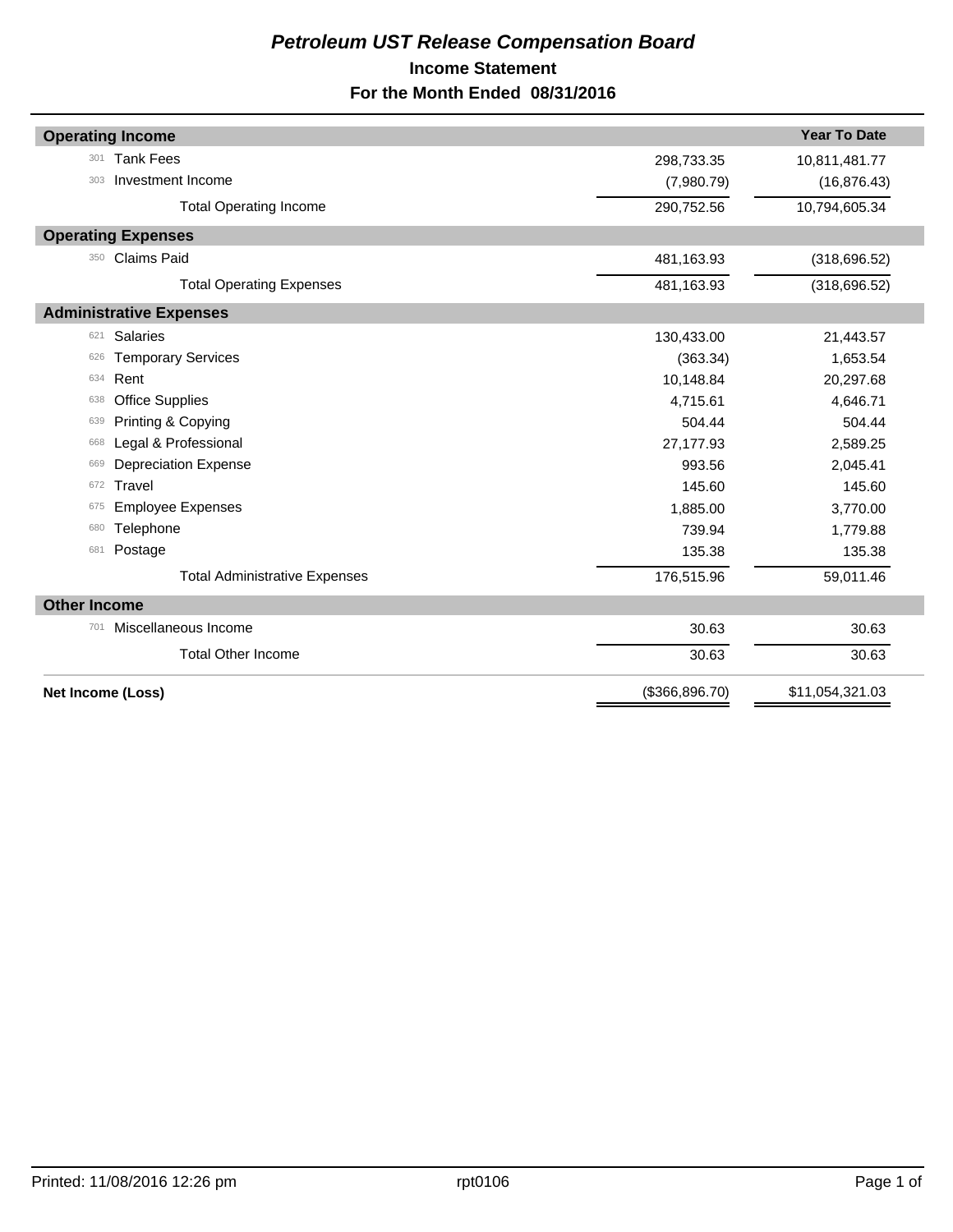# **Trial Balance** *Petroleum UST Release Compensation Board*

# **Transaction Dates 08/01/2016 to 08/31/2016**

|     | Account Account                       | <b>Beginning Balance</b> | Transaction   | <b>Ending Balance</b> |
|-----|---------------------------------------|--------------------------|---------------|-----------------------|
| 108 | State Cash Balance                    | 3,336,373.28             | 123,241.58    | 3,459,614.86          |
| 114 | <b>Treasury Notes</b>                 | 14,140,330.86            | (15,661.89)   | 14,124,668.97         |
| 138 | <b>Unclaimed Monies Trust Account</b> | 19,777.92                | 9.16          | 19,787.08             |
| 140 | Investments - Obligated               | 8,301,809.97             | (481, 163.93) | 7,820,646.04          |
| 141 | Reinvested Interest - Obligated       | 2,439.28                 | 3,725.34      | 6,164.62              |
| 142 | Investments - Unobligated             | 8,514,260.29             | 0.00          | 8,514,260.29          |
| 143 | Reinvested Interest-Unobligated       | 5,076.07                 | 3,946.60      | 9,022.67              |
| 160 | <b>Fixed Asset-Furniture</b>          | 106,238.20               | 0.00          | 106,238.20            |
| 165 | Fixed Asset-Data Processing           | 833,553.43               | 0.00          | 833,553.43            |
| 169 | <b>Accumulated Depreciation</b>       | (908, 370.02)            | (993.56)      | (909, 363.58)         |
| 283 | <b>Retained Earnings (Deficiency)</b> | (22,930,271.55)          | 0.00          | (22, 930, 271.55)     |
| 301 | <b>Tank Fees</b>                      | (10,512,748.42)          | (298, 733.35) | (10, 811, 481.77)     |
| 303 | Investment Income                     | 8,895.64                 | 7,980.79      | 16,876.43             |
| 350 | <b>Claims Paid</b>                    | (799, 860.45)            | 481,163.93    | (318, 696.52)         |
| 621 | Salaries                              | (108, 989.43)            | 130,433.00    | 21,443.57             |
| 626 | <b>Temporary Services</b>             | 2,016.88                 | (363.34)      | 1,653.54              |
| 634 | Rent                                  | 10,148.84                | 10,148.84     | 20,297.68             |
| 638 | <b>Office Supplies</b>                | (68.90)                  | 4,715.61      | 4,646.71              |
| 639 | Printing & Copying                    | 0.00                     | 504.44        | 504.44                |
| 668 | Legal & Professional                  | (24, 588.68)             | 27,177.93     | 2,589.25              |
| 669 | <b>Depreciation Expense</b>           | 1,051.85                 | 993.56        | 2,045.41              |
| 672 | Travel                                | 0.00                     | 145.60        | 145.60                |
| 675 | <b>Employee Expenses</b>              | 1,885.00                 | 1,885.00      | 3,770.00              |
| 680 | Telephone                             | 1,039.94                 | 739.94        | 1,779.88              |
| 681 | Postage                               | 0.00                     | 135.38        | 135.38                |
| 701 | Miscellaneous Income                  | 0.00                     | (30.63)       | (30.63)               |
|     |                                       | 0.00                     | 0.00          | 0.00                  |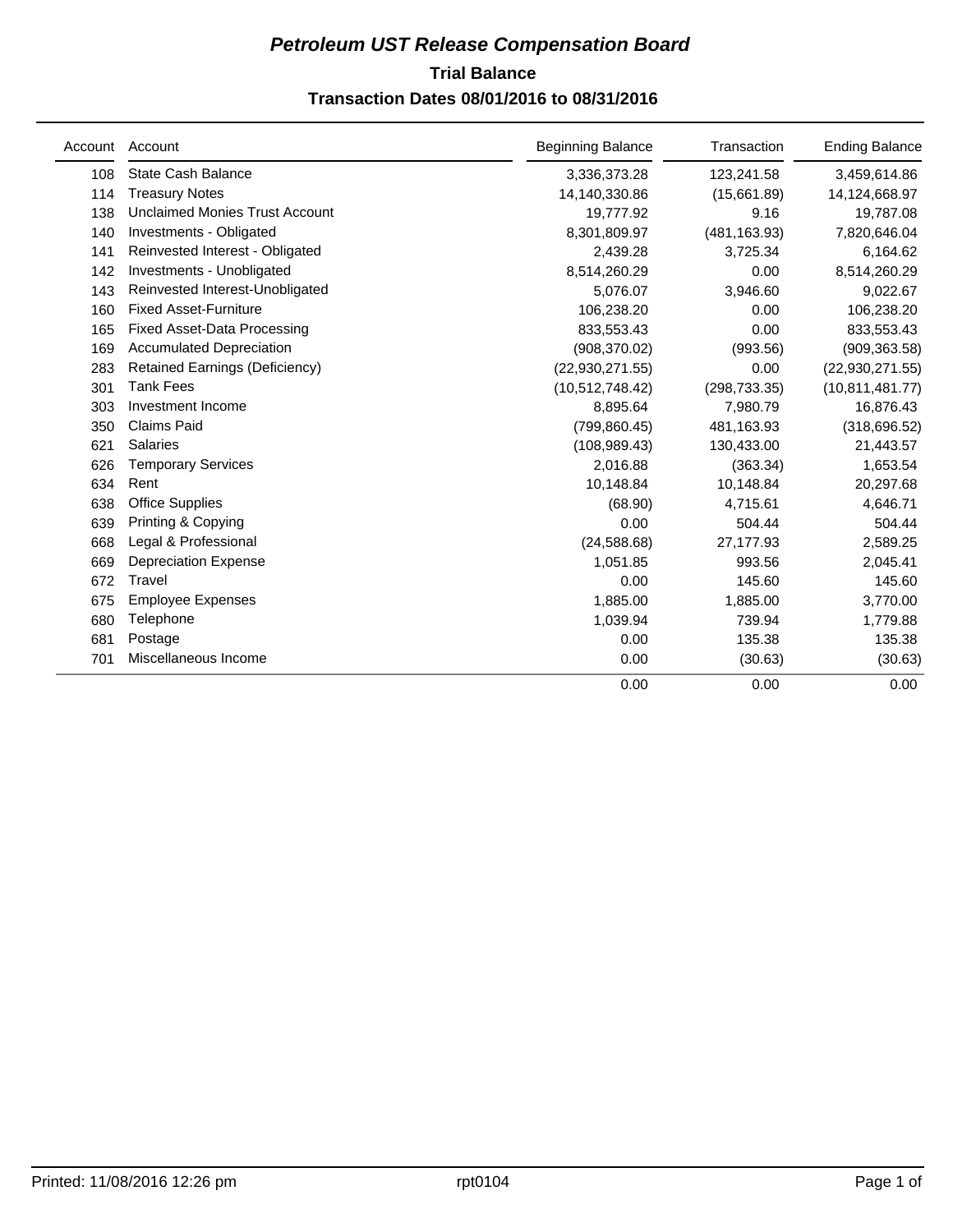## **PETROLEUM UST RELEASE COMPENSATION BOARDPROGRAM YEAR 2016 FEE STATEMENT STATISTICS AS OF NOVEMBER 15, 2016**

| <b>ACTUAL COLLECTIONS:</b><br><b>Total Fees Collected to Date</b><br><b>Total Tanks</b><br><b>Total Owners</b> | <b>November 15, 2016</b><br>PY 2016 / FY 2017<br>(7/1/2016 - 6/30/2017)<br><b>Billed</b><br>Paid |             |     | <b>November 15, 2015</b><br>PY 2015 / FY 2016<br>$(7/1/2015 - 6/30/2016)$ | <b>Percent of</b><br>PY 2015 / FY 2016 | PY 2015 / FY 2016<br><b>Actual</b><br><b>To Date</b> |  |
|----------------------------------------------------------------------------------------------------------------|--------------------------------------------------------------------------------------------------|-------------|-----|---------------------------------------------------------------------------|----------------------------------------|------------------------------------------------------|--|
| Fees:                                                                                                          |                                                                                                  |             |     |                                                                           |                                        |                                                      |  |
| <b>Current Year Fees</b>                                                                                       | \$9,563,600                                                                                      | \$9,248,632 | 97% | \$9,320,691                                                               | 99.23%                                 | \$9,600,954                                          |  |
| Prior Year Fees (a)                                                                                            |                                                                                                  | 191,141     |     | 195,845                                                                   |                                        | 467,921 (b)                                          |  |
|                                                                                                                |                                                                                                  | \$9,439,773 |     | \$9,516,536                                                               |                                        | \$10,068,875                                         |  |
| Number of Tanks:                                                                                               |                                                                                                  |             |     |                                                                           |                                        |                                                      |  |
| <b>Standard Deductible</b>                                                                                     | 15,485                                                                                           | 14,691      | 95% | 14,846                                                                    | 98.96%                                 | 15,161                                               |  |
| Reduced Deductible (c)                                                                                         | 5,616                                                                                            | 5,550       | 99% | 5,508                                                                     | 100.76%                                | 5,551                                                |  |
|                                                                                                                | 21,101                                                                                           | 20,241      | 96% | 20,354                                                                    | 99.44%                                 | 20,712                                               |  |
| Number of Owners:                                                                                              |                                                                                                  |             |     |                                                                           |                                        |                                                      |  |
| <b>Standard Deductible</b>                                                                                     |                                                                                                  | 1,045       |     | 1,078                                                                     | 96.94%                                 | 1,158                                                |  |
| <b>Reduced Deductible</b>                                                                                      |                                                                                                  | 2,094       |     | 2,119                                                                     | 98.82%                                 | 2,091                                                |  |
|                                                                                                                | 3,377                                                                                            | 3,139       | 93% | 3,197                                                                     | 98.19%                                 | 3,249                                                |  |
|                                                                                                                |                                                                                                  |             |     | <b>PY 2016</b>                                                            |                                        |                                                      |  |

|                                          | .                                       |                              |                          |  |  |  |  |
|------------------------------------------|-----------------------------------------|------------------------------|--------------------------|--|--|--|--|
|                                          | <b>PY 2016</b><br><b>Actual To Date</b> | Recommended<br><b>Budget</b> | % Actual vs<br>Projected |  |  |  |  |
| PY 2016 ACTUAL VS PROJECTED COLLECTIONS: |                                         |                              |                          |  |  |  |  |
| Fee Revenue                              | \$9,439,773                             | \$9,410,000                  | 100.32%                  |  |  |  |  |
| Number of Paid Tanks                     | 20.241                                  | 20,200                       | 100.20%                  |  |  |  |  |

(a) Net of refunds paid

(b) As of June 30, 2016, net of refunds paid of \$98,740

(c) As of November 15, 2016, the number of tanks paid at the reduced deductible is 27.4% for PY 2016, and was 27% for the same period in PY 2015.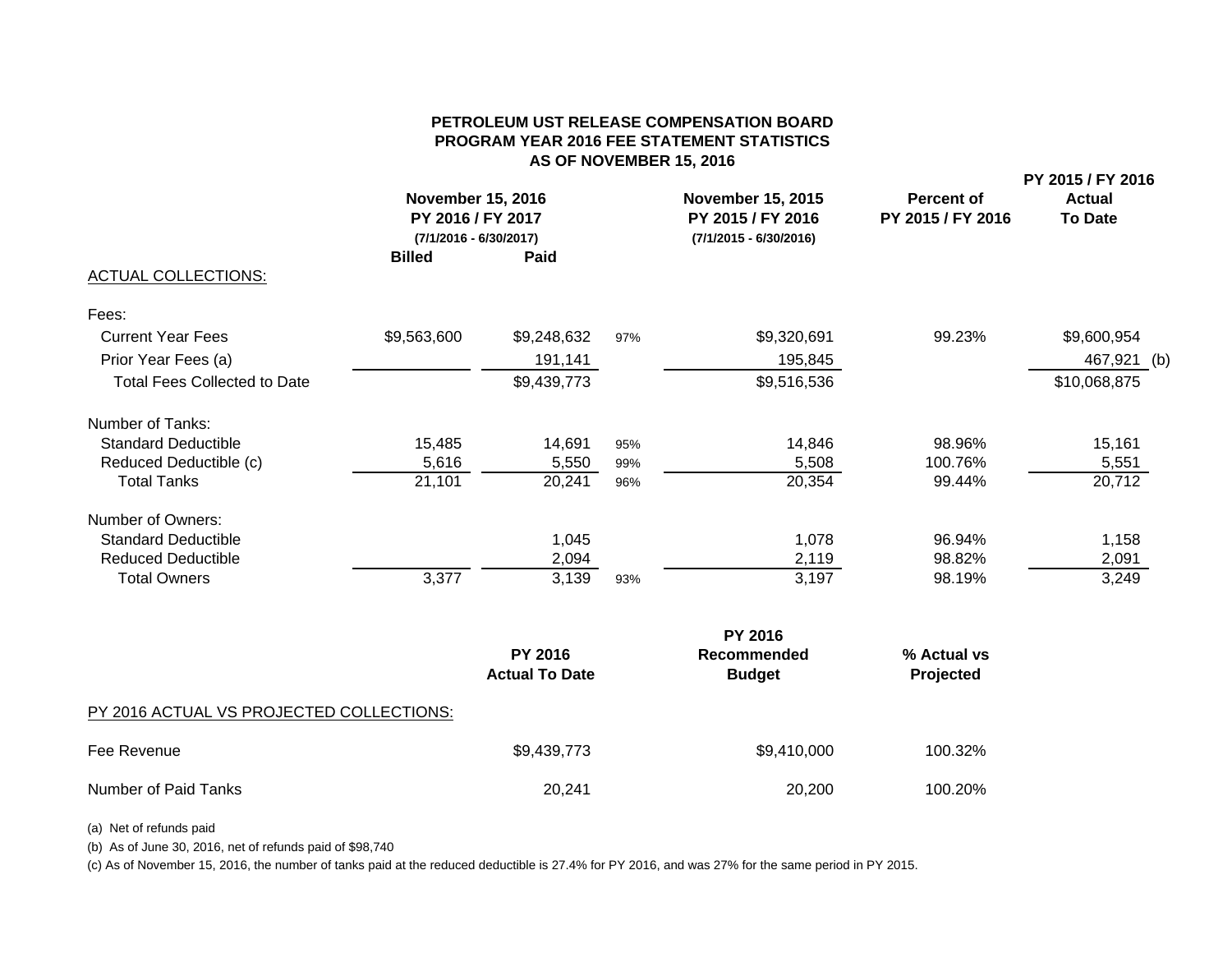#### **PETROLEUM UST RELEASE COMPENSATION BOARD PROGRAM YEAR 2016 COMPLIANCE / FEE ASSESSMENT REPORT AS OF OCTOBER 31, 2016**

|                                                      | <b>PY 2016</b><br>As of 10/31/2016 | <b>PY 2016</b><br>$(7/1/16 - 8/31/16)$ | <b>Increase from</b><br><b>Sept. Meeting</b> | <b>PY 2015</b><br>$(7/1/15 - 6/30/16)$                                | <b>PY 2014</b><br>$(7/1/14 - 6/30/15)$ | PY 2013<br>$(7/1/13 - 6/30/14)$ | <b>PY 2012</b><br>$(7/1/12 - 6/30/13)$ | <b>Percent of</b><br>PY 2016/PY 2015 |
|------------------------------------------------------|------------------------------------|----------------------------------------|----------------------------------------------|-----------------------------------------------------------------------|----------------------------------------|---------------------------------|----------------------------------------|--------------------------------------|
| <b>Refunds</b>                                       |                                    |                                        |                                              |                                                                       |                                        |                                 |                                        |                                      |
| Amount of Refunds Paid                               | $$3,300$ (a)                       | \$450                                  | \$2,850                                      | $$98,740$ (a)                                                         | $$158,794$ (a)                         | $$212,530$ (a)                  | \$273,165                              | 2%                                   |
| Number of Refunds Paid                               | 9                                  |                                        |                                              | 311                                                                   | 419                                    | 437                             | 636                                    | 2%                                   |
| Number of Owners Paid Refunds                        | 4                                  |                                        |                                              | 89                                                                    | 156                                    | 146                             | 220                                    | 3%                                   |
| Number of Pending Refunds                            | 2,847                              | 2,850                                  | -3                                           |                                                                       |                                        |                                 |                                        |                                      |
| Amount of Pending Refunds                            | \$1,400,405                        | \$1,411,405                            | $-$11,000$                                   |                                                                       |                                        |                                 |                                        |                                      |
| <b>Collections</b>                                   |                                    |                                        |                                              |                                                                       |                                        |                                 |                                        |                                      |
| Amount of Refunds Used to Offset Outstanding Fees    | \$19,550                           | \$9,400                                | \$10,150                                     | \$76,750                                                              | \$61,355                               | \$120,635                       | \$51,194                               | 32%                                  |
| Amount Collected by Attorney General/Special Counsel | \$74,950                           | \$35,242                               | \$39,708                                     | \$364,401                                                             | \$200,352                              | \$307,108                       | \$384,008                              | 37%                                  |
| <b>Collection Costs</b>                              | \$18,063                           | \$14,178                               | \$3,885                                      | \$89,643                                                              | \$38,727                               | \$80,498                        | \$115,310                              |                                      |
| Amount Collected by AG/SC, Less Collection Costs     | \$56,887                           | \$21,064                               | \$35,823                                     | \$274,758                                                             | \$161,625                              | \$226,610                       | \$268,698                              |                                      |
| Number of Accounts Certified to the AG's office      | 51                                 | 0                                      | 51                                           | 321                                                                   | 340                                    | 272                             | 604                                    | 15%                                  |
| Number of Owners Certified to the AG's office        | 22                                 | 0                                      | 22                                           | 174                                                                   | 196                                    | 179                             | 226                                    | 11%                                  |
| Amount Certified to the AG's office                  | \$129,035                          | \$0                                    | \$129,035                                    | \$1,124,050                                                           | \$1,086,440                            | \$1,154,822                     | \$1,939,685                            | 12%                                  |
| Appeals (As of 11/8/16)                              |                                    |                                        |                                              |                                                                       |                                        |                                 |                                        |                                      |
| Orders Pursuant to Law                               | 3                                  |                                        |                                              | *Current: 1 settlement in negotiation; 2 hearings scheduled           |                                        |                                 |                                        |                                      |
| Determination to Deny a Certificate of Coverage      | 1                                  |                                        |                                              | **Current: 1 under review - information to support appeal is expected |                                        |                                 |                                        |                                      |
| <b>Ability to Pay Applications</b>                   |                                    |                                        |                                              |                                                                       |                                        |                                 |                                        |                                      |
| Ability to Pay Applications Pending Review           | 3                                  |                                        |                                              |                                                                       |                                        |                                 |                                        |                                      |
| <b>COC Applications (As of 11/8/16)</b>              |                                    |                                        |                                              |                                                                       |                                        |                                 |                                        |                                      |
| COC Application/Fee Statements Sent - annual mailing | 3,418                              | 3,418                                  |                                              | 3,439                                                                 | 3,439                                  | 3,538                           | 3,595                                  | 99%                                  |
| # of Owners Issued COC                               | 2,861                              | 2,715                                  |                                              | 3,138                                                                 | 3,190                                  | 3,243                           | 3,254                                  | 90%                                  |
| # of Owners w/COCs In-Process                        | 266                                | 358                                    |                                              | 43                                                                    | n/a                                    | n/a                             | n/a                                    |                                      |
| # of Owners w/Unresolved Pending Denials of COC      | 20                                 | 18                                     |                                              | 3                                                                     | 5                                      | 3                               | $\overline{2}$                         |                                      |
| # of Owners w/Unresolved Determinations Denying COC  | 11                                 | $\bf{0}$                               |                                              | 114                                                                   | 154                                    | 164                             | 207                                    |                                      |
| <b>Unclaimed Monies/Refunds Pending</b>              |                                    |                                        |                                              |                                                                       |                                        |                                 |                                        |                                      |
| Owners on Unclaimed Monies List (Uncashed Checks)    | 50                                 | 50                                     |                                              |                                                                       |                                        |                                 |                                        |                                      |
| Amount of Unclaimed Monies (Uncashed Checks)         | \$38,897                           | \$39,047                               |                                              |                                                                       |                                        |                                 |                                        |                                      |
| Owners with Refunds Pending - More Info Requested    | 27                                 | 27                                     |                                              |                                                                       |                                        |                                 |                                        |                                      |
| Amount of Refunds Pending with More Info Requested   | \$33,665                           | \$35,165                               |                                              |                                                                       |                                        |                                 |                                        |                                      |

(a) PY 2016 goal - \$225,000. PY 2016 refund/offsets as of 10/31/16: \$22,850 (10%). PY 2015 refund/offsets: \$175,490. PY 2014 refund/offsets: \$220,149. PY 2013 refund/offsets: \$33,165. PY 2012 refund/offsets: \$346,359.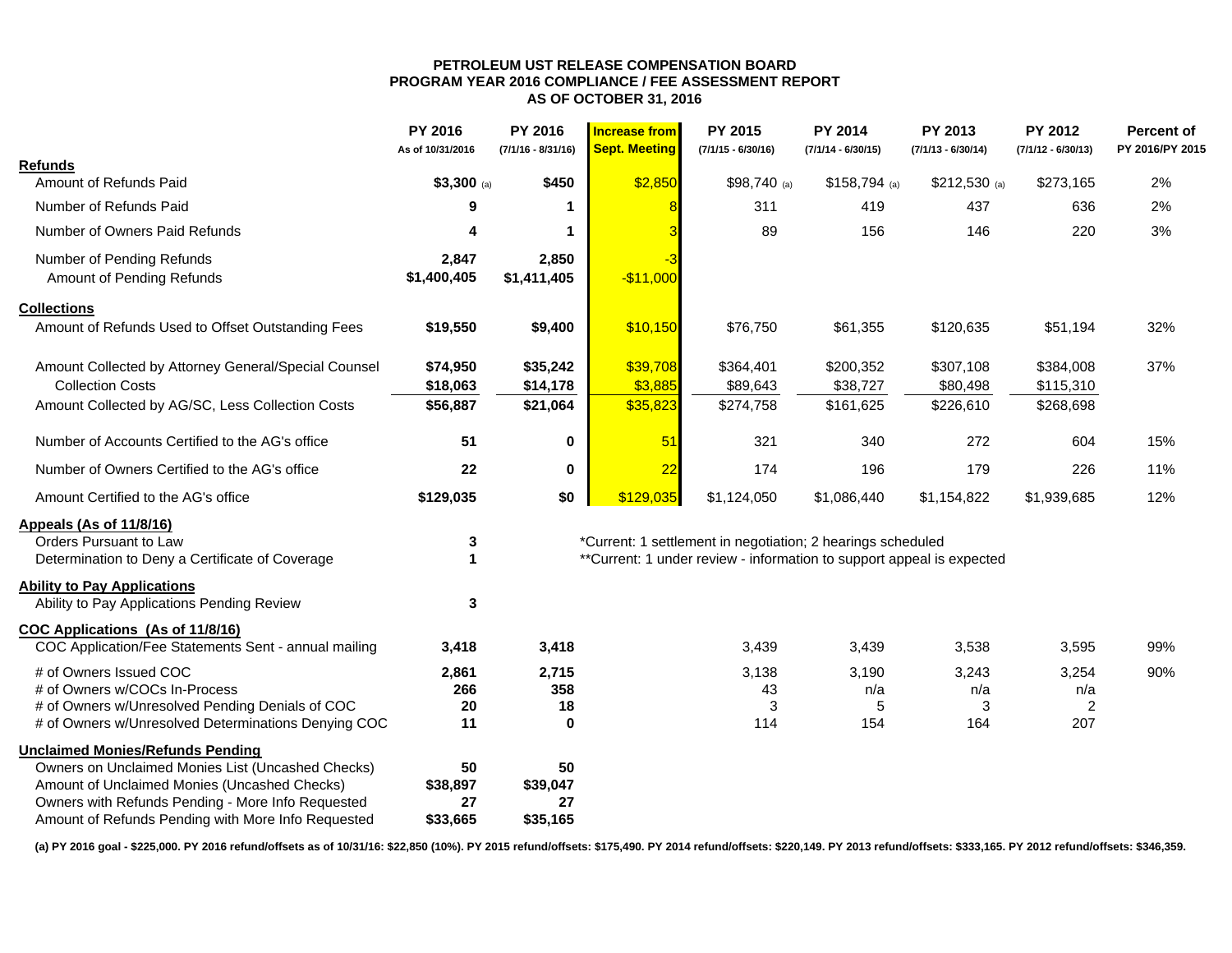# CLAIMS STATISTICS REPORT November 1, 2016

| <b>Total Number of all Sites</b>                                                                   | 3,068 |                 |
|----------------------------------------------------------------------------------------------------|-------|-----------------|
| Face Value of all Claims                                                                           |       | \$464,136,662   |
| <b>Total Deductible Used for Settled Claims</b>                                                    |       | (\$100,607,594) |
| Deductible Remaining for Open Claims                                                               |       | (\$6,711,754)   |
| <b>Net Value</b>                                                                                   |       | \$356,817,314   |
| <b>Total Disallowed Costs</b>                                                                      |       | (\$84,412,945)  |
| <b>Total Payments &amp; Installments</b>                                                           |       | (\$242,337,165) |
| <b>Maximum Liability of Unpaid Claims</b>                                                          |       | \$30,067,204    |
| <b>Total Average Gross Value per Closed Site</b>                                                   |       | \$131,862       |
| Total Average Net Value per Closed Site                                                            |       | \$98,358        |
| Total Average Payout per Closed Site (2,395 sites)                                                 |       | \$71,628        |
| Costs for Sites Cleaned Up Exclusively Under BUSTR's 1999, 2005 and/or 2012 Corrective Action Rule |       |                 |
| Above the Deductible (233 sites):                                                                  |       |                 |
| Average clean-up costs per site:                                                                   |       | \$116,956       |
| Average claim payout per site:                                                                     |       | \$45,740        |
|                                                                                                    |       |                 |
| Above and Below the Deductible (466 sites):                                                        |       |                 |
| Average clean-up costs per site:                                                                   |       | \$72,411        |
| Average claim payout per site:                                                                     |       | \$22,870        |
|                                                                                                    |       |                 |
| Breakdown of all claim packages                                                                    |       |                 |
| <b>Work in Progress: Open Claims</b>                                                               |       |                 |
| Number of Claims with More Information Requested                                                   | 6     |                 |
| Number of Claims with More Information Received                                                    | 11    |                 |
| Number of Pending Reviewable Claims                                                                | 1,520 |                 |
|                                                                                                    |       |                 |
| <b>Total Open Claims</b>                                                                           |       | 1,537           |
| <b>Settled/Closed Claims</b>                                                                       |       |                 |
| <b>Number of Settled Claims</b>                                                                    | 5,355 |                 |
| <b>Number of Closed Claims</b>                                                                     | 9,973 |                 |
| Below Deductible/NFA closed without review/Revoked                                                 | 805   |                 |
| Number of Claims on Waiting List                                                                   | 110   |                 |
| <b>Total Settled Claims</b>                                                                        |       | 16,243          |
| <b>Held Claims</b>                                                                                 |       |                 |
| Number of Claims with Appeals Outstanding                                                          | 18    |                 |
| Number of Claims Below the Deductible                                                              | 213   |                 |
|                                                                                                    |       |                 |
| <b>Total Held Claims</b>                                                                           |       | 231             |
| <b>Total Number of Claims</b>                                                                      |       | 18,011          |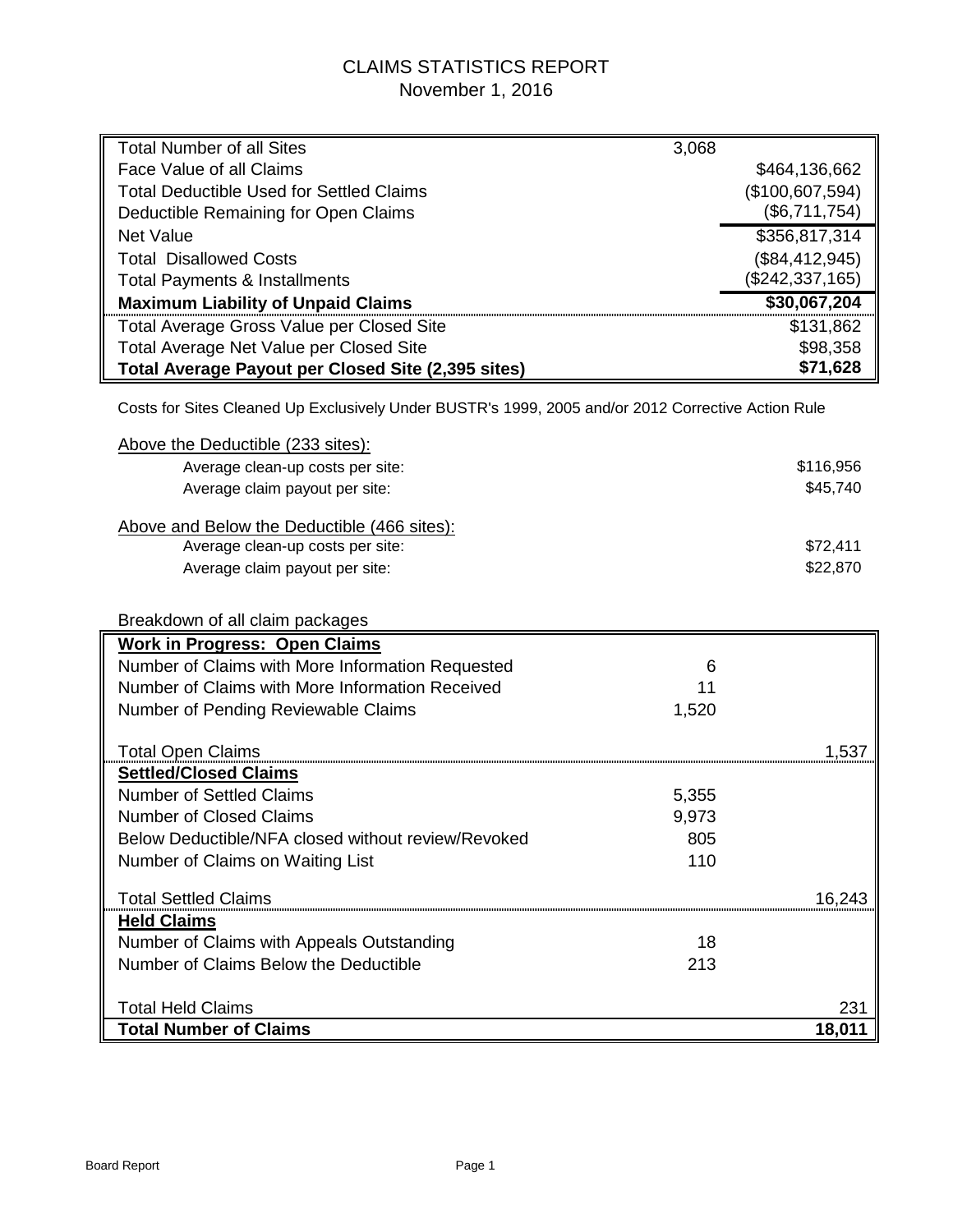#### **CLAIM SETTLEMENT SUMMARY**

|                                        | <b>CLAIMS REC'D</b>             | <b>SETTLED</b> | RVK/BD-NFA <sup>+</sup> FACE VALUE |                   | DISALLOWED        | DEDUCTIBLE USED SETTLEMENT      |                              |
|----------------------------------------|---------------------------------|----------------|------------------------------------|-------------------|-------------------|---------------------------------|------------------------------|
| 2009                                   | 799 (\$11.078 M)                | 723            | 38                                 | \$14,606,030      | \$3,847,769       | \$3,082,306                     | \$<br>7,675,956 <sup>G</sup> |
| <b>AVG/MONTH</b>                       | $67 (\$0.923 M)$                | 63             |                                    |                   |                   | <b>AVERAGE PAYOUT PER CLAIM</b> | \$<br>10,617                 |
| <b>PERCENTAGES</b>                     |                                 |                |                                    |                   | 26.3%             |                                 | 66.6%                        |
| 2010                                   | 808 (\$11.406 M)                | 705            | 52                                 | \$12,639,804      | \$3,001,516       | \$2,583,509                     | \$<br>7,054,779              |
| <b>AVG/MONTH</b>                       | 67 (\$0.951 M)                  | 63             |                                    |                   |                   | <b>AVERAGE PAYOUT PER CLAIM</b> | \$<br>10,007                 |
| <b>PERCENTAGES</b>                     |                                 |                |                                    |                   | 23.7%             |                                 | 70.2%                        |
| 2011                                   | 794 (\$10.536 M)                | 725            | 94                                 | \$13,320,431      | \$2,753,772       | \$3,537,439                     | \$<br>7,029,220              |
| <b>AVG/MONTH</b>                       | 66 (\$0.878 M)                  | 68             |                                    |                   |                   | <b>AVERAGE PAYOUT PER CLAIM</b> | \$<br>9,695                  |
| <b>PERCENTAGES</b>                     |                                 |                |                                    |                   | 20.7%             |                                 | 71.9%                        |
| 2012                                   | 731 (\$10.055 M)                | 697            | 53                                 | \$11,779,357      | \$2,405,669       | \$2,374,716                     | \$<br>6,740,405              |
| <b>AVG/MONTH</b>                       | 61 (\$0.84M)                    | 63             |                                    |                   |                   | <b>AVERAGE PAYOUT PER CLAIM</b> | \$<br>9,671                  |
| <b>PERCENTAGES</b>                     |                                 |                |                                    |                   | 20.4%             |                                 | 71.7%                        |
| 2013                                   | 928 (\$12.120 M)                | 891            | 55                                 | \$12,513,139      | \$2,334,057       | \$2,874,260                     | \$<br>7,304,822              |
| <b>AVG/MONTH</b><br><b>PERCENTAGES</b> | 77 (\$1.010 M)                  | 79             |                                    |                   | 18.7%             | <b>AVERAGE PAYOUT PER CLAIM</b> | \$<br>8,198<br>75.8%         |
| 2014                                   | 764 (\$10.541 M)                | 898            | 58                                 | \$13,546,097      | \$2,466,260       | \$3,040,313                     | \$<br>8,039,525              |
| <b>AVG/MONTH</b><br><b>PERCENTAGES</b> | 64 (\$0.878 M)                  | 80             |                                    |                   | 18.2%             | <b>AVERAGE PAYOUT PER CLAIM</b> | \$<br>8,953<br>76.5%         |
| 2015                                   | 786 (\$11.029 M)                | 792            | 67                                 | \$12,587,087      | \$2,517,791       | \$2,451,880                     | \$<br>7,617,416              |
| <b>AVG/MONTH</b>                       | 66 (\$0.919 M)                  | 72             |                                    |                   |                   | <b>AVERAGE PAYOUT PER CLAIM</b> | \$<br>9,618                  |
| <b>PERCENTAGES</b>                     |                                 |                |                                    |                   | 20.0%             |                                 | 75.2%                        |
| <b>PROGRAM YEAR 2016</b>               |                                 |                |                                    |                   |                   |                                 |                              |
| <b>MONTH</b>                           | <b>CLAIMS REC'D</b>             | <b>SETTLED</b> | RVK/BD-NFA <sup>+</sup>            | <b>FACE VALUE</b> | <b>DISALLOWED</b> | DEDUCTIBLE USED SETTLEMENT      |                              |
| $Jul-16$                               | 49 (\$0.746 M)                  | 62             | $\boldsymbol{0}$                   | \$1,273,713       | \$401,250         | \$277,145                       | \$595,319                    |
| Aug-16                                 | 85 (\$0.964 M)                  | 51             | $\boldsymbol{0}$                   | \$662,557         | \$166,517         | \$125,183                       | \$370,857                    |
| $Sep-16$                               | 50 (\$0.801 M)                  | 54             | $\boldsymbol{0}$                   | \$762,091         | \$52,914          | \$93,320                        | \$615,857                    |
| $Oct-16$                               | 43 (\$0.732 M)                  | 78             | $\boldsymbol{0}$                   | \$1,183,811       | \$164,740         | \$317,880                       | \$701,191                    |
| $Nov-16$                               |                                 |                |                                    |                   |                   |                                 |                              |
| $Dec-16$                               |                                 |                |                                    |                   |                   |                                 |                              |
| $Jan-17$                               |                                 |                |                                    |                   |                   |                                 |                              |
| Feb-17                                 |                                 |                |                                    |                   |                   |                                 |                              |
| $Mar-17$                               |                                 |                |                                    |                   |                   |                                 |                              |
| Apr-17                                 |                                 |                |                                    |                   |                   |                                 |                              |
| May-17                                 |                                 |                |                                    |                   |                   |                                 |                              |
| $Jun-17$                               |                                 |                |                                    |                   |                   |                                 |                              |
| <b>TOTAL</b>                           | 227 (\$3.243 M)                 | 245            | $\bf{0}$                           | \$3,882,173       | \$785,422         | \$813,528                       | \$2,283,224                  |
| <b>AVG/MONTH</b>                       | 57 (\$0.811 M)                  | 61             |                                    |                   |                   |                                 |                              |
|                                        | <b>AVERAGE PAYOUT PER CLAIM</b> |                |                                    |                   |                   |                                 | \$9,319                      |
| <b>PERCENTAGES</b>                     |                                 |                |                                    |                   | 20.2%             |                                 | 74.4%                        |

 $<sup>G</sup>$ Includes a settlement agreement in PY 2009 with a major oil company for 96 claims for \$1,215,000 (a payout percentage of 46.9%)</sup> **†**Eligibility revoked and/or Below Deductible claims with an NFA are not included in the claims payout statistics.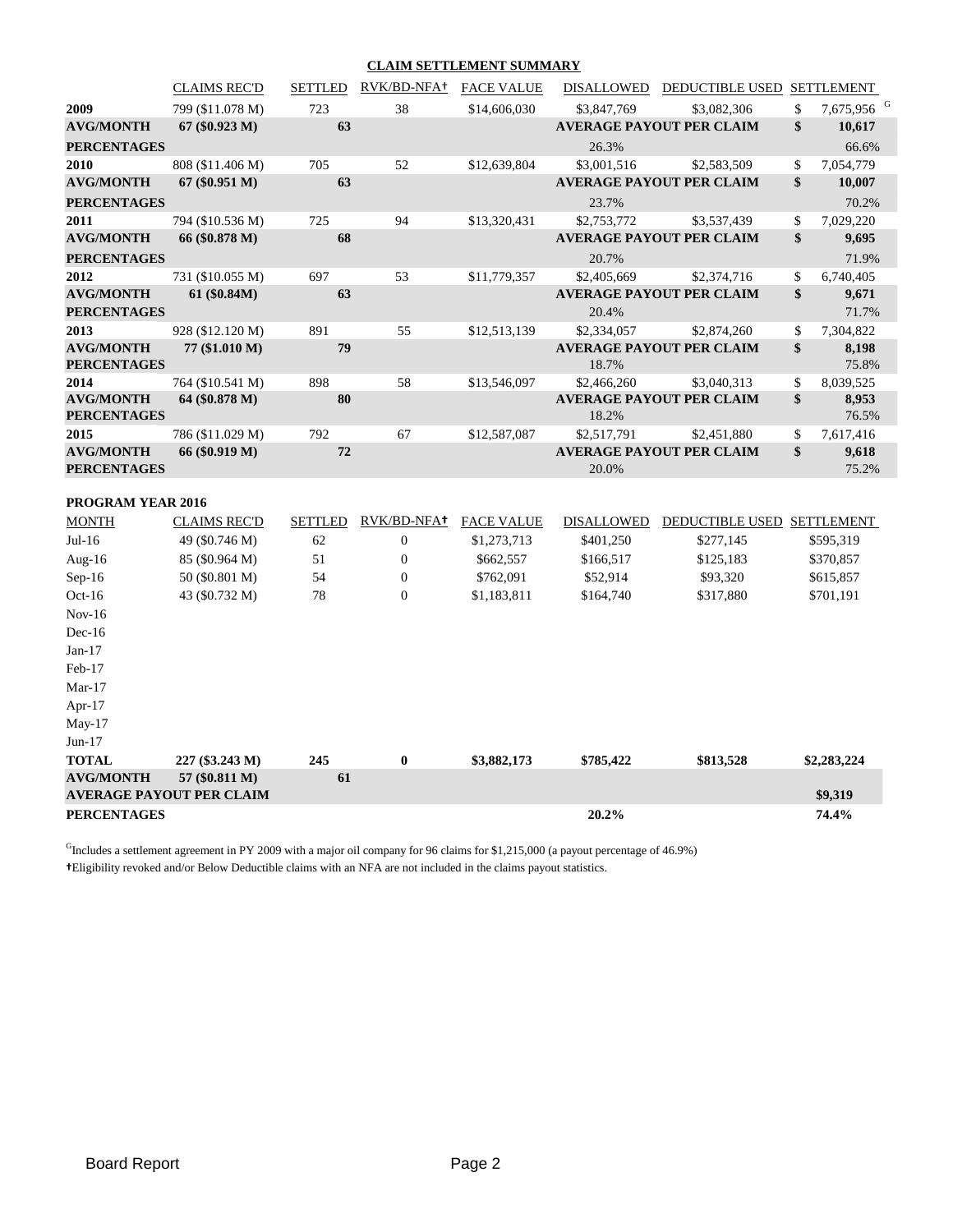#### **ELIGIBILITY STATISTICS REPORT**

November 1, 2016

# **Breakdown of Applications**

| More Info Requested            | $\Omega$ |
|--------------------------------|----------|
| In Review                      | 25       |
| <b>Total Open Applications</b> | 25       |

*Eligibility Determinations Under Appeal 5*

|                | <b>REC'D</b>            | <b>APP'D</b> | <b>DENIED</b>    |
|----------------|-------------------------|--------------|------------------|
| <b>PY 2004</b> | 72                      | 81           | 47               |
| Average/mo.    | 6                       |              | 11               |
| <b>PY 2005</b> | 97                      | 72           | 33               |
| Average/mo.    | 8                       |              | 9                |
| <b>PY 2006</b> | 109                     | 73           | 32               |
| Average/mo.    | 9                       |              | 9                |
| <b>PY 2007</b> | 108                     | 74           | 28               |
| Average/mo.    | $\boldsymbol{9}$        |              | $\boldsymbol{9}$ |
| <b>PY 2008</b> | 99                      | 68           | 26               |
| Average/mo.    | 8                       |              | 8                |
| <b>PY 2009</b> | 95                      | 84           | 19               |
| Average/mo.    | 8                       |              | $\boldsymbol{9}$ |
| <b>PY 2010</b> | 48                      | 51           | 16               |
| Average/mo.    | 4                       |              | 6                |
| <b>PY 2011</b> | 67                      | 47           | 15               |
| Average/mo.    | 6                       |              | 5                |
| <b>PY 2012</b> | 87                      | 54           | 17               |
| Average/mo.    | 7                       |              | 6                |
| <b>PY 2013</b> | 53                      | 65           | $\tau$           |
| Average/mo.    | $\overline{\mathbf{4}}$ |              | 6                |
| <b>PY 2014</b> | 80                      | 64           | 15               |
| Average/mo.    | 7                       |              | 7                |
| <b>PY 2015</b> | 77                      | 41           | 28               |
| Average/mo.    | 6                       |              | 6                |

| Average/mo.    | 8   | 9  |    |
|----------------|-----|----|----|
| <b>PY 2006</b> | 109 | 73 | 32 |
| Average/mo.    | 9   | 9  |    |
| <b>PY 2007</b> | 108 | 74 | 28 |
| Average/mo.    | 9   | 9  |    |
| <b>PY 2008</b> | 99  | 68 | 26 |
| Average/mo.    | 8   | 8  |    |
| <b>PY 2009</b> | 95  | 84 | 19 |
| Average/mo.    | 8   | 9  |    |
| <b>PY 2010</b> | 48  | 51 | 16 |
| Average/mo.    | 4   | 6  |    |
| <b>PY 2011</b> | 67  | 47 | 15 |
| Average/mo.    | 6   | 5  |    |

# **Program Year 2016**

|              | <b>REC'D</b>   | <b>APP'D</b> | <b>DENIED</b> | <b>Denial Reasons PY 2016</b> |
|--------------|----------------|--------------|---------------|-------------------------------|
| $Jul-16$     | $\theta$       | 3            | 4             | No Release                    |
| Aug- $16$    | $\overline{4}$ | 2            | $\theta$      | Late Filing                   |
| $Sep-16$     | 11             | 4            | 2             | No Valid COC                  |
| $Oct-16$     | 8              | 5            | 5             | Abandoned/OOC Tank            |
| $Nov-16$     |                |              |               | No CA Required                |
| $Dec-16$     |                |              |               | <b>Pre-Fund Release</b>       |
| $Jan-17$     |                |              |               | Incomplete App                |
| $Feb-17$     |                |              |               | <b>Untimely Fees</b>          |
| $Mar-17$     |                |              |               | No Fee Payment                |
| Apr- $17$    |                |              |               | No Response                   |
| $May-17$     |                |              |               | Other                         |
| $Jun-17$     |                |              |               | <b>Total</b><br>11            |
| <b>TOTAL</b> | 23             | 14           | 11            |                               |
| Average/mo.  | 6              |              | 6             |                               |

| Denial Reasons PY 2016  |   |
|-------------------------|---|
| No Release              | 3 |
| Late Filing             |   |
| No Valid COC            |   |
| Abandoned/OOC Tank      |   |
| No CA Required          |   |
| <b>Pre-Fund Release</b> |   |
| Incomplete App          |   |
| <b>Untimely Fees</b>    |   |
| No Fee Payment          |   |
| No Response             |   |
| <b>Other</b>            |   |
| `otal                   |   |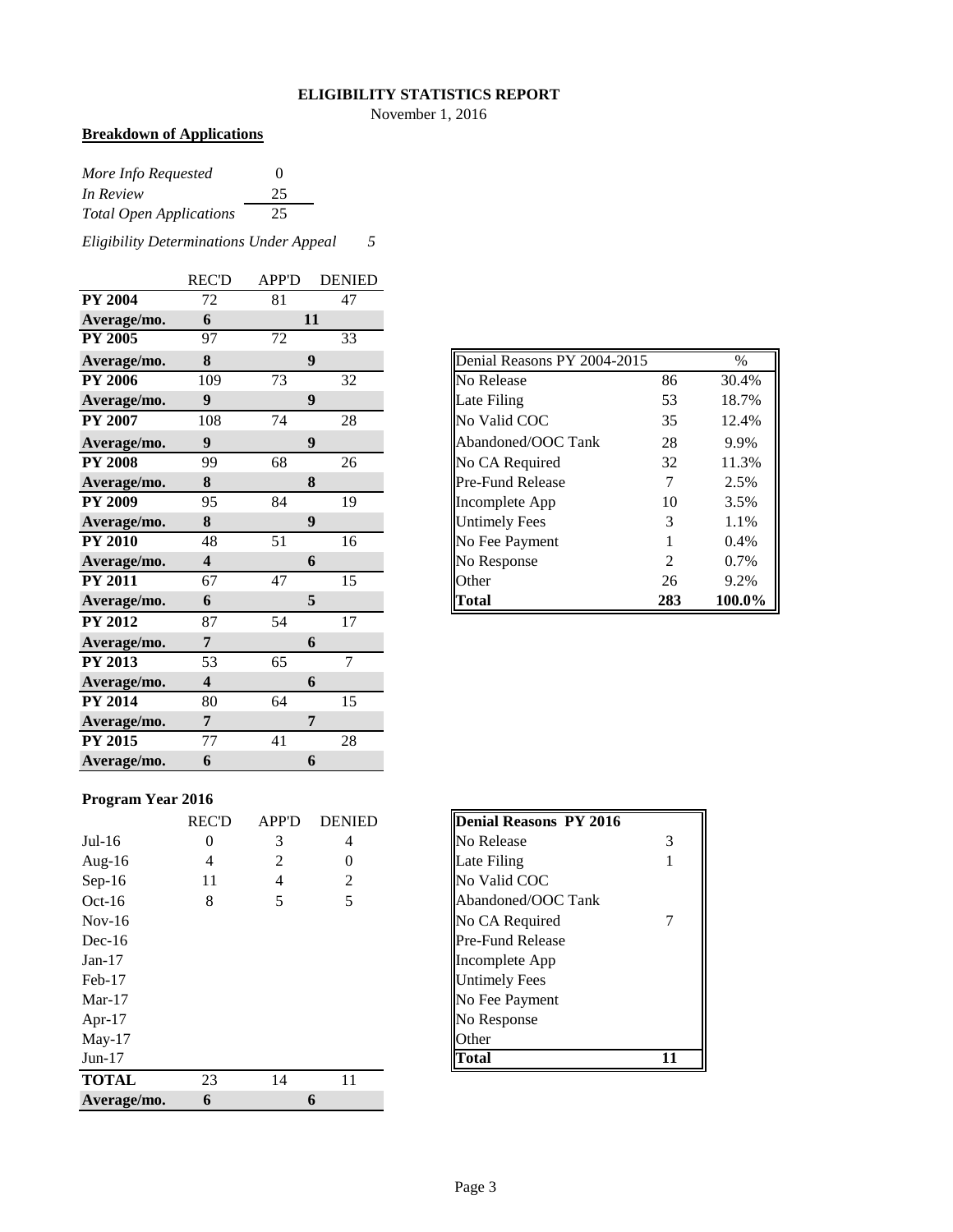# **COST PRE-APPROVAL STATISTICS REPORT**

November 1, 2016

# **Mandatory Cost Pre-Approvals Voluntary Pre-Approvals**

| Total Open Mandatory Cost Pre-Approvals      |  |
|----------------------------------------------|--|
| All Other Mandatory Open Cost Pre-Approvals: |  |
| Number Annual FPR in Review                  |  |
| Number Annual RAPs in Review                 |  |

Number in Review **3** 

|                |       | <b>New RAPs</b>     |              | <b>Annual RAP</b><br><b>Cost Pre-</b><br><b>Approvals</b> |       | <b>Annual FPR</b><br><b>Cost Pre-</b><br><b>Approvals</b> |              | <b>Mandatory</b><br>IRA |               | Tier 3       | <b>Monitoring</b> / | Calibration<br><b>Plan</b> |              | Notification of<br>Cost<br><b>Exceedance</b> |              | <b>Voluntary</b> |              | <b>TOTALS</b> |
|----------------|-------|---------------------|--------------|-----------------------------------------------------------|-------|-----------------------------------------------------------|--------------|-------------------------|---------------|--------------|---------------------|----------------------------|--------------|----------------------------------------------|--------------|------------------|--------------|---------------|
|                | REC'D | <b>DET'I</b>        | <b>REC'D</b> | <b>DET'D</b>                                              | REC'D | <b>DET'D</b>                                              | <b>REC'D</b> | <b>DET'D</b>            | <b>REC'D</b>  | <b>DET'D</b> | <b>REC'D</b>        | <b>DET'D</b>               | <b>REC'D</b> | <b>DET'D</b>                                 | <b>REC'D</b> | <b>DET'D</b>     | <b>REC'D</b> | <b>DET'D</b>  |
| <b>PY 2010</b> | 22    | $\mathcal{D}$<br>∠∠ | 21           | 24                                                        | 52    | 66                                                        | Ω            |                         | 23            | 28           | 34                  | 38                         |              | Previously                                   | 31           | 30               | 191          | 217           |
| PY 2011        | 36    | 30                  | 18           |                                                           | 56    | 55                                                        |              |                         | າາ            |              | 45                  | 43                         |              | included in                                  | 41           | 46               | 223          | 210           |
| PY 2012        | 26    | 39                  | 18           | 18                                                        | 57    | 68                                                        |              | 10                      | 13            | 23           | 30                  | 41                         |              | Annual RAP                                   | 35           | 35               | 186          | 234           |
| PY 2013        | 30    | 29                  | 36           | 38                                                        | 51    | 54                                                        |              |                         | $\mathbf{14}$ | 16           | 20                  | 21                         |              | Cost Pre-                                    | 18           | 22               | 174          | 184           |
| <b>PY 2014</b> | 32    | 35                  | 31           | 33                                                        | 30    | 33                                                        | o            |                         | 13            |              | 22                  | 20                         |              | Approval column                              | 21           | 20               | 155          | 155           |
| PY 2015        | 24    | 31                  | 20           | 19                                                        | 38    | 37                                                        | Ω            |                         | 10            | 13           | 22                  | 18                         | $2^{\circ}$  | 26                                           |              | 16               | 162          | 169           |

|                |              |                 |                  | <b>Annual RAP</b> |                  | <b>Annual FPR</b> |              |                  |              |                | Monitoring/  |                    | Notification of |                   |              |                  |                |                  |
|----------------|--------------|-----------------|------------------|-------------------|------------------|-------------------|--------------|------------------|--------------|----------------|--------------|--------------------|-----------------|-------------------|--------------|------------------|----------------|------------------|
|                |              |                 | <b>Cost Pre-</b> |                   | <b>Cost Pre-</b> |                   |              | <b>Mandatory</b> |              |                |              | <b>Calibration</b> |                 | Cost              |              |                  |                |                  |
| <b>PY 2016</b> |              | <b>New RAPs</b> |                  | <b>Approvals</b>  |                  | <b>Approvals</b>  |              | <b>IRA</b>       |              | Tier 3         |              | Plan               |                 | <b>Exceedance</b> |              | <b>Voluntary</b> |                | <b>TOTALS</b>    |
|                | <b>REC'D</b> | <b>DET'D</b>    | <b>REC'D</b>     | <b>DET'D</b>      | <b>REC'D</b>     | <b>DET'D</b>      | <b>REC'D</b> | <b>DET'D</b>     | <b>REC'D</b> | <b>DET'D</b>   | <b>REC'D</b> | <b>DET'D</b>       | <b>REC'D</b>    | <b>DET'D</b>      | <b>REC'D</b> | <b>DET'D</b>     | <b>REC'D</b>   | <b>DET'D</b>     |
| $Jul-16$       | 3            | 2               | 2                |                   | 2                | 2                 | $\Omega$     | $\Omega$         |              | $\overline{0}$ | 2            |                    | 2               | $\overline{2}$    | 3            | 3                | 15             | 11               |
| Aug- $16$      | 2            | $\overline{0}$  |                  | 2                 | $\overline{2}$   | 3                 | $\Omega$     | $\Omega$         |              | $\theta$       |              | $\overline{0}$     |                 | $\overline{2}$    | 2            | 2                | 10             | 9                |
| $Sep-16$       | $\Omega$     | $\Omega$        |                  | $\overline{2}$    | 3                | 3                 | $\Omega$     | $\Omega$         |              |                | 3            | ⇁                  | $\Omega$        |                   | 2            | 2                | 10             | 16               |
| Oct-16         |              | 2               | $\mathbf{0}$     | $\boldsymbol{0}$  | 2                | $\overline{2}$    | $\Omega$     | $\Omega$         | $\Omega$     | $\overline{2}$ |              | 4                  |                 | $\theta$          |              | 2                | 6              | 12               |
| $Nov-16$       |              |                 |                  |                   |                  |                   |              |                  |              |                |              |                    |                 |                   |              |                  | $\theta$       | $\boldsymbol{0}$ |
| Dec-16         |              |                 |                  |                   |                  |                   |              |                  |              |                |              |                    |                 |                   |              |                  | $\theta$       | $\overline{0}$   |
| $Jan-17$       |              |                 |                  |                   |                  |                   |              |                  |              |                |              |                    |                 |                   |              |                  | $\theta$       | $\overline{0}$   |
| Feb-17         |              |                 |                  |                   |                  |                   |              |                  |              |                |              |                    |                 |                   |              |                  | $\overline{0}$ | $\overline{0}$   |
| $Mar-17$       |              |                 |                  |                   |                  |                   |              |                  |              |                |              |                    |                 |                   |              |                  | $\overline{0}$ | $\boldsymbol{0}$ |
| Apr-17         |              |                 |                  |                   |                  |                   |              |                  |              |                |              |                    |                 |                   |              |                  | $\theta$       | $\overline{0}$   |
| $May-17$       |              |                 |                  |                   |                  |                   |              |                  |              |                |              |                    |                 |                   |              |                  | $\theta$       | $\overline{0}$   |
| Jun-17         |              |                 |                  |                   |                  |                   |              |                  |              |                |              |                    |                 |                   |              |                  | $\theta$       | $\mathbf{0}$     |
| <b>TOTALS</b>  | 6            | 4               | 4                | C.                | 9                | 10                | $\Omega$     | 0                | 3            | 3              |              | 12                 | 4               | $\mathcal{D}$     | 8            | 9                | 41             | 48               |
| Avg./Mo        |              |                 |                  |                   |                  |                   |              |                  |              |                |              |                    |                 |                   |              |                  | 10             | 12               |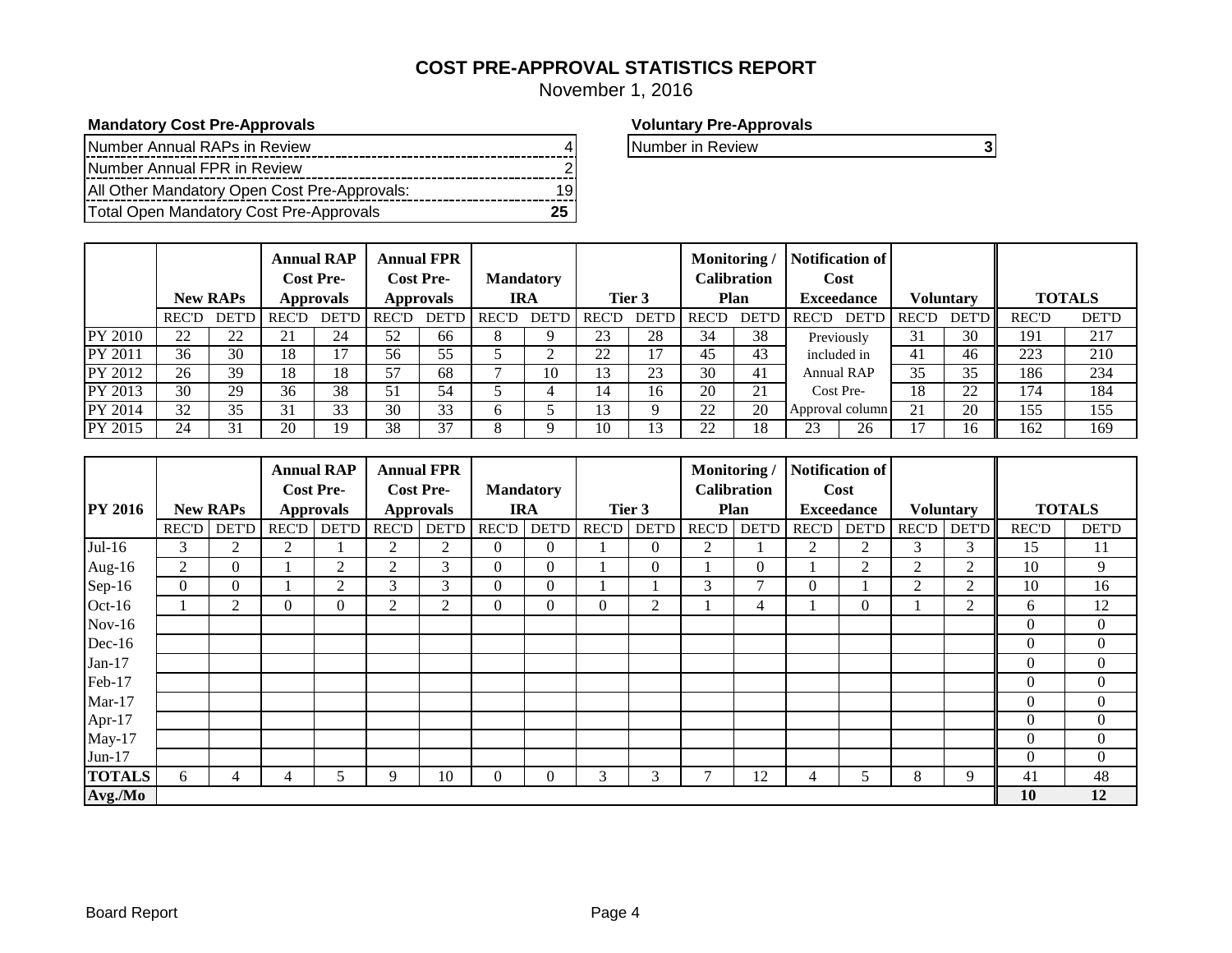#### Petroleum Underground Storage Tank Release Compensation Board

I. Pro-Forma Operating Statement

## **Fiscal Years 2017 through 2021**

#### **No Per-Tank Fee Increase/Decrease - StarOhio Interest Rate is .8%, US Govt Obligations reinvested at current rates**

As of November 16, 2016

#### **Assumptions:**

 Fees are collected as follows: 2017 - 20,400 USTs; 2018 - 20,300 USTs; 2019 to 2021 - 20,200 USTs Prior year fees less refunds paid will be \$125,000 in fiscal years 2018 through 2021 Property transfer fees are \$50,000 in fiscal years 2018 through 2021 70% of tank fee revenue is collected in advance or before July 1 26% of all USTs assured are assured at the reduced deductible StarOhio interest rate remains constant at .8% in fiscal years 2017 through 2021 Investments in US Treasuries and US Agency Bonds are reinvested upon maturity at their current rates Fiscal year 2017 amounts reflect the approved budget amounts Administrative expenses, less salary and rent expenses, increase 3% annually for fiscal years 2018 and 2019 Rent expense for fiscal years 18 and 19 use the rent amount to remain in Boards current offices of \$158,908 annually. Administrative expenses, including salary expenses, increase 3% annually for fiscal years 2020 and 2021 Claims payments budgeted/projected at \$9 million for fiscal year 2017 Claims payments projected at \$9.5 million for fiscal years 2018 through 2021. Allowance for new releases increases 3% annually for fiscal years 2018 through 2021 No allowance is included for settlements associated with major oil companies Salary expense for fiscal years 2018 and 2019 is as projected in the biennial budget including the filling of all vacant positions, which include a refund processor, executive assistant, and office assistant.

ORC §3737.91(B) requires the Board to set the fee at an amount calculated to maintain the continued financial soundness of the Fund, provided that if the unobligated balance exceeds \$45m on the date the determination is made, the Board may assess a fee only to the extent required by covenants or other requirements in revenue bonds.

In accordance with ORC §3737.91(C), to maintain the financial soundness of the Fund, the Board may assess a supplemental fee in any fiscal year in which the Board finds that the unobligated balance is less than \$15m. The supplemental fee is to be established at an amount that will ensure an unobligated balance of at least \$15m at the end of the fiscal year in which the supplemental fee is assessed.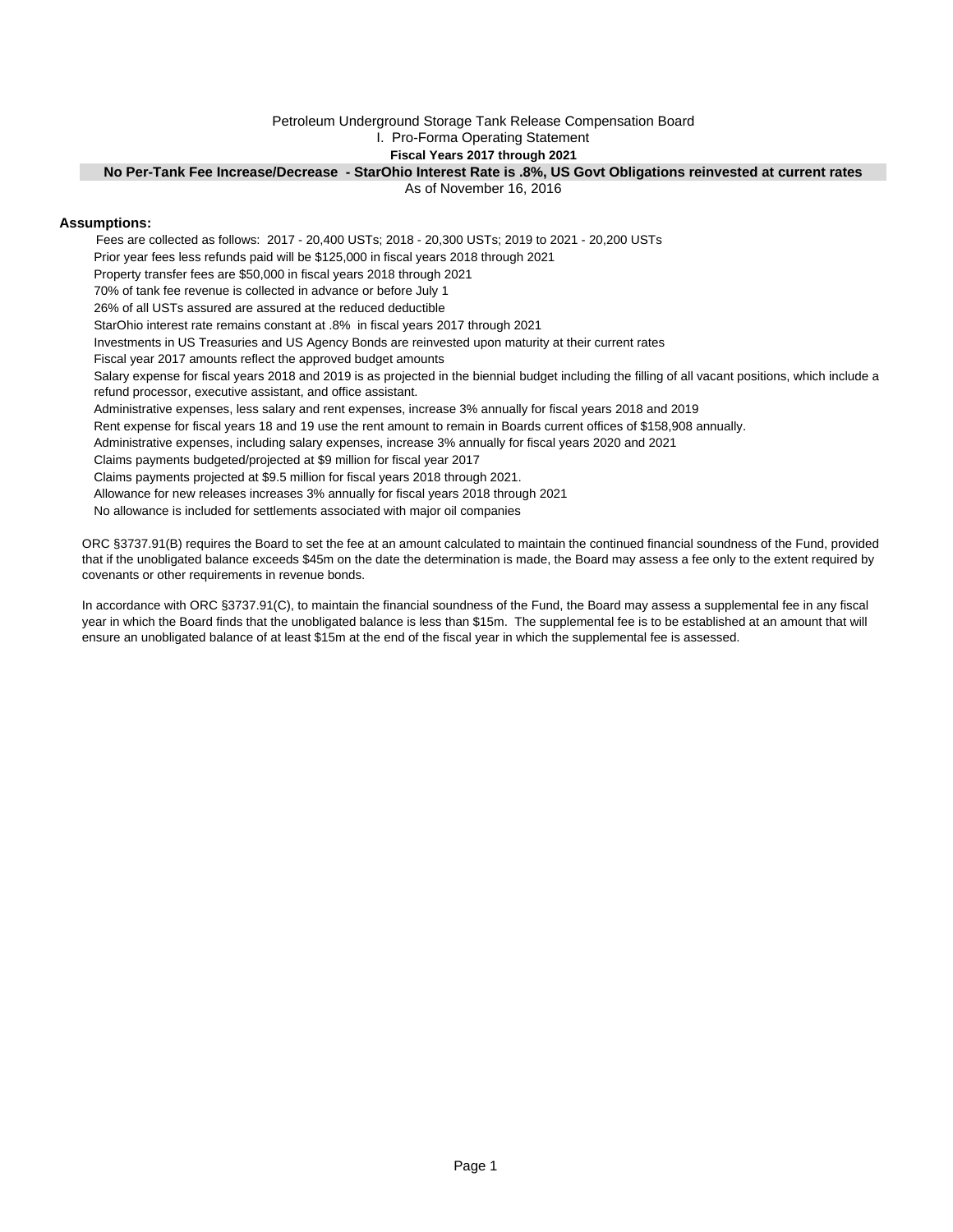# Petroleum Underground Storage Tank Release Compensation Board

I. Pro-Forma Operating Statement

## **Fiscal Years 2017 through 2021**

# **No Per-Tank Fee Increase/Decrease - StarOhio Interest Rate is .8%, US Govt Obligations reinvested at current rates**

As of November 16, 2016

|                                                   | Actual     | Projected   | Projected   | Projected   | Projected     | Projected   |
|---------------------------------------------------|------------|-------------|-------------|-------------|---------------|-------------|
|                                                   | 2016       | 2017        | 2018        | 2019        | 2020          | 2021        |
| StarOhio & Custodial Account                      | 24,966,482 | 19,756,425  | 17,764,477  | 15,823,259  | 13,777,200    | 11,652,254  |
| US Treasuries and US Agency Bonds                 | 8,000,000  | 14,000,000  | 14,000,000  | 14,000,000  | 14,000,000    | 14,000,000  |
| Unobligated Beginning Balance, July 1             | 32,966,482 | 33,756,425  | 31,764,477  | 29,823,259  | 27,777,200    | 25,652,254  |
| <b>Operating Revenues</b>                         |            |             |             |             |               |             |
| Annual Tank Fee Cash Receipts:                    |            |             |             |             |               |             |
| Current & Prior Year Tank Fee Cash Receipts       | 1,907,661  | 2,194,075   | 3,030,180   | 3,016,620   | 3,016,620     | 3,016,620   |
| Tank Fees Received in Advance                     | 7,456,725  | 6,545,420   | 6,513,780   | 6,513,780   | 6,513,780     | 6,513,780   |
| Refunds Paid                                      | (113,950)  | (150,000)   | (225,000)   | (225,000)   | (225,000)     | (225,000)   |
| <b>Total Annual Tank Fee Cash Receipts</b>        | 9,250,436  | 8,589,495   | 9,318,960   | 9,305,400   | 9,305,400     | 9,305,400   |
| Other                                             | 194        | 1,000       | 1,000       | 1,000       | 1,000         | 1,000       |
| Earnings on Investments:                          | 212,216    | 254,082     | 256,531     | 240,513     | 223,814       | 206,474     |
| <b>Total Operating Revenues</b>                   | 9,462,846  | 8,844,577   | 9,576,491   | 9,546,913   | 9,530,214     | 9,512,874   |
| TOTAL REVENUES                                    | 9,462,846  | 8,844,577   | 9,576,491   | 9,546,913   | 9,530,214     | 9,512,874   |
| <b>Operating Expenses</b>                         |            |             |             |             |               |             |
| Administration                                    | 1,508,297  | 1,824,025   | 1,997,709   | 2,072,971   | 2,135,160     | 2,199,215   |
| <b>Fixed Assets</b>                               | 7,611      | 12,500      | 20,000      | 20,000      | 20,000        | 20,000      |
| Claims                                            | 7,156,995  | 9,000,000   | 9,500,000   | 9,500,000   | 9,500,000     | 9,500,000   |
| <b>Total Operating Expenses</b>                   | 8,672,903  | 10,836,525  | 11,517,709  | 11,592,971  | 11,655,160    | 11,719,215  |
| <b>TOTAL EXPENSES</b>                             | 8,672,903  | 10,836,525  | 11,517,709  | 11,592,971  | 11,655,160    | 11,719,215  |
| Revenues Over/(Under) Expenses                    | 789,943    | (1,991,948) | (1,941,218) | (2,046,059) | (2, 124, 947) | (2,206,342) |
| Unobligated Ending Balance                        | 33,756,425 | 31,764,477  | 29,823,259  | 27,777,200  | 25,652,254    | 23,445,912  |
| Calculation of Estimated Claim Liability Balance: |            |             |             |             |               |             |
| Beginning Estimated Claim Liability               |            | 35,344,944  | 29,644,944  | 23,543,944  | 17,544,944    | 11,650,944  |
| Less: Claims Paid                                 |            | (9,000,000) | (9,500,000) | (9,500,000) | (9,500,000)   | (9,500,000) |
| Add: Allowance for New Releases                   |            | 3,300,000   | 3,399,000   | 3,501,000   | 3,606,000     | 3,714,000   |
| <b>Ending Estimated Claim Liability</b>           | 35,344,944 | 29,644,944  | 23,543,944  | 17,544,944  | 11,650,944    | 5,864,944   |
|                                                   |            |             |             |             |               |             |
| Refunds Payable Liability Balance:                |            |             |             |             |               |             |
| Beginning Refunds Payable Liability               |            | 1,631,604   | 1,526,604   | 1,346,604   | 1,166,604     | 986,604     |
| Less: Refunds Paid                                |            | (150,000)   | (225,000)   | (225,000)   | (225,000)     | (225,000)   |
| Less: Refund credited to outstanding fees         |            | (75,000)    | (75,000)    | (75,000)    | (75,000)      | (75,000)    |
| Add: Allowance for New Refunds                    |            | 120,000     | 120,000     | 120,000     | 120,000       | 120,000     |
| <b>Ending Refunds Payable Liability</b>           | 1,631,604  | 1,526,604   | 1,346,604   | 1,166,604   | 986,604       | 806,604     |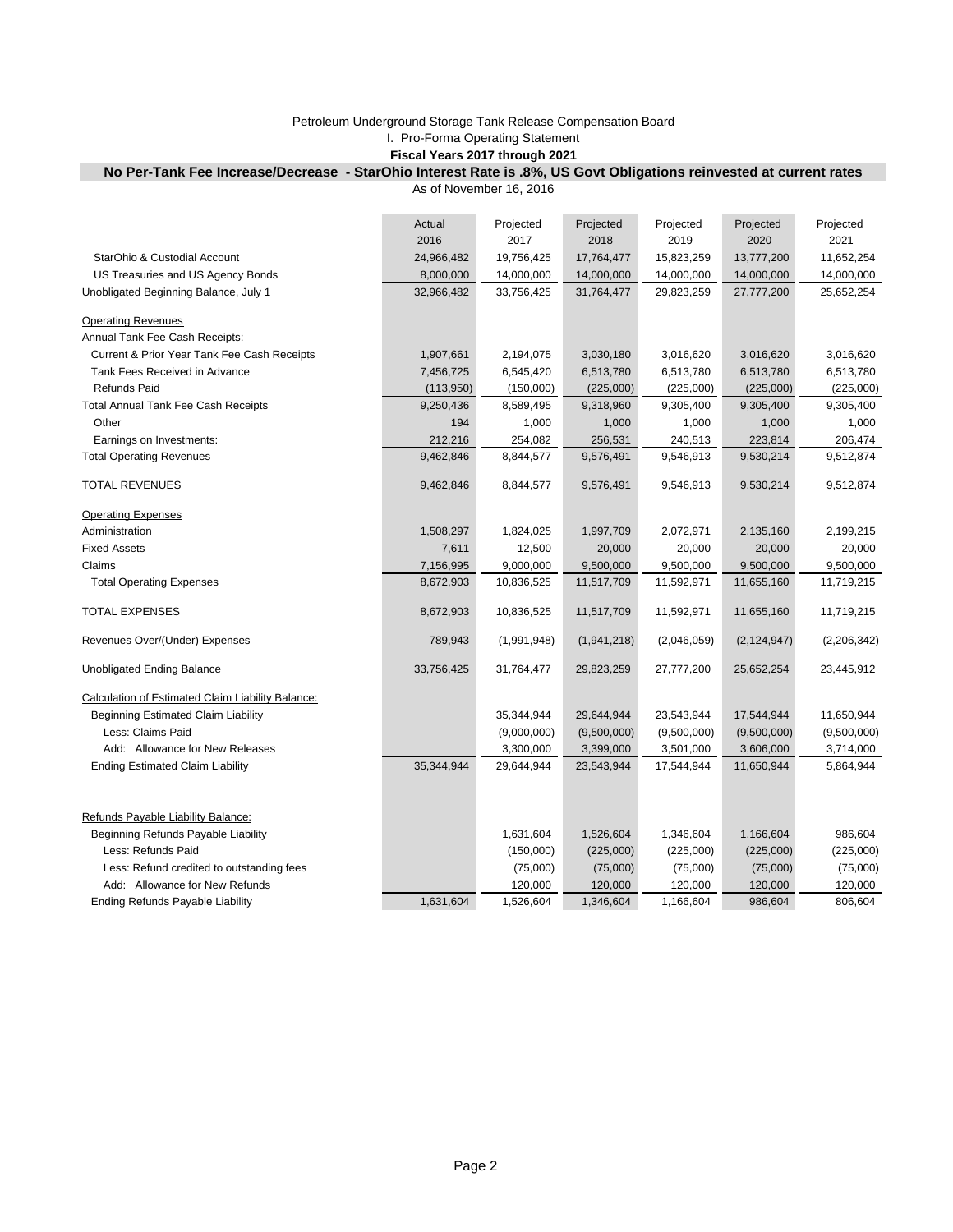|                                 |                                |                 | Lease       | <b>Space</b>     |                                     |                                                     |
|---------------------------------|--------------------------------|-----------------|-------------|------------------|-------------------------------------|-----------------------------------------------------|
| <b>Building Name/Location</b>   | <b>Address</b>                 | <b>Price SF</b> | <b>Type</b> | <b>Available</b> |                                     | Parking, etc.                                       |
| <b>DOWNTOWN</b>                 |                                |                 |             |                  |                                     |                                                     |
|                                 |                                |                 |             |                  |                                     |                                                     |
|                                 |                                |                 |             | multiple up to   | Surrounding parking garages/lots; 3 | Parking is two blocks from building and is the same |
| <b>Chase Tower</b>              | 100 East Broad Street          | \$15.95         | <b>FSG</b>  | 12,000 SF        | conference rooms can be reserved    | surface and parking garage used by PNC building     |
|                                 |                                |                 |             |                  |                                     |                                                     |
| Ohio Police & Fire Pension Fund |                                |                 |             | multiple up to   | Underneath the building and in      | Five story covered parking below the first floor of |
| <b>Building</b>                 | 140 East Town Street           | \$17.50         | <b>FSG</b>  | 8,170 SF         | surrounding surface lots            | building                                            |
|                                 |                                |                 |             | multiple up to   | Closest parking: 4th and Elm \$90   | 4th & Elm five-story covered parking across 4th     |
| <b>Continental Centre</b>       | 150 East Gay Street            | \$11.00         | <b>FS</b>   | 82,944 SF        | covered; garage at 4th and Long     | Street from building                                |
|                                 |                                |                 |             | 11,500 SF        |                                     |                                                     |
|                                 |                                |                 |             | contiguous       |                                     |                                                     |
| <b>Midland Building</b>         | 250 East Broad Street          | \$17.50         | <b>FSG</b>  | space            | Covered spots \$125/month           | Covered walkway from building to parking garage     |
|                                 |                                |                 |             | 22,365 SF        |                                     |                                                     |
|                                 |                                | \$16.50-        |             | contiguous       |                                     | Covered walkway from building to surface parking    |
| <b>PNC Building</b>             | 155 East Broad Street          | \$18.50         | <b>FSG</b>  | space            | 80 surface; 120 covered @\$110/mo   | lot and nine-story parking garage                   |
|                                 |                                |                 |             | 12,625 SF        |                                     |                                                     |
|                                 |                                |                 |             | contiguous       |                                     | 20 total surface spots located in close vicinity to |
| <b>Huntington Plaza</b>         | 37 West Broad Street           | \$18.50         | FSG         | space            | 20 surface spots available          | building - availability unlikely                    |
|                                 |                                |                 |             |                  |                                     | 100 total covered spots attached to building by     |
|                                 |                                |                 |             | 14,197 $SF$      |                                     | covered walkway - availability unlikely as          |
|                                 |                                |                 |             | contiguous       |                                     | Huntington is attemting to secure 120 spots in      |
| <b>Huntington Bank Building</b> | 17 South High Street           | \$18.50         | <b>FSG</b>  | space            | 100 surface spots available         | LeVeque garage                                      |
|                                 |                                |                 |             |                  |                                     |                                                     |
| <b>NORTH SIDE</b>               |                                |                 |             |                  |                                     |                                                     |
|                                 |                                |                 |             | $8,021$ and      |                                     |                                                     |
| Sawmill Corporate Center        | 2545 Farmers Drive, Columbus   | \$16.75         | FS.         |                  | 9,669 SF     Parking lot            |                                                     |
|                                 |                                |                 |             | 28,000 SF        |                                     |                                                     |
| Sawmill Corporate Center        | 2500 Farmers Drive, Columbus   | \$16.00         | MG          | contiguous       | <b>Parking lot</b>                  |                                                     |
|                                 |                                |                 |             | 11,511 and       |                                     |                                                     |
| <b>Busch Corporate Center</b>   | 1105 Schrock Road, Columbus    | \$16.50         | MG          |                  | 13,908 SF   Parking lot             |                                                     |
|                                 |                                |                 |             |                  |                                     |                                                     |
|                                 |                                |                 |             | 15,000 SF min.   |                                     |                                                     |
| Near Port Columbus Airport      | 4000 East 5th Avenue, Columbus | \$14.00         | ΜG          |                  | divisible   Parking lot             |                                                     |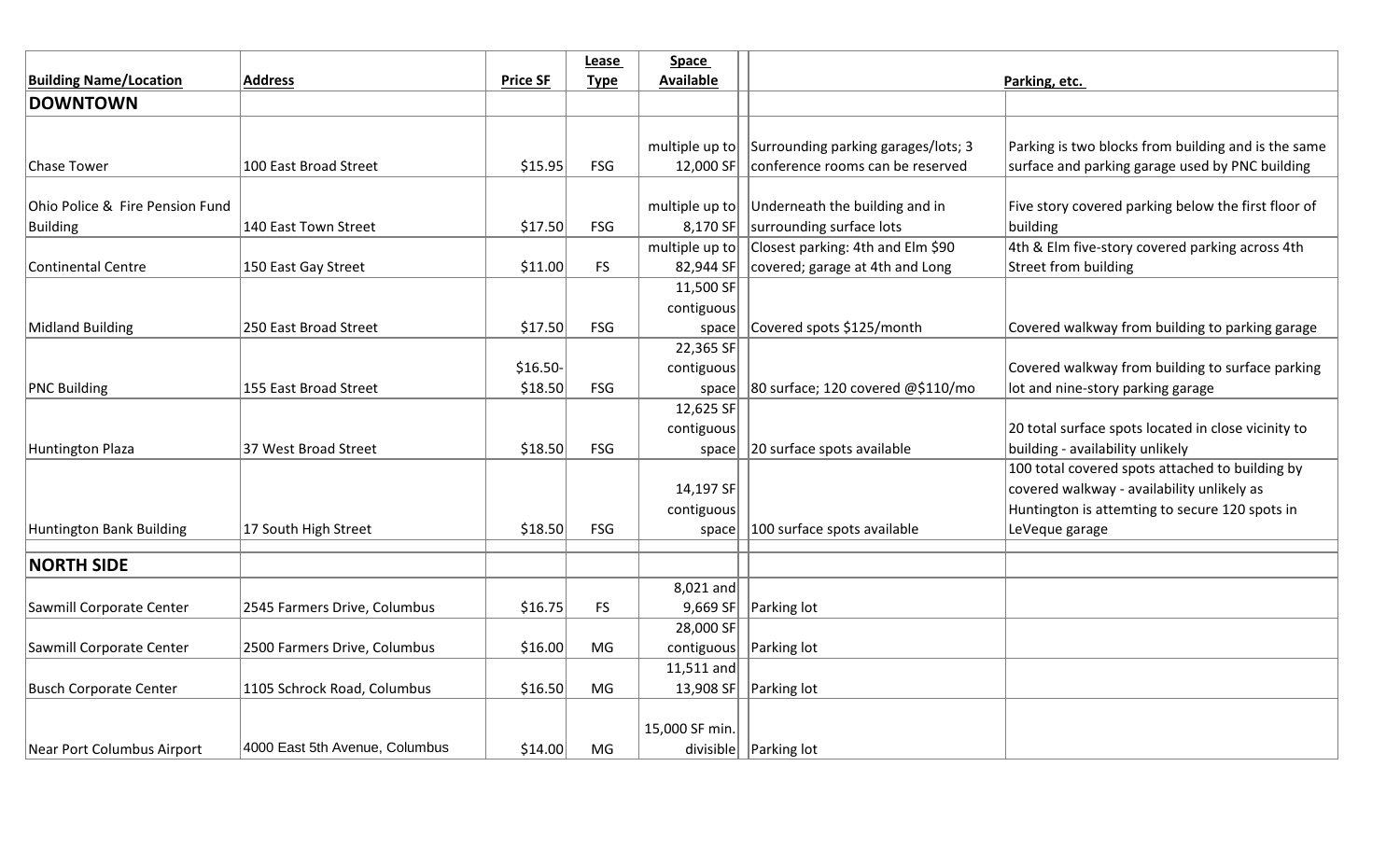|                                    |                                     |                      | Lease            | <b>Space</b>                                                |                                 |               |
|------------------------------------|-------------------------------------|----------------------|------------------|-------------------------------------------------------------|---------------------------------|---------------|
| <b>Building Name/Location</b>      | <b>Address</b>                      | <b>Price SF</b>      | <b>Type</b>      | <b>Available</b>                                            |                                 | Parking, etc. |
|                                    |                                     |                      |                  |                                                             |                                 |               |
| Just north of I-270 on SR-23       | 1 East Campus View Blvd., Columbus  | \$16.50              | <b>FS</b>        |                                                             | 9,291 SF   $\vert$ Parking lot  |               |
|                                    |                                     |                      |                  | 33882 SF                                                    |                                 |               |
| Dublin                             | 4675 Lakehurst Court, Dublin        | \$16.00              | <b>FS</b>        | contiguous   Parking lot                                    |                                 |               |
|                                    |                                     |                      |                  | 10,000+ Up to                                               |                                 |               |
| <b>Frantz and Tuttle Crossing</b>  | 4900 Tuttle Crossing Blvd., Dublin  | \$13.50              | MG               |                                                             | 39,000 Parking lot              |               |
|                                    | 1900 East Dublin Granville Road,    |                      |                  | $6,000 - 68,000$                                            |                                 |               |
| <b>Ashland University Building</b> | Columbus                            | \$12.00              | <b>FS</b>        | SF                                                          | Parking lot                     |               |
| Atrium II                          | 5455 Rings Road, Dublin             | \$13.50              | MN               | 16,465 $SF$                                                 | <b>Parking lot</b>              |               |
|                                    |                                     |                      |                  | 8,202 SF max                                                |                                 |               |
| Metro Place Office Park            | 495 Metro Place S, Dublin           | \$11.50              | MN               | contiguous   Parking lot                                    |                                 |               |
|                                    |                                     |                      |                  |                                                             |                                 |               |
| Conifer Square                     | 3400 Snouffer Road, Columbus        |                      | $$9-$10$ Unknown |                                                             | 10, 814 SF   $ $ Parking lot    |               |
|                                    |                                     |                      |                  | 7,722 - 46,000                                              |                                 |               |
| <b>Enterprise Place</b>            | 5900 Roche Drive, Columbus          | \$11-\$12.50 Unknown |                  |                                                             | SF   Parking lot                |               |
|                                    | 6357 North Hamilton Road,           |                      |                  | up to 10,000                                                |                                 |               |
|                                    | Westerville                         | \$17.50              | MG               |                                                             | $SF$ Parking lot                |               |
|                                    |                                     |                      |                  |                                                             |                                 |               |
|                                    |                                     |                      |                  |                                                             |                                 |               |
| One Crosswoods Center              | 100 E. Campus View Blvd., Columbus  |                      |                  | $\frac{1}{2}$ \$8.95 Unknown   up to 9,550 SF   Parking lot |                                 |               |
|                                    |                                     |                      |                  | up to 15,415                                                |                                 |               |
| Two Crosswoods Center              | 150 E. Campus View Blvd., Columbus  |                      | \$8.95 Unknown   |                                                             | $SF$ Parking lot                |               |
| <b>Three Crosswoods Center</b>     | 200 E. Campus View Blvd., Columbus  |                      | \$8.95 Unknown   |                                                             | 13,719 SF   Parking lot         |               |
| <b>Polaris Commerce Center</b>     | 400 Lazelle Road, Columbus          |                      | \$9.50 Unknown   |                                                             | 11,937 SF     Parking lot       |               |
|                                    |                                     |                      |                  |                                                             |                                 |               |
|                                    | 2300 West 5th Avenue, Columbus      |                      | $$10.50$ Unknown |                                                             | 8,397 SF     Parking lot        |               |
|                                    |                                     |                      |                  |                                                             |                                 |               |
|                                    | 770 Commission Drive, Gahanna       |                      | $$17.00$ Unknown |                                                             | 10,000 SF     Parking lot       |               |
|                                    |                                     |                      |                  |                                                             |                                 |               |
| <b>Unity Resource Center</b>       | 3443 Agler Road, Columbus           |                      | $$15.50$ Unknown |                                                             | 11,269 SF   $\vert$ Parking lot |               |
|                                    |                                     | \$8.52               |                  |                                                             |                                 |               |
|                                    |                                     | operating            |                  |                                                             |                                 |               |
| One Executive Parkway              | 4151 Executive Parkway, Westerville |                      | expense Unknown  |                                                             | 13,123 SF Parking lot           |               |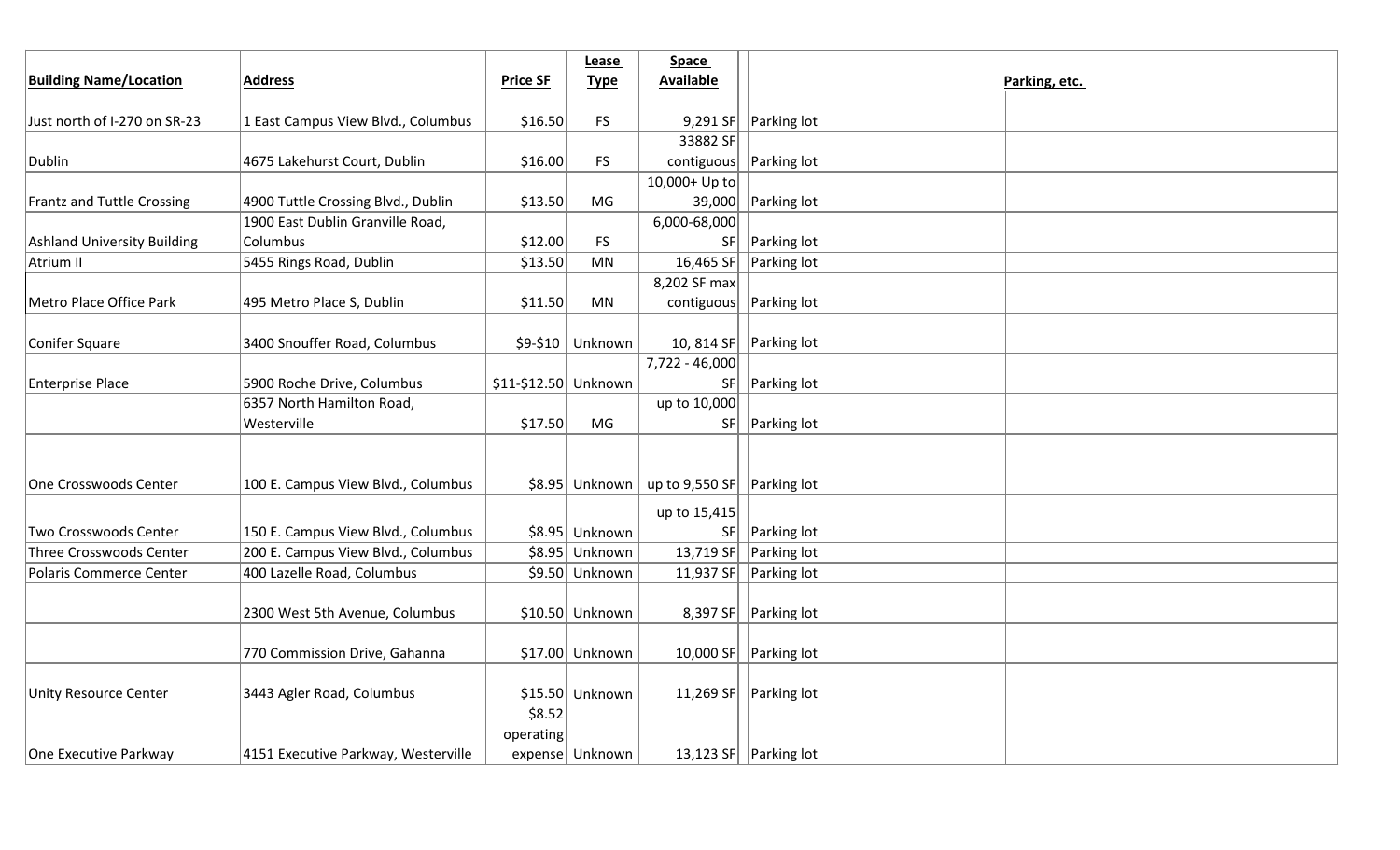# STAFFING NEEDS AND EMPLOYEE SURVEY

## STAFFING NEEDS

| Number of staff          |                 |  |
|--------------------------|-----------------|--|
| Administrative           | $3 + 1$ vacant  |  |
| <b>Fiscal Compliance</b> | $5 + 1$ vacant  |  |
| Claims                   | $6 + 1$ vacant  |  |
| Total current staff      | $14 + 3$ vacant |  |

Vacant positions: Office Assistant, Executive Assistant and Owner Account Examiner

Total staff by July 1, 2017 17

## EMPLOYEE SURVEY SUMMARY – 12 respondents

This survey was implemented in response to the potential move from this office to a location on the north side of Columbus. The questions were developed with transportation concerns being the main theme. The survey was devised to be anonymous and each employee was given the opportunity to add comments.

1. By what method of transportation do you currently commute to work?

Personal vehicle – 10 Public transportation – 2 Car pool  $-0$ Spouse Drop Off/Pick-up – 0

2. If you car pool or spouse drops off/picks-up, do you have a method of transportation available to get to a north side location?

 $Yes - 2$  $No-1$ No response – 9

3. If you normally use your personal vehicle, do you ever need to use public transportation to or from work? If yes, briefly explain.

 $Yes - 1;$  when car is in shop No – 10

4. If you car pool (including your spouse), what affect would a move outside of the downtown area have? Scale  $-1$  (no effect) to 10 (severe effect)

| Number of responses | Point on Scale |
|---------------------|----------------|
|                     | #1             |
| q                   | no response    |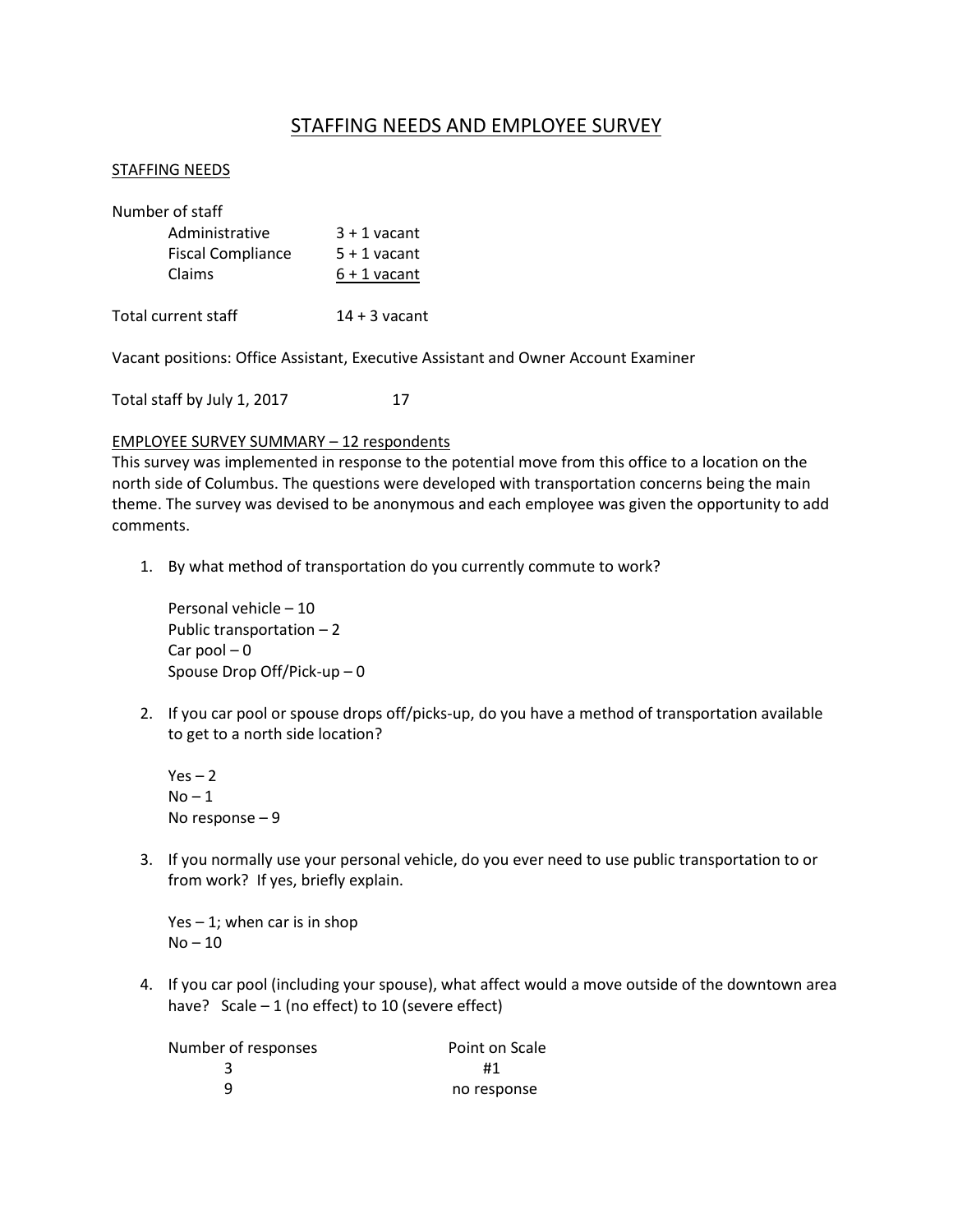5. What section relative to downtown Columbus do you live?

```
North -3Northwest -1East - 3South -2West - 0No response – 3
```
- 6. Do you currently pay for downtown parking? Yes  $-1$  No  $-11$
- 7. Would free office parking at a potential northeast or northwest side location be seen as positive? Scale  $-1$  (no effect) to 10 (severe effect)

| Number of responses | Point on Scale |
|---------------------|----------------|
|                     | #1             |
| 1                   | #8             |
| 8                   | #10            |
|                     | no response    |

- 8. How much time would a relocation to the NORTHEAST side increase or decrease your round trip commute?
	- 2 15 minutes
	- $2 + 15$  minutes
	- $4 + 30$  minutes
	- 1 45 minutes
	- $1 + 45$  minutes
	- 2 No response
- 9. How much time would a relocation to the NORTHWEST side increase or decrease your round trip commute?
	- 2 15 minutes
	- $4 + 30$  minutes
	- 1 45 minutes
	- $3 + 45$  minutes
	- 2 No response
- 10. Would the potential move prompt you to seek other employment? Scale  $-1$  (immediately) to 10 (not at all)

| Number of responses | Point on Scale |
|---------------------|----------------|
|                     | #5             |
|                     | #7             |
| 2                   | #9             |
| 5                   | #10            |
| 1                   | not sure       |
|                     | no response    |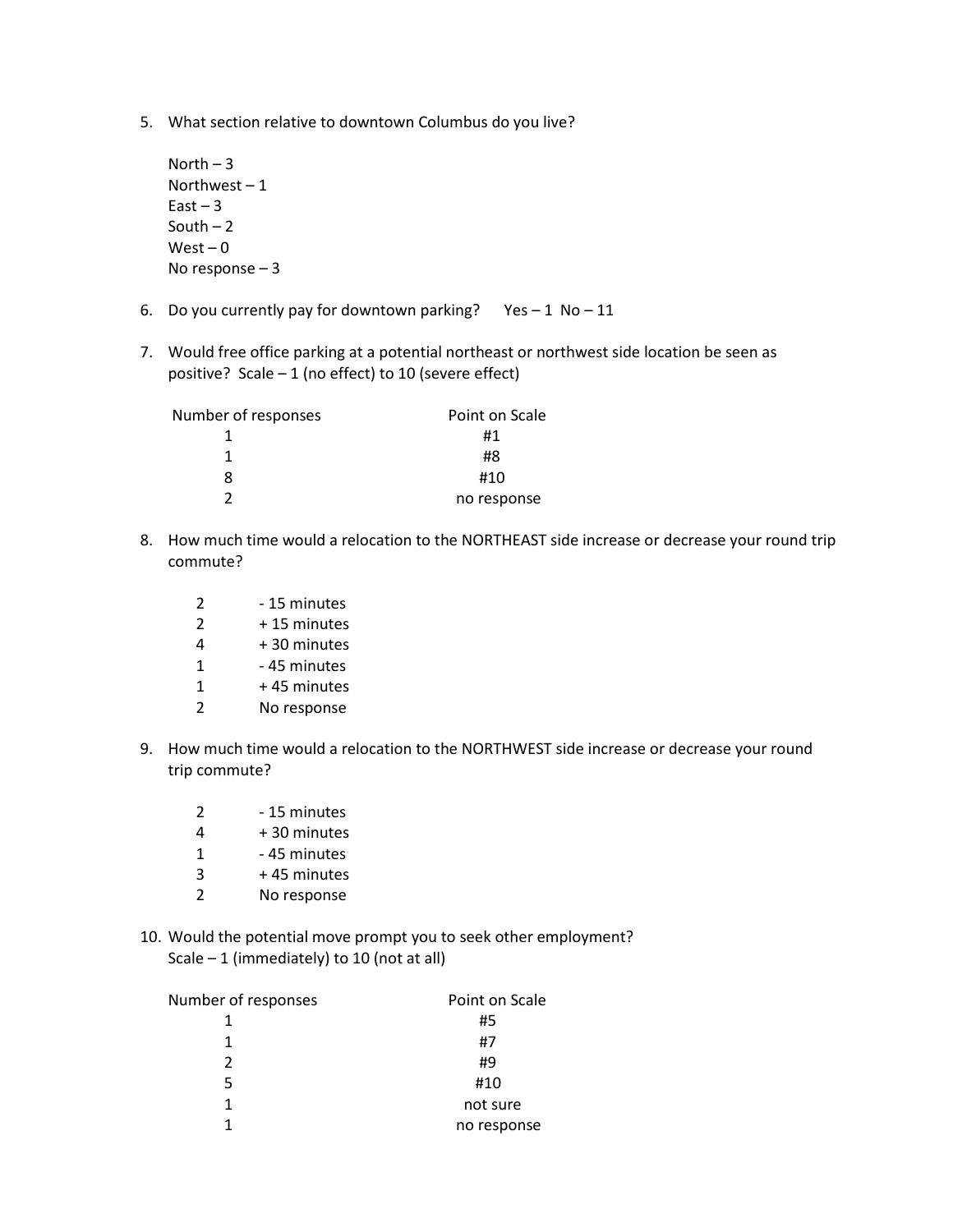11. Would a potential relocation to the NORTHEAST side cause problems with day care/babysitting schedule/arrangements? Scale  $-1$  (no impact) to 10 (severe scheduling problems)

| Number of responses | Point on Scale |
|---------------------|----------------|
|                     | #1             |
| ર                   | #5             |
|                     | #8             |
|                     | no response    |

12. Would a potential relocation to the NORTHWEST side cause problems with day care/babysitting schedule/arrangements? Scale  $-1$  (no impact) to 10 (severe scheduling problems)

| Number of responses | Point on Scale |  |  |  |
|---------------------|----------------|--|--|--|
|                     | #1             |  |  |  |
| ર                   | #5             |  |  |  |
|                     | #7             |  |  |  |
| 2                   | #8             |  |  |  |
|                     | no response    |  |  |  |

13. Would a potential relocation lessen your current flexibility to work early and/or later than normal 8 - 5 working hours? Scale – 1 (make it practically impossible) to 10 (much easier)

| Number of responses | Point on Scale |
|---------------------|----------------|
|                     | #1             |
| 1                   | #4             |
| 3                   | #5             |
|                     | #6             |
|                     | #10            |
| כי                  | no response    |

- 14. Are there other inconveniences, other than transportation issues, that arise when considering office location?
	- A location near the outer belt would help minimize the impact for those of us who commute from the east side.
	- Re: question #12: My current schedule and commute allows me to be there for my children, and they spend minimal time home alone (an hour in the morning and up to 45 minutes in the afternoon). A move to the northwest would make everything even easier. I can easily schedule their appointments and activities, and for that I am very grateful.
	- Re: question #13: That depends on the office location. A move to the northwest would make everything even easier. A move to the northeast would make things more difficult. However, the extent of that depends on the northeast location. Should we have to relocate, a move to the northwest would for me and my children, be ideal.
	- Lunch options!
	- Proximity to physician/dentist office, bank drug store or other locations which could be quickly accessible during lunch.
	- Safety/security
	- Necessity of elevator to reach office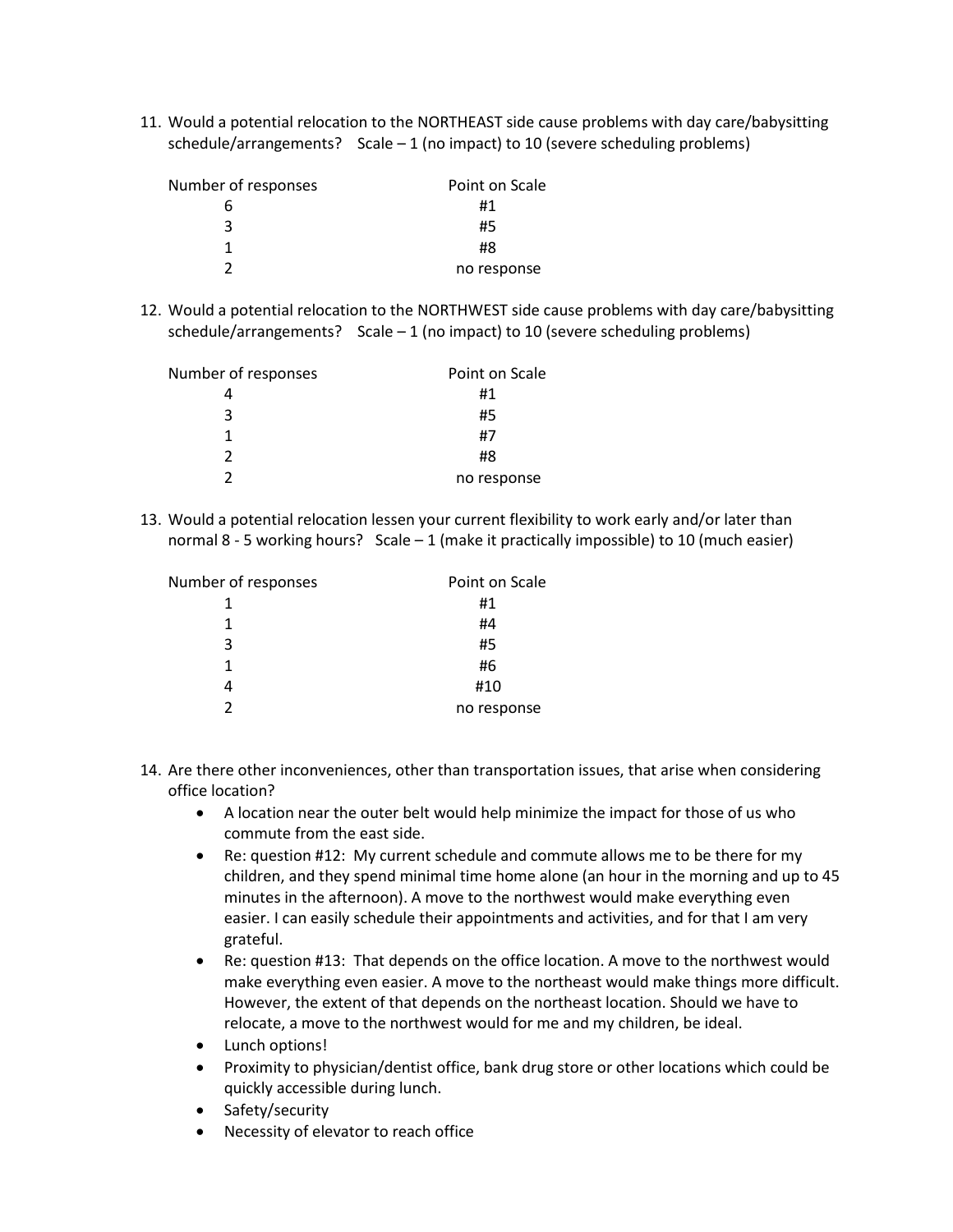## 15. Comments:

- My family is currently exploring the ideas of moving to the north end of town to be closer to my wife's office (State of Ohio – off E. Campus View Blvd.), so I would welcome a move to a north side location.
- It's hard to answer these questions without knowledge of potential future location.
- Constant building renovation and related issues (heating/air conditioning) would be another consideration for relocating.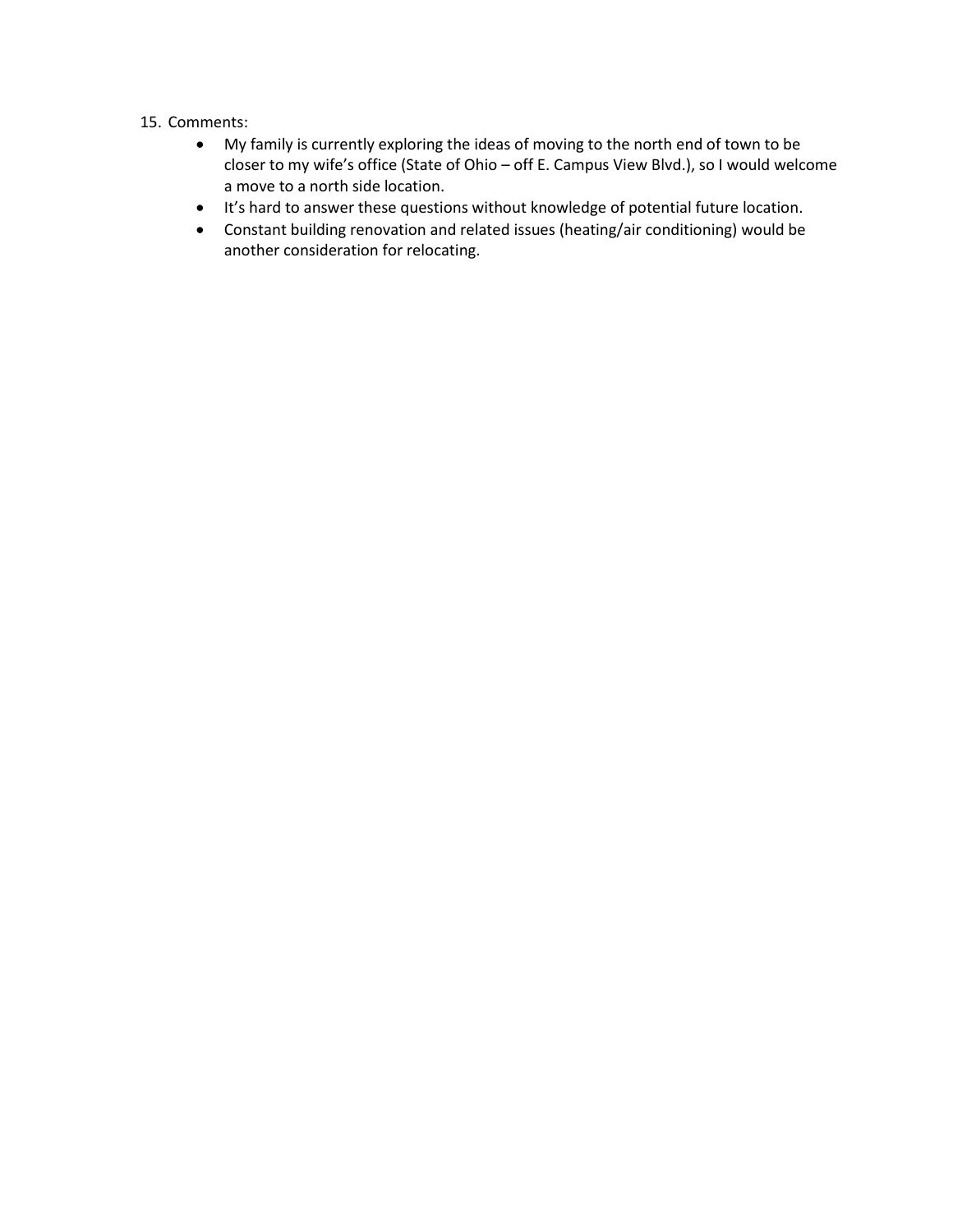**Facility Certificate Listing**

**Program Year 2015**

**COC Eff Date: Yes COC Print Date: Yes** 

#### **Printed from 09/07/16 to 11/14/16**

| <b>Owner/Fac</b> |                | UST Cnt Own / Fac Name                   | Own / Fac Address                        | <b>Eff Date</b> | <b>Print Date</b> | <b>Override Reason</b>          | <b>Denial Status</b> |
|------------------|----------------|------------------------------------------|------------------------------------------|-----------------|-------------------|---------------------------------|----------------------|
| 8056-0018        | $\mathbf{1}$   | Mercy Regional Medical Center            | 3700 Kolbe Road, Lorain OH               | 07/01/2015      | 09/16/2016        | Not Required: Post 11-30-09 Pay | N/A                  |
| 10990-0002       | 4              | University Hospital of Cleveland         | 11100 Euclid Avenue, Cleveland OH        | 07/29/2015      | 09/30/2016        | PD Response Accepted            | Accepted             |
| 10990-0004       | $\overline{2}$ | Ahuja Medical Center                     | 3999 Richmond Road, Beachwood OH         | 07/29/2015      | 09/30/2016        | PD Response Accepted            | Accepted             |
| 10990-0005       | $\mathbf{1}$   | University Hospital Bedford Medical Cent | 44 Blaine Avenue. Bedford OH             | 07/29/2015      | 09/30/2016        | PD Response Accepted            | Accepted             |
| 10990-0007       | $\mathbf{1}$   | UHHS-Richmond Heights Hospital Inc       | 27100 Chardon Rd, Richmond Heights OH    | 07/29/2015      | 09/30/2016        | Not Required: Post 11-30-09 Pay | N/A                  |
| 23861-0001       | 4              | Circle K 5683                            | 9660 E. Center Street, Windham OH        | 07/01/2015      | 09/16/2016        | Not Required: Post 11-30-09 Pay | N/A                  |
| 23880-0001       | 3              | Pit Stop                                 | 2630 St. Clair Avenue, East Liverpool OH | 06/30/2016      | 09/16/2016        | Not Required: Post 11-30-09 Pay | N/A                  |
| 23901-0001       | 3              | Daridi Inc dba S&G #4                    | 3504 Lagrange Street, Toledo OH          | 07/01/2015      | 10/28/2016        | Not Required: Post 11-30-09 Pay | N/A                  |
| 23901-0002       | 4              | Ridi Oil LLC dba S&G #17                 | 3730 Monroe Street, Toledo OH            | 07/01/2015      | 10/28/2016        | Not Required: Post 11-30-09 Pay | N/A                  |
| 23901-0003       | 3              | S and G DT Ltd dba S&G #16               | 732 Conant Street. Maumee OH             | 07/01/2015      | 10/28/2016        | Not Required: Post 11-30-09 Pay | N/A                  |
| 23901-0004       | $\overline{4}$ | S and G DM Ltd dba S&G #30               | 7422 Wales Road, Northwood OH            | 07/01/2015      | 10/28/2016        | Not Required: Post 11-30-09 Pay | N/A                  |
| 23901-0005       | 3              | S and G DR Ltd dba S&G #19               | 3841 Airport Highway, Toledo OH          | 07/01/2015      | 10/28/2016        | Not Required: Post 11-30-09 Pay | N/A                  |
| 23901-0006       | 3              | S and G DT Ltd dba S&G #27               | 24 S. McCord Road, Holland OH            | 07/01/2015      | 10/28/2016        | Not Required: Post 11-30-09 Pay | N/A                  |
| 23901-0007       | 5              | S and G DL Ltd dba S&G #31               | 9140 Angola Road, Holland OH             | 07/01/2015      | 10/28/2016        | Not Required: Post 11-30-09 Pay | N/A                  |
| 23901-0008       | 3              | Ridi Oil LLC dba S&G #18                 | 1027 N. Reynolds Road, Toledo OH         | 07/01/2015      | 10/28/2016        | Not Required: Post 11-30-09 Pay | N/A                  |
| 23901-0009       | 3              | Ridi Spencer LLC dba S&G #32             | 1401 South Avenue, Toledo OH             | 07/01/2015      | 10/28/2016        | Not Required: Post 11-30-09 Pay | N/A                  |
| 23901-0010       | $\overline{2}$ | Ridi Oregon LLC dba S&G #33              | 2062 Woodville Road, Oregon OH           | 07/01/2015      | 10/28/2016        | Not Required: Post 11-30-09 Pay | N/A                  |
| 23901-0011       | 3              | S and G DT Ltd dba S&G #3                | 1223 N. Byrne Road, Toledo OH            | 07/01/2015      | 10/28/2016        | Not Required: Post 11-30-09 Pay | N/A                  |
| 23901-0012       | $\overline{2}$ | S and G DR Ltd dba S&G #26               | 1301 Sylvania Avenue, Toledo OH          | 07/01/2015      | 10/28/2016        | Not Required: Post 11-30-09 Pay | N/A                  |
| 23901-0013       | 3              | S and G DR Ltd dba S&G #37               | 2445 W. Alexis Road, Toledo OH           | 07/01/2015      | 10/28/2016        | Not Required: Post 11-30-09 Pay | N/A                  |
| 23901-0014       | 3              | S and G Stores LLC dba S&G #43           | 5101 W Alexis Road, Sylvania OH          | 07/01/2015      | 10/28/2016        | Not Required: Post 11-30-09 Pay | N/A                  |
| 23901-0015       | $\overline{4}$ | S and G Stores LLC dba S&G #50           | 2710 Tremainsville Road. Toledo OH       | 07/01/2015      | 10/28/2016        | Not Required: Post 11-30-09 Pay | N/A                  |
| 23901-0016       | 3              | S and G Stores LLC dba S&G #44           | 4315 W Alexis Road, Toledo OH            | 07/01/2015      | 10/28/2016        | Not Required: Post 11-30-09 Pay | N/A                  |
| 23901-0017       | $\overline{4}$ | S and G Stores LLC dba s&G #40           | 8249 Sylvania Metamora Rd, Sylvania OH   | 07/01/2015      | 10/28/2016        | Not Required: Post 11-30-09 Pay | N/A                  |
| 23901-0018       | $\overline{4}$ | S and G Stores LLC dba S&G #42           | 5544 W. Alexis Road, Sylvania OH         | 07/01/2015      | 10/28/2016        | Not Required: Post 11-30-09 Pay | N/A                  |
| 23901-0019       | 3              | S and G DR Ltd dba S&G #47               | 4721 Lewis Avenue, Toledo OH             | 07/01/2015      | 10/28/2016        | Not Required: Post 11-30-09 Pay | N/A                  |
| 23901-0020       | $\overline{4}$ | S and G DR Ltd dba S&G #45               | 1646 W Alexis, Toledo OH                 | 07/01/2015      | 10/28/2016        | Not Required: Post 11-30-09 Pay | N/A                  |
| 23912-0001       | 4              | Mclain Rubin Texas II LLC                | 3808 Woodville Road, Northwood OH        | 08/10/2015      | 10/28/2016        | Not Required: Post 11-30-09 Pay | N/A                  |
| 23913-0001       | 4              | Saddleback Valley Holdings LLC           | 5760 Lewis Avenue, Toledo OH             | 08/10/2015      | 10/28/2016        | Not Required: Post 11-30-09 Pay | N/A                  |
|                  |                |                                          |                                          |                 |                   |                                 |                      |
| 23913-0002       | 3              | Saddleback Valley Holdings LLC           | 4128 Monroe Street, Toledo OH            | 08/10/2015      | 10/28/2016        | Not Required: Post 11-30-09 Pay | N/A                  |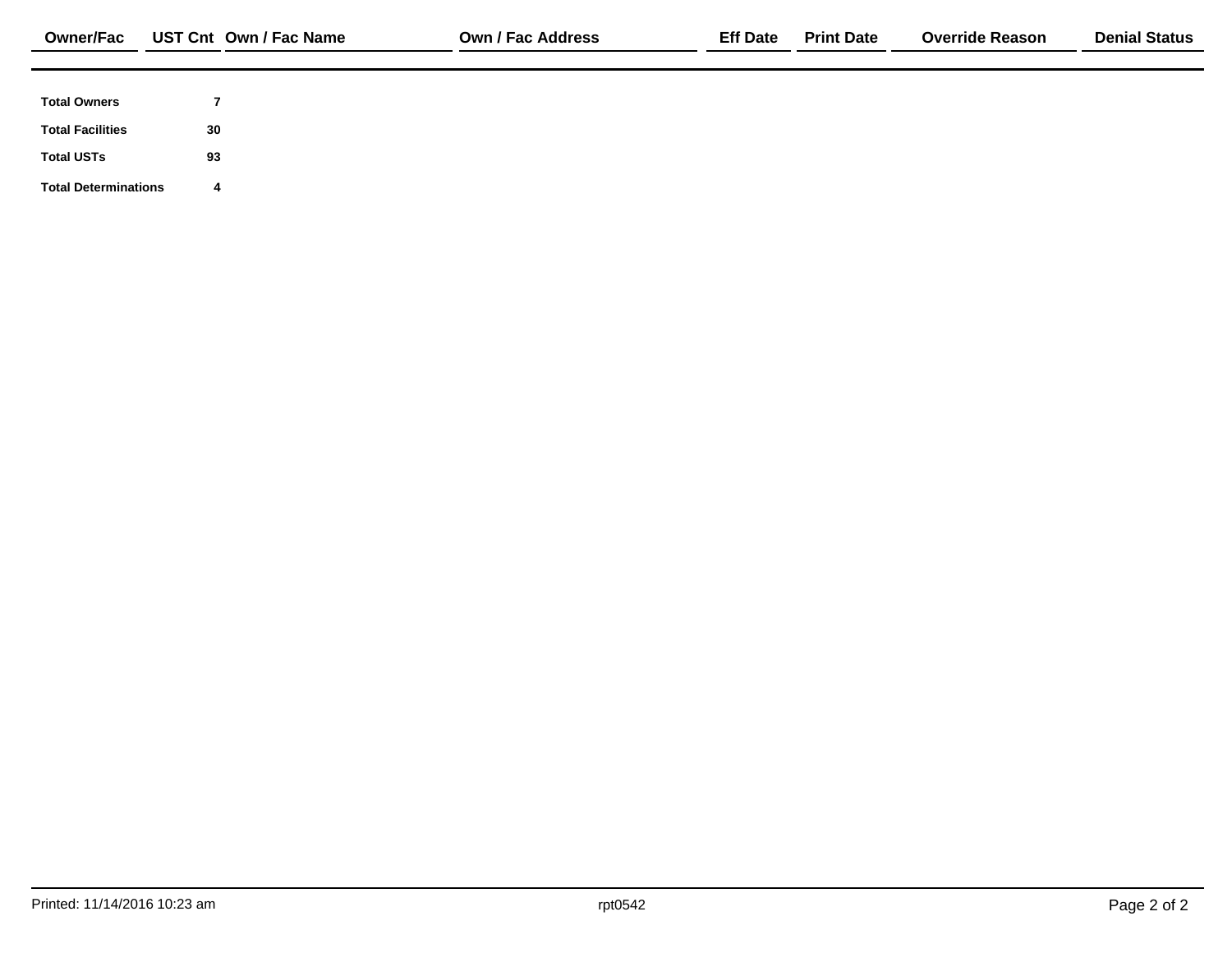**Facility Certificate Listing**

**Program Year 2015 COC Eff Date: No COC Print Date: No Denial Status: DETERMINATION**

#### **Date of Determination from 09/07/16 to 11/15/16**

| <b>Owner/Fac</b> |                | UST Cnt Own / Fac Name                | Own / Fac Address                       | <b>Eff Date</b> | <b>Print Date</b> | <b>Override Reason</b>          | <b>Denial Status</b> |
|------------------|----------------|---------------------------------------|-----------------------------------------|-----------------|-------------------|---------------------------------|----------------------|
|                  |                |                                       |                                         |                 |                   |                                 |                      |
| 18028-0001       | $\overline{2}$ | Joe's Country Market                  | 490 State Route 124, Rutland OH         |                 |                   | N/A                             | Determination        |
| 18451-5702       | 5              | Speedway #7330                        | 2227 Campbell Street, Sandusky OH       |                 |                   | N/A                             | Determination        |
| 20659-0003       | 4              | Troy - Valley Petroleum Facility      | 7186 Miller Lane, Dayton OH             |                 |                   | Not Required: Post 11-30-09 Pay | Determination        |
| 21957-0001       | 3              | Plumwood One Stop LLC                 | 4880 State Route 38 N., London OH       |                 |                   | N/A                             | Determination        |
| 22578-0002       | 3              | Docksider Marathon                    | 303 S. Main Street, Celina OH           |                 |                   | N/A                             | Determination        |
| 22629-0001       | $\overline{2}$ | Dwone Hill Property                   | 10933 Saint Clair Avenue, Cleveland OH  |                 |                   | N/A                             | Determination        |
| 22668-0001       | 3              | 4934 Paddock Petroleum, LLC           | 4934 Paddock Road, Cincinnati OH        |                 |                   | N/A                             | Determination        |
| 22852-0001       | 3              | Obay KTB Properties LLC               | 642 E. State Street, Alliance OH        |                 |                   | N/A                             | Determination        |
| 22974-0001       | 4              | Dayton Metropolitan Housing Authority | 2036 N. Gettysburg Avenue, Dayton OH    |                 |                   | N/A                             | Determination        |
| 22986-0001       | 2              | <b>Chris Gambill</b>                  | 6927 State Route 73 (Main), Otway OH    |                 |                   | N/A                             | Determination        |
| 22986-0002       | 3              | <b>Chris Gambill</b>                  | 16609 US Highway 52, West Portsmouth O  |                 |                   | N/A                             | Determination        |
| 23878-0001       | $\overline{2}$ | Village Sunoco                        | 211 S. Main Street, Pleasant Hill OH    |                 |                   | N/A                             | Determination        |
| 23878-0002       | 4              | JK Property, LLC                      | 85 E. Dayton Street, West Alexandria OH |                 |                   | N/A                             | Determination        |
| 23879-0001       | $\overline{2}$ | <b>West Alex Property</b>             | 2 E. Franklin Street, Gratis OH         |                 |                   | N/A                             | Determination        |
| 23889-0001       |                | Hinckley Convenience & Gas            | 1321 Ridge Road, Hinckley OH            |                 |                   | N/A                             | Determination        |
|                  |                |                                       |                                         |                 |                   |                                 |                      |
|                  |                |                                       |                                         |                 |                   |                                 |                      |

| <b>Total Owners</b>         | 13 |
|-----------------------------|----|
| <b>Total Facilities</b>     | 15 |
| <b>Total USTs</b>           | 43 |
| <b>Total Determinations</b> | 15 |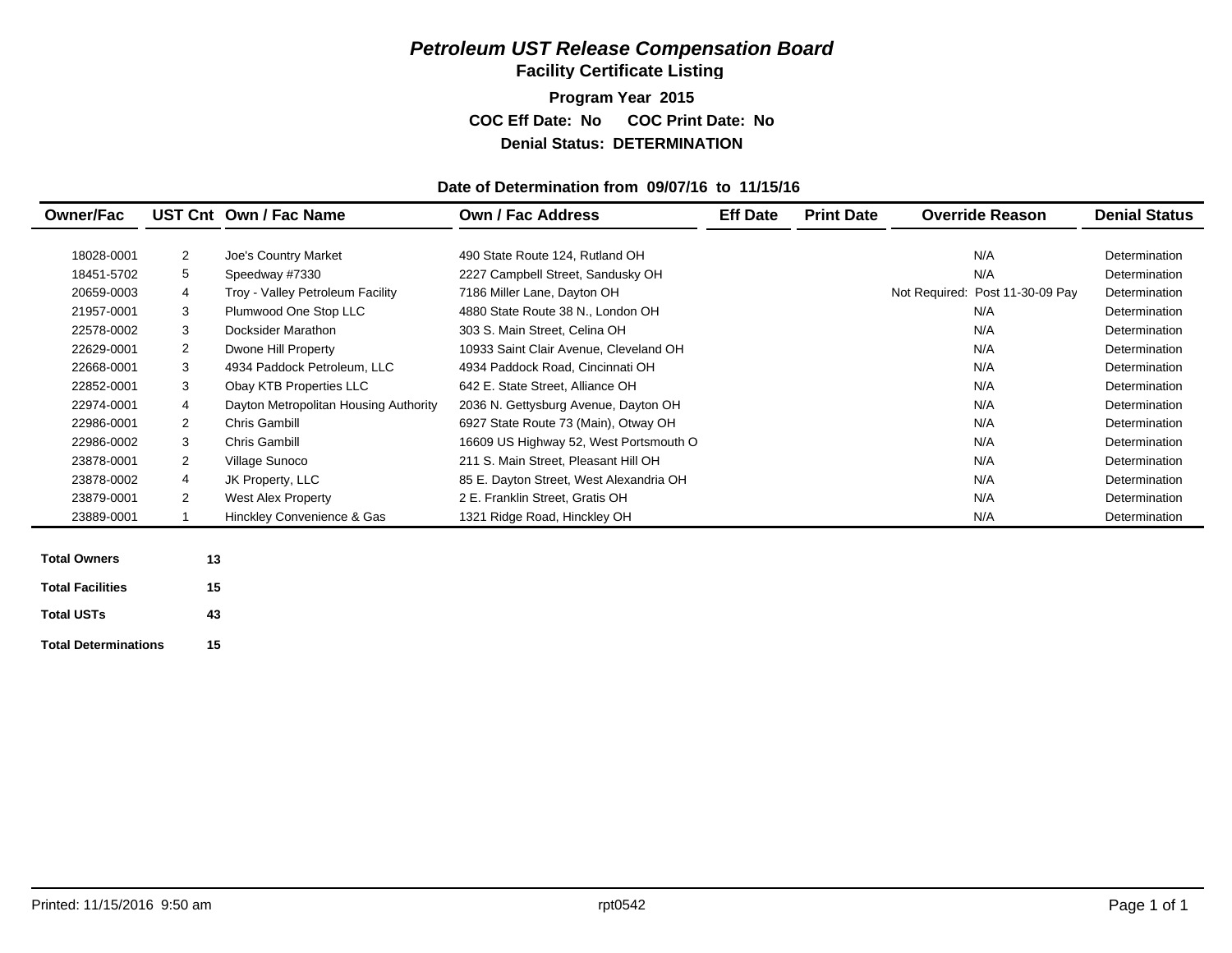**Facility Certificate Listing**

**Program Year 2016 COC Eff Date: Yes COC Print Date: Yes** 

# **Printed from 09/07/16 to 11/14/16**

| <b>Owner/Fac</b> |                | UST Cnt Own / Fac Name                                                     | <b>Own / Fac Address</b>                | <b>Eff Date</b> | <b>Print Date</b> | <b>Override Reason</b>          | <b>Denial Status</b> |
|------------------|----------------|----------------------------------------------------------------------------|-----------------------------------------|-----------------|-------------------|---------------------------------|----------------------|
|                  |                |                                                                            |                                         |                 |                   |                                 |                      |
| 180-0002         | $\mathbf{1}$   | Air Products & Chem Inc.                                                   | 2500 Yankee Road, Middletown OH         | 07/01/2016      | 09/30/2016        | PD Response Accepted            | Accepted             |
| 180-0003         | $\overline{1}$ | Air Products And Chem Inc.                                                 | 2820 Quigley Road, Cleveland OH         | 07/01/2016      | 09/30/2016        | PD Response Accepted            | Accepted             |
| 300-0002         | $\overline{1}$ | <b>Alliance Community Hospital</b>                                         | 200 E. State Street, Alliance OH        | 07/01/2016      | 10/28/2016        | PD Response Accepted            | Accepted             |
| 633-0001         | $\mathbf{1}$   | Austintown Chrysler Plymth                                                 | 4850 Mahoning Ave, Youngstown OH        | 07/01/2016      | 10/14/2016        | PD Response Accepted            | Accepted             |
| 957-0001         | 3              | Bertone Inc. dba Bertone's Gas and Serv 222 E. Erie Street, Painesville OH |                                         | 07/01/2016      | 09/30/2016        | PD Response Accepted            | Accepted             |
| 1252-0001        | 3              | Village of Brooklyn Heights                                                | 233 Tuxedo Avenue, Brooklyn Heights OH  | 07/01/2016      | 10/14/2016        | PD Response Accepted            | Accepted             |
| 1309-0001        | 2              | Bryan City Sch Bus Garage                                                  | 327 W. Butler Street, Bryan OH          | 07/01/2016      | 10/28/2016        | PD Response Accepted            | Accepted             |
| 1729-0001        | 2              | Center Oil Co                                                              | 3769 Center Rd, Brunswick OH            | 07/01/2016      | 09/30/2016        | PD Response Accepted            | Accepted             |
| 2040-0001        | $\mathbf{1}$   | <b>Fremont Police Dept</b>                                                 | 1141 W State St, Fremont OH             | 07/01/2016      | 11/14/2016        | PD Response Accepted            | Accepted             |
| 2040-0005        | $\overline{1}$ | <b>Water Treatment Plant</b>                                               | 1113 Tiffin St, Fremont OH              | 07/01/2016      | 11/14/2016        | PD Response Accepted            | Accepted             |
| 2040-0006        | 2              | City of Fremont Fueling Station                                            | 723 S. Front Street, Fremont OH         | 07/01/2016      | 11/14/2016        | PD Response Accepted            | Accepted             |
| 2132-0001        | 2              | <b>Street Department</b>                                                   | 3850 City Center Blvd., Stow OH         | 09/13/2016      | 09/16/2016        | Not Required: Post 11-30-09 Pay | N/A                  |
| 2132-0002        | $\mathbf{1}$   | City of Stow                                                               | 2770 Call Road, Stow OH                 | 09/13/2016      | 09/16/2016        | Not Required: Post 11-30-09 Pay | N/A                  |
| 2292-0001        | $\mathbf{1}$   | Clopay Building Products Company, Inc.                                     | 138 N. Liberty Street, Russia OH        | 07/01/2016      | 10/28/2016        | Not Required: Post 11-30-09 Pay | N/A                  |
| 2292-0002        | $\mathbf{1}$   | Clopay Building Products Company, Inc.                                     | 1400 W. Market Street, Troy OH          | 07/01/2016      | 10/28/2016        | Not Required: Post 11-30-09 Pay | N/A                  |
| 2436-0001        | $\mathbf{1}$   | Connector Mfg Co                                                           | 3501 Symmes Rd, Hamilton OH             | 11/02/2016      | 11/14/2016        | Not Required: Post 11-30-09 Pay | N/A                  |
| 2734-0001        | $\mathbf{1}$   | North Canton Drain Inc.                                                    | 1110 5th Street N.E., Canton OH         | 07/01/2016      | 10/14/2016        | PD Response Accepted            | Accepted             |
| 3729-0001        | 5              | <b>Farmer's Market</b>                                                     | 19321 US Route 50 W., Chillicothe OH    | 07/01/2016      | 10/28/2016        | PD Response Accepted            | Accepted             |
| 4008-0003        | $\mathbf{1}$   | <b>Franklin County Corrections Center</b>                                  | 2460 Jackson Pike, Columbus OH          | 07/01/2016      | 11/14/2016        | Not Required: Post 11-30-09 Pay | N/A                  |
| 4008-0005        | $\mathbf{1}$   | Franklin County Work Release                                               | 2655 Jackson Pike, Columbus OH          | 07/01/2016      | 11/14/2016        | Not Required: Post 11-30-09 Pay | N/A                  |
| 4882-0051        | $\mathbf{1}$   | <b>Clarington Starfire</b>                                                 | Main & Market Streets, Clarington OH    | 10/06/2016      | 10/28/2016        | Not Required: Post 11-30-09 Pay | N/A                  |
| 5208-0001        | 2              | Huppco - DBA Hupps Spirit                                                  | 125 W. Maple Street, Hartville OH       | 07/01/2016      | 09/30/2016        | PD Response Accepted            | Accepted             |
| 5212-0008        | $\overline{7}$ | Sunrise Cooperative, Inc.                                                  | 1425 Rombach Avenue, Wilmington OH      | 09/26/2016      | 10/14/2016        | Not Required: Post 11-30-09 Pay | N/A                  |
| 5212-0009        | $\overline{2}$ | Sunrise Cooperative, Inc.                                                  | 1860 Columbus Avenue, Springfield OH    | 09/26/2016      | 10/14/2016        | Not Required: Post 11-30-09 Pay | N/A                  |
| 5212-0010        | 3              | Sunrise Cooperative, Inc.                                                  | 555 N. Broadway Street, Lebanon OH      | 09/26/2016      | 10/14/2016        | Not Required: Post 11-30-09 Pay | N/A                  |
| 5212-0011        | 4              | Sunrise Cooperative, Inc.                                                  | 230 S. Ohio Street, Minster OH          | 09/26/2016      | 10/14/2016        | Not Required: Post 11-30-09 Pay | N/A                  |
| 5422-0001        | $\overline{2}$ | Jack A Allen Inc                                                           | 2105 St Rt 7 Box 668, Steubenville OH   | 07/01/2016      | 09/16/2016        | PD Response Accepted            | Accepted             |
| 5422-0006        | $\overline{2}$ | Quik Mart and More, Inc.                                                   | St 43 and Sabina Drive, Wintersville OH | 07/01/2016      | 09/16/2016        | PD Response Accepted            | Accepted             |
| 5422-0007        | 2              | Quik Mart and More Inc DBA Valero Truc 1061 Canton Rd, Wintersville OH     |                                         | 07/01/2016      | 09/16/2016        | PD Response Accepted            | Accepted             |
| 5422-0008        | 4              | Quik Mart & More, Inc.                                                     | 31 West Park Ave, Columbiana OH         | 07/01/2016      | 09/16/2016        | PD Response Accepted            | Accepted             |
| 5422-0009        | 4              | <b>Quik Mart</b>                                                           | 555 E. Ohio Ave., Sebring OH            | 07/01/2016      | 09/16/2016        | PD Response Accepted            | Accepted             |
| 5422-0011        | 5              | Quik Mart and More Inc.                                                    | 7662 State Route 45, Lisbon OH          | 07/01/2016      | 09/16/2016        | PD Response Accepted            | Accepted             |
| 5793-0001        | 3              | <b>Bell Street Marathon</b>                                                | 130 Bell Street, Chagrin Falls OH       | 07/01/2016      | 09/16/2016        | PD Response Accepted            | Accepted             |
| 5936-0001        | $\mathbf{1}$   | Joseph Toyota Inc.                                                         | 1180 W. National Road, Vandalia OH      | 07/01/2016      | 09/30/2016        | PD Response Accepted            | Accepted             |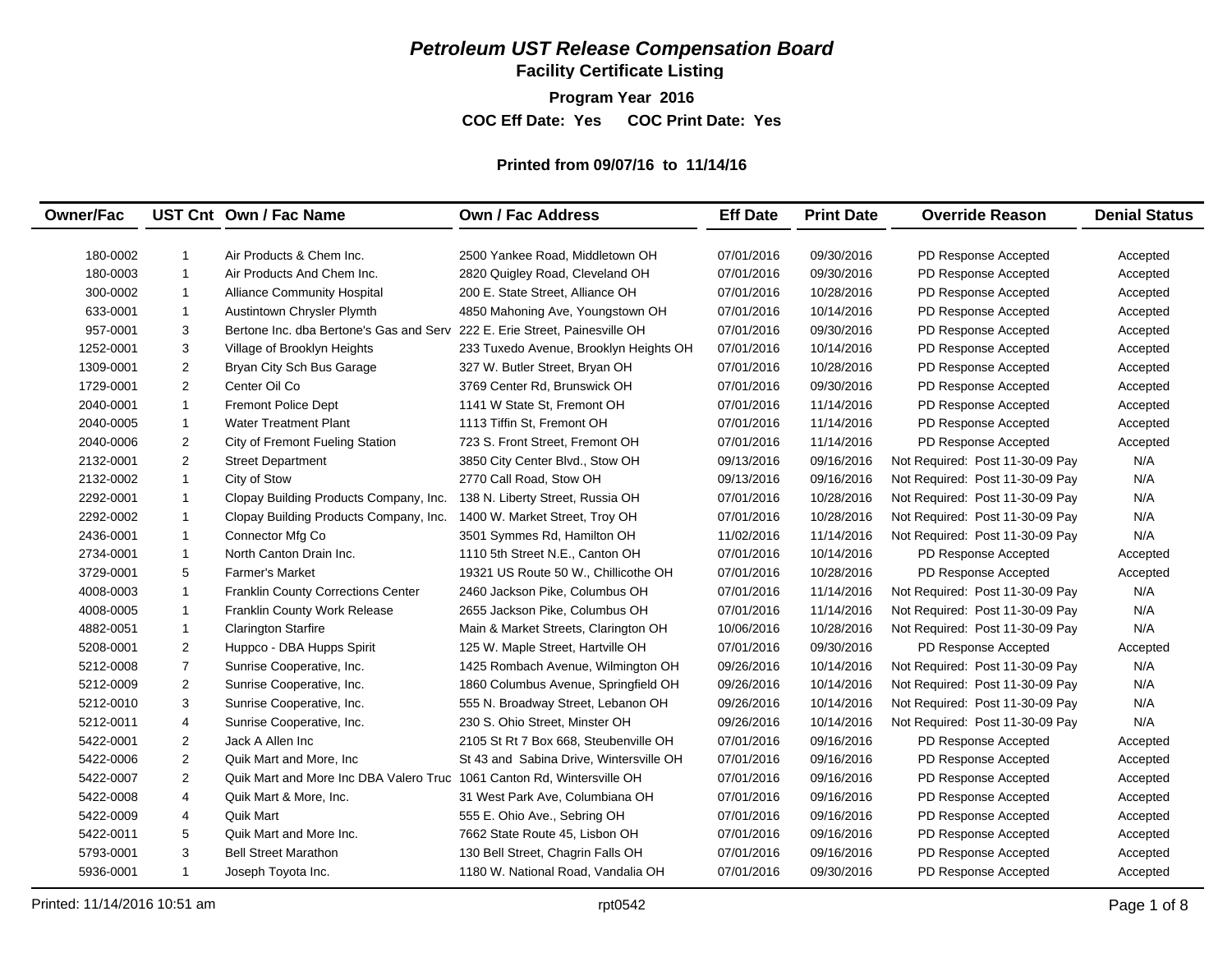| Owner/Fac  |                | UST Cnt Own / Fac Name                                                    | <b>Own / Fac Address</b>                                        | <b>Eff Date</b>          | <b>Print Date</b> | <b>Override Reason</b>                                             | <b>Denial Status</b> |
|------------|----------------|---------------------------------------------------------------------------|-----------------------------------------------------------------|--------------------------|-------------------|--------------------------------------------------------------------|----------------------|
| 6197-0001  | 3              | Kokosing Construction Company                                             | 17531 Waterford Road, Fredericktown OH                          | 07/01/2016               | 10/14/2016        | PD Response Accepted                                               | Accepted             |
| 6197-0005  | $\overline{2}$ | Kokosing Construction Company Inc                                         | 13700 McCracken Road, Cleveland OH                              | 07/01/2016               | 10/14/2016        | PD Response Accepted                                               | Accepted             |
| 6197-0007  | 3              | Corna Kokosing                                                            | 6211 Westerville Road, Columbus OH                              | 07/01/2016               | 10/14/2016        | PD Response Accepted                                               | Accepted             |
| 6332-0001  | $\mathbf{1}$   | Lakota Bus Garage                                                         | 5200 County Road 13, Kansas OH                                  | 07/01/2016               | 09/30/2016        | PD Response Accepted                                               | Accepted             |
| 6752-0001  | $\mathbf{1}$   | Mack Industries, Inc.                                                     | 201 Columbia Road, Valley City OH                               | 07/01/2016               | 09/30/2016        | PD Response Accepted                                               | Accepted             |
| 7184-0001  | $\mathbf{1}$   | Senior Lifestyle Wellspring                                               | 8000 Evergreen Ridge Drive, Cincinnati O                        | 11/02/2016               | 11/14/2016        | PD Response Accepted                                               | Accepted             |
| 7538-0009  | $\mathbf{1}$   | <b>Piedmont Marina</b>                                                    | 32281 Marina Road, Freeport OH                                  | 10/26/2016               | 10/28/2016        | PD Response Accepted                                               | Accepted             |
| 8056-0003  | $\mathbf{1}$   | Mercy Health Care Center                                                  | 2200 Jefferson Avenue, Toledo OH                                | 07/01/2016               | 10/28/2016        | Not Required: Post 11-30-09 Pay                                    | N/A                  |
| 8056-0005  | $\mathbf{1}$   | Mercy Franciscan at West Park                                             | 2950 W. Park Drive, Cincinnati OH                               | 07/01/2016               | 10/28/2016        | Not Required: Post 11-30-09 Pay                                    | N/A                  |
| 8056-0007  | $\overline{2}$ | St. Vincent Mercy Medical Center                                          | 2213 Cherry Street, Toledo OH                                   | 07/01/2016               | 10/28/2016        | Not Required: Post 11-30-09 Pay                                    | N/A                  |
| 8056-0008  | $\overline{2}$ | Mercy Memorial Hospital                                                   | 904 Scioto Street, Urbana OH                                    | 07/01/2016               | 10/28/2016        | Not Required: Post 11-30-09 Pay                                    | N/A                  |
| 8056-0010  | $\overline{2}$ |                                                                           | 100 Medical Center Drive, Springfield OH                        | 07/01/2016               | 10/28/2016        |                                                                    | N/A                  |
| 8056-0011  | 4              | Springfield Regional Medical Center                                       |                                                                 | 07/01/2016               | 10/28/2016        | Not Required: Post 11-30-09 Pay<br>Not Required: Post 11-30-09 Pay | N/A                  |
| 8056-0012  | $\mathbf{1}$   | St. Charles Hospital<br><b>St Rita's Medical Center</b>                   | 2600 Navarre Avenue, Oregon OH<br>730 W. Market Street, Lima OH | 07/01/2016               | 10/28/2016        | Not Required: Post 11-30-09 Pay                                    | N/A                  |
| 8056-0013  | 3              | St. Elizabeth Health Center                                               | 1044 Belmont Avenue, Youngstown OH                              | 07/01/2016               | 10/28/2016        | Not Required: Post 11-30-09 Pay                                    | N/A                  |
| 8056-0014  | $\mathbf{1}$   | St. Elizabeth Boardman Health Center                                      | 8401 Market Street, Boardman OH                                 | 07/01/2016               | 10/28/2016        |                                                                    | N/A                  |
|            |                |                                                                           |                                                                 |                          |                   | Not Required: Post 11-30-09 Pay                                    | N/A                  |
| 8056-0015  | 2              | Mercy Hospital West                                                       | 3300 Mercy West Boulevard, Cincinnati O                         | 07/01/2016<br>07/01/2016 | 10/28/2016        | Not Required: Post 11-30-09 Pay                                    |                      |
| 8056-0016  | $\mathbf{1}$   | St. Joseph Health Center                                                  | 667 Eastland Avenue S.E., Warren OH                             |                          | 10/28/2016        | Not Required: Post 11-30-09 Pay                                    | N/A                  |
| 8056-0017  | $\mathbf{1}$   | Jewish Hospital                                                           | 4777 East Galbraith Road, Cincinnati OH                         | 07/01/2016               | 10/28/2016        | Not Required: Post 11-30-09 Pay                                    | N/A                  |
| 8056-0018  | $\mathbf{1}$   | Mercy Regional Medical Center                                             | 3700 Kolbe Road, Lorain OH                                      | 07/01/2016               | 10/28/2016        | Not Required: Post 11-30-09 Pay                                    | N/A                  |
| 8418-0001  | $\mathbf{1}$   | <b>Pleasant Local School</b>                                              | 3507 Smeltzer Road, Marion OH                                   | 07/01/2016               | 10/14/2016        | PD Response Accepted                                               | Accepted             |
| 8739-0001  | 3              | <b>Prus Construction Company</b>                                          | 5325 Wooster Road, Cincinnati OH                                | 07/01/2016               | 10/28/2016        | Not Required: Post 11-30-09 Pay                                    | N/A                  |
| 9590-0006  | $\mathbf{1}$   | FedEx Ground                                                              | 100 J. Street, Perrysburg OH                                    | 10/03/2016               | 10/28/2016        | Not Required: Post 11-30-09 Pay                                    | N/A                  |
| 9803-0001  | 3              | Solon Bus Facility                                                        | 33600 Inwood Drive, Solon OH                                    | 07/01/2016               | 10/28/2016        | PD Response Accepted                                               | Accepted             |
| 9836-0001  | $\mathbf{1}$   | Southern Local Bus Garage                                                 | 37382 State Route 39, Salineville OH                            | 07/01/2016               | 09/30/2016        | PD Response Accepted                                               | Accepted             |
| 9847-0001  | $\overline{2}$ | <b>Watkins Middle School</b>                                              | 8808 Watkins Rd, Pataskala OH                                   | 09/02/2016               | 09/16/2016        | Not Required: Post 11-30-09 Pay                                    | N/A                  |
| 9857-0002  | $\mathbf{1}$   | <b>CEMEX Construction Materials Atlantic, L</b>                           | 3250 Linebaugh Road, Xenia OH                                   | 07/01/2016               | 10/14/2016        | PD Response Accepted                                               | Accepted             |
| 10804-0001 | 4              | Troutwine Auto Sales Inc                                                  | 9 N. Main Street, Arcanum OH                                    | 07/01/2016               | 11/14/2016        | PD Response Accepted                                               | Accepted             |
| 10966-0001 | 3              | Kwik Fill S 208 269                                                       | 11086 Mahoning Avenue, North Jackson O                          | 07/01/2016               | 09/16/2016        | PD Response Accepted                                               | Accepted             |
| 10966-0002 | 3              | Kwik Fill S 214 270                                                       | 4994 Mahoning Avenue, Champion OH                               | 07/01/2016               | 09/16/2016        | PD Response Accepted                                               | Accepted             |
| 10966-0011 | 3              | Kwik Fill S 242 287                                                       | 209 S. Second Street, Coshocton OH                              | 07/01/2016               | 09/16/2016        | PD Response Accepted                                               | Accepted             |
| 10966-0013 | $\overline{2}$ | Kwik Fill S 253 289                                                       | 195 N. Main Street, Rittman OH                                  | 07/01/2016               | 09/16/2016        | PD Response Accepted                                               | Accepted             |
| 10966-0016 | 3              | Kwik Fill S 204 268                                                       | 630 Youngstown & Poland Road, Struthers                         | 07/01/2016               | 09/16/2016        | PD Response Accepted                                               | Accepted             |
| 10966-0017 | 5              | Kwik Fill M 206 227                                                       | 1635 State Route 534, Geneva OH                                 | 07/01/2016               | 09/16/2016        | PD Response Accepted                                               | Accepted             |
| 10966-0019 | 3              | Kwik Fill M 0372                                                          | 1640 Route 534 & I 90, Geneva OH                                | 07/01/2016               | 09/16/2016        | PD Response Accepted                                               | Accepted             |
| 10990-0002 | 4              | University Hospital of Cleveland                                          | 11100 Euclid Avenue, Cleveland OH                               | 07/01/2016               | 10/28/2016        | Not Required: Post 11-30-09 Pay                                    | N/A                  |
| 10990-0004 | $\overline{2}$ | Ahuja Medical Center                                                      | 3999 Richmond Road, Beachwood OH                                | 07/01/2016               | 10/28/2016        | Not Required: Post 11-30-09 Pay                                    | N/A                  |
| 10990-0005 | 1              | University Hospital Bedford Medical Cent                                  | 44 Blaine Avenue, Bedford OH                                    | 07/01/2016               | 10/28/2016        | Not Required: Post 11-30-09 Pay                                    | N/A                  |
| 10990-0006 | -1             | University Hospital Amherst Medical Cent 254 Cleveland Avenue, Amherst OH |                                                                 | 07/01/2016               | 10/28/2016        | Not Required: Post 11-30-09 Pay                                    | N/A                  |
| 10990-0007 | -1             | UHHS-Richmond Heights Hospital Inc                                        | 27100 Chardon Rd, Richmond Heights OH                           | 07/01/2016               | 10/28/2016        | Not Required: Post 11-30-09 Pay                                    | N/A                  |
| 10990-0007 | -1             | UHHS-Richmond Heights Hospital Inc                                        | 27100 Chardon Rd, Richmond Heights OH                           | 08/05/2016               | 10/28/2016        | Not Required: Post 11-30-09 Pay                                    | N/A                  |
| 12801-0001 | 1              | Fulton Farms, Inc.                                                        | 2545 State Route 202, Troy OH                                   | 10/26/2016               | 10/28/2016        | PD Response Accepted                                               | Accepted             |
| 13171-0001 | $\mathbf{1}$   | <b>Kettering Tower</b>                                                    | 40 N. Main Street, Dayton OH                                    | 07/01/2016               | 10/14/2016        | PD Response Accepted                                               | Accepted             |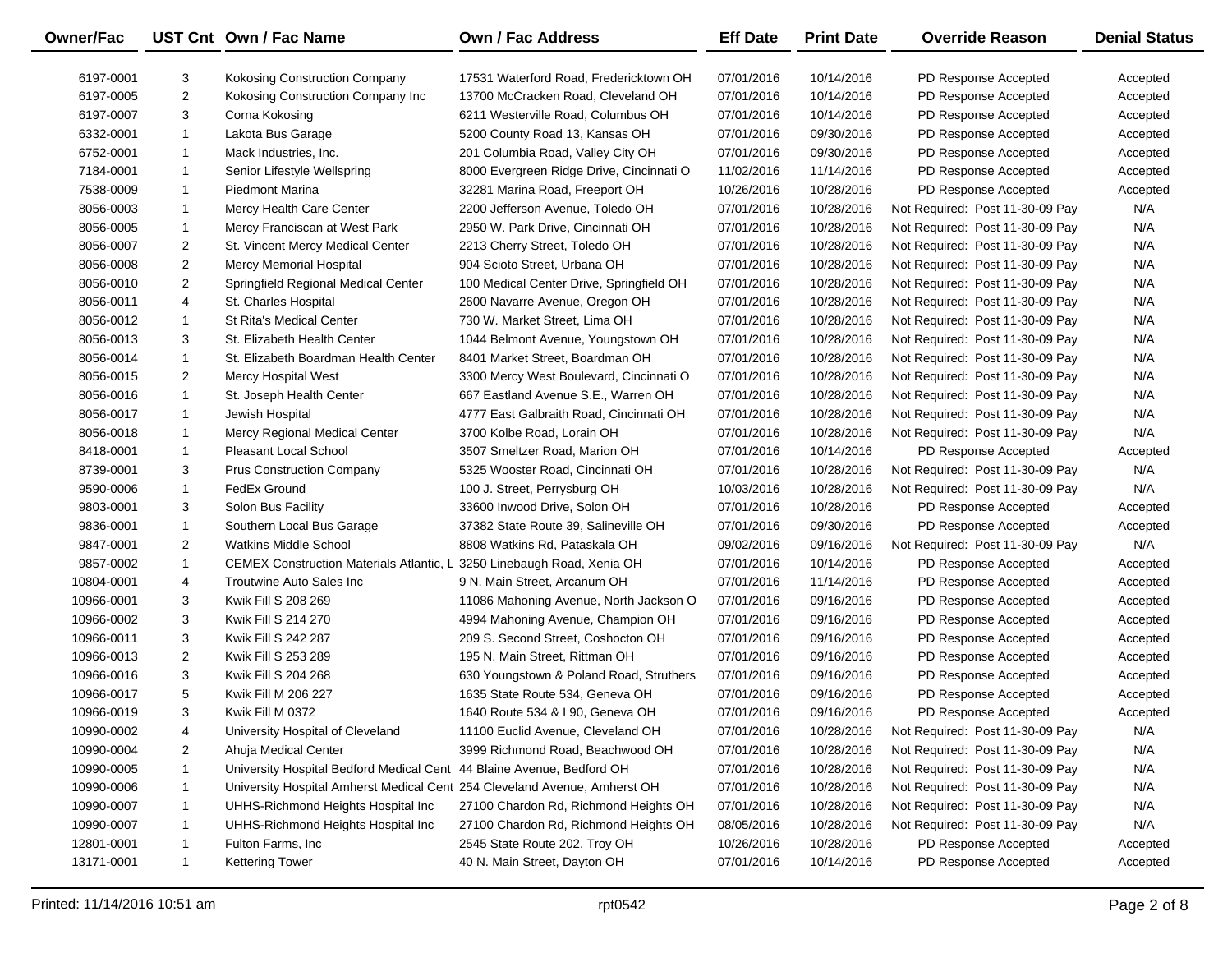| Owner/Fac  |                | UST Cnt Own / Fac Name             | Own / Fac Address                           | <b>Eff Date</b> | <b>Print Date</b> | <b>Override Reason</b>          | <b>Denial Status</b> |
|------------|----------------|------------------------------------|---------------------------------------------|-----------------|-------------------|---------------------------------|----------------------|
| 13826-0002 | 5              | Gibsonburg Convenience Station     | 200 S. Main Street, Gibsonburg OH           | 07/01/2016      | 11/14/2016        | PD Response Accepted            | Accepted             |
| 14020-0001 | $\overline{c}$ | Stein Inc. REP                     | 1807 E. 28th Street, Lorain OH              | 07/01/2016      | 10/28/2016        | PD Response Accepted            | Accepted             |
| 14020-0002 | $\overline{2}$ | Stein Inc. Holmden Facility        | 1034 Holmden Avenue, Cleveland OH           | 07/01/2016      | 10/28/2016        | PD Response Accepted            | Accepted             |
| 14020-0003 | 4              | Stein Inc. Mittal East             | 2032 Campbell Road, Cleveland OH            | 07/01/2016      | 10/28/2016        | PD Response Accepted            | Accepted             |
| 14029-0002 | 6              | <b>Stevens Aviation</b>            | 10638 Hangar Drive, Vandalia OH             | 07/01/2016      | 10/14/2016        | PD Response Accepted            | Accepted             |
| 14303-0001 | $\overline{2}$ | Village of Ottawa Hills            | 2125 Richards Road, Toledo OH               | 07/01/2016      | 09/16/2016        | PD Response Accepted            | Accepted             |
| 15278-0001 | $\mathbf{1}$   | Wooster Roofing & Construction Co. | 1750 Wadsworth Road, Akron OH               | 07/01/2016      | 09/30/2016        | PD Response Accepted            | Accepted             |
| 15396-0001 | 3              | <b>Tom Schmidt's Service</b>       | 13900 Lake Avenue, Lakewood OH              | 07/01/2016      | 10/28/2016        | Not Required: Post 11-30-09 Pay | N/A                  |
| 15431-0001 | 3              | Park Layne Sunoco                  | 2131 S. Dayton Lakeview Road, New Carl      | 07/01/2016      | 09/16/2016        | PD Response Accepted            | Accepted             |
| 15720-0001 | $\mathbf{1}$   | Metropolitan Office Park           | 9797 Springboro Pike, Dayton OH             | 07/01/2016      | 09/30/2016        | PD Response Accepted            | Accepted             |
| 15907-0001 | 3              | Exxbo Services Inc.                | 11622 Bellaire Road, Cleveland OH           | 07/01/2016      | 09/16/2016        | Not Required: Post 11-30-09 Pay | N/A                  |
| 16017-0001 | $\mathbf{1}$   | 10 Wilmington Place                | 10 Wilmington Ave, Dayton OH                | 07/01/2016      | 09/30/2016        | PD Response Accepted            | Accepted             |
| 16236-0001 | $\mathbf{1}$   | Schwebel Baking Co                 | 935 E. Midlothian Bouelvard, Youngstown (   | 07/01/2016      | 10/28/2016        | PD Response Accepted            | Accepted             |
| 16410-0001 | 4              | Summa Health System                | 525 E. Market Street, Akron OH              | 07/05/2016      | 10/28/2016        | Not Required: Post 11-30-09 Pay | N/A                  |
| 16410-0003 | 3              | Summa Health System                | 444 N. Main Street, Akron OH                | 07/05/2016      | 10/28/2016        | Not Required: Post 11-30-09 Pay | N/A                  |
| 16410-0004 | $\overline{2}$ | Summa Health System                | 1077 Gorge Boulevard, Akron OH              | 07/05/2016      | 10/28/2016        | Not Required: Post 11-30-09 Pay | N/A                  |
| 17556-0001 | $\mathbf{1}$   | America Honda Motor Co Inc         | 101 South Stanfield Road, Troy OH           | 07/01/2016      | 10/28/2016        | PD Response Accepted            | Accepted             |
| 17916-0001 | 3              | Gallagher's Bp Service Center      | 681 US Highway 52, Aberdeen OH              | 07/01/2016      | 10/28/2016        | Not Required: Post 11-30-09 Pay | N/A                  |
| 17939-0001 | 4              | Rocky's Inc                        | 224 N Mill St, Waynesburg OH                | 07/01/2016      | 09/30/2016        | PD Response Accepted            | Accepted             |
| 17946-0001 | 1              | Midtown Express Bus Line Co        | 1717 E. 45th Street, Cleveland OH           | 07/01/2016      | 09/30/2016        | PD Response Accepted            | Accepted             |
| 18469-0001 | 3              | Noble Road Amoco                   | 2610 Noble Road, Cleveland Heights OH       | 07/01/2016      | 10/28/2016        | Not Required: Post 11-30-09 Pay | N/A                  |
| 18495-0001 | $\overline{2}$ | Gelb Realty, LLC                   | 2700 East 55th Street, Cleveland OH         | 07/01/2016      | 10/14/2016        | Not Required: Post 11-30-09 Pay | N/A                  |
| 18540-0001 | 4              | Sheetz Inc #248                    | 2721 Salt Springs Road, Girard OH           | 07/01/2016      | 10/28/2016        | Not Required: Post 11-30-09 Pay | N/A                  |
| 18540-0002 | 5              | Sheetz Inc #251                    | 15744 Saint Claire Avenue, East Liverpool ( | 07/01/2016      | 10/28/2016        | Not Required: Post 11-30-09 Pay | N/A                  |
| 18540-0003 | 4              | Sheetz Inc 266                     | Rt 14 (E Liverpool&mondial), Streetsboro O  | 07/01/2016      | 10/28/2016        | Not Required: Post 11-30-09 Pay | N/A                  |
| 18540-0004 | 4              | Sheetz Inc 274                     | 2411 North Ridge Road, Ashtabula OH         | 07/01/2016      | 10/28/2016        | Not Required: Post 11-30-09 Pay | N/A                  |
| 18540-0005 | 4              | Sheetz 282                         | 1162 Niles Cortland Road, Warren OH         | 07/01/2016      | 10/28/2016        | Not Required: Post 11-30-09 Pay | N/A                  |
| 18540-0006 | 4              | Sheetz 281                         | 5499 Mahoning Avenue, Austintown OH         | 07/01/2016      | 10/28/2016        | Not Required: Post 11-30-09 Pay | N/A                  |
| 18540-0007 | 4              | Sheetz 294                         | 3379 Elm Road, Warren OH                    | 07/01/2016      | 10/28/2016        | Not Required: Post 11-30-09 Pay | N/A                  |
| 18540-0008 | 4              | Sheetz 296                         | 950 East Steels Corner Road, Stow OH        | 07/01/2016      | 10/28/2016        | Not Required: Post 11-30-09 Pay | N/A                  |
| 18540-0009 | 4              | Sheetz Inc #301                    | 6941 State Route 14, Ravenna OH             | 07/01/2016      | 10/28/2016        | Not Required: Post 11-30-09 Pay | N/A                  |
| 18540-0010 | 4              | Sheetz Inc #310                    | 9010 Market St, North Lima OH               | 07/01/2016      | 10/28/2016        | Not Required: Post 11-30-09 Pay | N/A                  |
| 18540-0011 | 4              | Sheetz Inc # 311                   | 20 W. Waterloo Road, Akron OH               | 07/01/2016      | 10/28/2016        | Not Required: Post 11-30-09 Pay | N/A                  |
| 18540-0012 | 4              | Sheetz Inc. #317                   | 1210 Main Street, Cuyahoga Falls OH         | 07/01/2016      | 10/28/2016        | Not Required: Post 11-30-09 Pay | N/A                  |
| 18540-0013 | 4              | Sheetz Inc. #324                   | 5100 Ridge Road, Medina OH                  | 07/01/2016      | 10/28/2016        | Not Required: Post 11-30-09 Pay | N/A                  |
| 18540-0014 | 4              | Sheetz Inc #328                    | 4585 Boardman Canfield Rd., Canfield OH     | 07/01/2016      | 10/28/2016        | Not Required: Post 11-30-09 Pay | N/A                  |
| 18540-0015 | 4              | Sheetz #342                        | 5057 Tuscarawas Street West, Canton OH      | 07/01/2016      | 10/28/2016        | Not Required: Post 11-30-09 Pay | N/A                  |
| 18540-0016 | 4              | Sheetz #347                        | 32390 Lorain Rd, North Ridgeville OH        | 07/01/2016      | 10/28/2016        | Not Required: Post 11-30-09 Pay | N/A                  |
| 18540-0017 | 5              | Sheetz 357                         | 1281 West High Street, New Philadelphia C   | 07/01/2016      | 10/28/2016        | Not Required: Post 11-30-09 Pay | N/A                  |
| 18540-0018 | 5              | Sheetz #368                        | 1651 Turkeyfoot Lake Road, Green OH         | 07/01/2016      | 10/28/2016        | Not Required: Post 11-30-09 Pay | N/A                  |
| 18540-0019 | 5              | Sheetz #375                        | 236 W. State Street, Alliance OH            | 07/01/2016      | 10/28/2016        | Not Required: Post 11-30-09 Pay | N/A                  |
| 18540-0020 | 5              | Sheetz #389                        | 2939 Whipple Avenue N.W., Canton OH         | 07/01/2016      | 10/28/2016        | Not Required: Post 11-30-09 Pay | N/A                  |
| 18540-0021 | 5              | Sheetz #393                        | 2495 E. Aurora Road, Twinsburg OH           | 07/01/2016      | 10/28/2016        | Not Required: Post 11-30-09 Pay | N/A                  |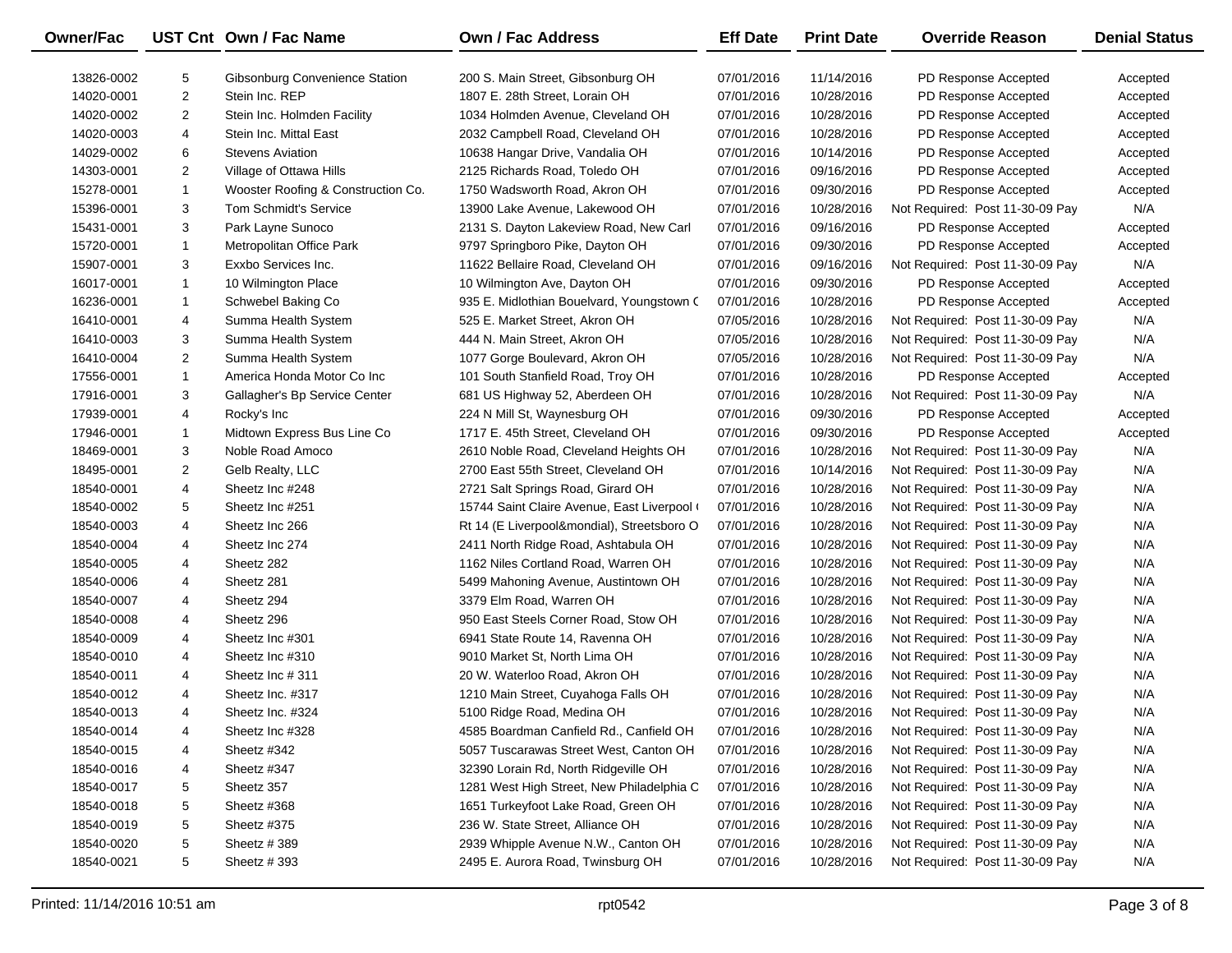| <b>Owner/Fac</b> |                | UST Cnt Own / Fac Name             | <b>Own / Fac Address</b>                  | <b>Eff Date</b> | <b>Print Date</b> | <b>Override Reason</b>          | <b>Denial Status</b> |
|------------------|----------------|------------------------------------|-------------------------------------------|-----------------|-------------------|---------------------------------|----------------------|
| 18540-0022       | 5              | Sheetz # 394                       | 7777 Reynolds Road, Mentor OH             | 07/01/2016      | 10/28/2016        | Not Required: Post 11-30-09 Pay | N/A                  |
| 18540-0023       | 5              | Sheetz Convenience Store #390      | 1762 E. Main Street, Kent OH              | 07/01/2016      | 10/28/2016        | Not Required: Post 11-30-09 Pay | N/A                  |
| 18540-0024       | 5              | Sheetz - Cambridge #387            | 2101 Southgate Parkway, Cambridge OH      | 07/01/2016      | 10/28/2016        | Not Required: Post 11-30-09 Pay | N/A                  |
| 18540-0025       | 5              | Sheetz #406                        | 225 N. Maysville Avenue, South Zanesville | 07/01/2016      | 10/28/2016        | Not Required: Post 11-30-09 Pay | N/A                  |
| 18540-0026       | 5              | Sheetz Store - Perry Ohio #404     | 2800 Northridge Road, Perry OH            | 07/01/2016      | 10/28/2016        | Not Required: Post 11-30-09 Pay | N/A                  |
| 18540-0027       | 5              | Sheetz #422                        | 21034 Royalton Road, Strongsville OH      | 07/01/2016      | 10/28/2016        | Not Required: Post 11-30-09 Pay | N/A                  |
| 18540-0028       | 5              | Sheetz Convenience #435            | 435 Water Street, Chardon OH              | 07/01/2016      | 10/28/2016        | Not Required: Post 11-30-09 Pay | N/A                  |
| 18540-0029       | 5              | Sheffield Village Ohio Sheetz #441 | 5295 Detroit Road, Sheffield OH           | 07/01/2016      | 10/28/2016        | Not Required: Post 11-30-09 Pay | N/A                  |
| 18540-0030       | 5              | Sheetz Convenience #431            | 1415 Pittsburg Avenue NW, North Canton C  | 07/01/2016      | 10/28/2016        | Not Required: Post 11-30-09 Pay | N/A                  |
| 18540-0031       | 5              | Sheetz, Inc. #452                  | 600 N. Mantua Street, Kent OH             | 07/01/2016      | 10/28/2016        | Not Required: Post 11-30-09 Pay | N/A                  |
| 18540-0032       | 4              | Sheetz #465                        | 6767 Ridge Road, Parma OH                 | 07/01/2016      | 10/28/2016        | Not Required: Post 11-30-09 Pay | N/A                  |
| 18540-0033       | 5              | Sheetz Inc 526                     | 7766 Lake Shore Boulevard, Mentor OH      | 07/01/2016      | 10/28/2016        | Not Required: Post 11-30-09 Pay | N/A                  |
| 18540-0034       | 4              | Sheetz Inc 529                     | 1280 West Maple Street, Hartville OH      | 07/01/2016      | 10/28/2016        | Not Required: Post 11-30-09 Pay | N/A                  |
| 18540-0035       | 4              | Sheetz 533                         | 10315 Cascade Crossing, Brooklyn OH       | 07/01/2016      | 10/28/2016        | Not Required: Post 11-30-09 Pay | N/A                  |
| 18540-0036       | 4              | Sheetz #552                        | 9037 Pearl Road, Strongsville OH          | 07/01/2016      | 10/28/2016        | Not Required: Post 11-30-09 Pay | N/A                  |
| 18540-0037       | 4              | Sheetz #605                        | 68500 Addie Way, St Clairsville OH        | 07/01/2016      | 10/28/2016        | Not Required: Post 11-30-09 Pay | N/A                  |
| 18540-0038       | 4              | Sheetz #609                        | 5795 West 130th Street, Parma OH          | 10/13/2016      | 10/28/2016        | Not Required: Post 11-30-09 Pay | N/A                  |
| 18593-0001       | 2              | Dg Ferris Development              | 5578 Este Avenue, Cincinnati OH           | 07/01/2016      | 10/28/2016        | PD Response Accepted            | Accepted             |
| 18593-0002       | $\overline{2}$ | Kentucky Container Service         | 5550 Este Avenue, Cincinnati OH           | 07/01/2016      | 10/28/2016        | PD Response Accepted            | Accepted             |
| 18638-0001       | $\mathbf{1}$   | A&R Transport                      | 1230 Harmon Avenue, Columbus OH           | 07/01/2016      | 09/16/2016        | Not Required: Post 11-30-09 Pay | N/A                  |
| 18709-0001       | 5              | Rockys Inc.                        | 515 Canal Street, Malvern OH              | 07/01/2016      | 09/30/2016        | PD Response Accepted            | Accepted             |
| 18709-0002       | 4              | Rockys III                         | 625 E. Lincolnway, Minerva OH             | 07/01/2016      | 09/30/2016        | PD Response Accepted            | Accepted             |
| 18751-0001       | $\mathbf 1$    | Venetian Marina                    | 2035 1st St, Sandusky OH                  | 07/01/2016      | 10/14/2016        | PD Response Accepted            | Accepted             |
| 18887-0107       | 3              | GetGo #3390                        | 3351 Center Road, Brunswick OH            | 09/23/2016      | 10/28/2016        | Not Required: Post 11-30-09 Pay | N/A                  |
| 18887-0108       | 3              | GetGo #3393                        | 142 Park Centre Drive, Wadsworth OH       | 10/17/2016      | 10/28/2016        | Not Required: Post 11-30-09 Pay | N/A                  |
| 18950-0001       | 3              | Multani & Saini, Inc.              | 220 State Street, Jeffersonville OH       | 07/05/2016      | 11/14/2016        | Not Required: Post 11-30-09 Pay | N/A                  |
| 19020-0001       | 4              | Spremulli American Service         | 19548 Detroit Road, Rocky River OH        | 07/01/2016      | 10/14/2016        | PD Response Accepted            | Accepted             |
| 19020-0002       | 5              | Spremulli Amoco Goodyear           | 15002 Puritas Avenue, Cleveland OH        | 07/01/2016      | 10/14/2016        | PD Response Accepted            | Accepted             |
| 19057-0001       | 2              | Kroger 799 Fuel Center             | 1008 Washington Boulevard, Belpre OH      | 07/01/2016      | 09/30/2016        | PD Response Accepted            | Accepted             |
| 19136-0001       | 5              | West Mansfield Mini Mart           | 115 N Main St, West Mansfield OH          | 07/01/2016      | 09/30/2016        | PD Response Accepted            | Accepted             |
| 19178-0001       | $\mathbf{1}$   | Ohio Willow Wood                   | 15441 Scioto Darby Road, Mt Sterling OH   | 07/01/2016      | 09/30/2016        | PD Response Accepted            | Accepted             |
| 19213-0001       | 6              | Love's Travel Stop #221            | 605 Sonora Road, Zanesville OH            | 07/01/2016      | 09/16/2016        | PD Response Accepted            | Accepted             |
| 19213-0002       | 6              | Love's Travel Stop #352            | 13023 US Highway 35 N.W., Jeffersonville  | 07/01/2016      | 09/16/2016        | PD Response Accepted            | Accepted             |
| 19213-0003       | 6              | Love's Travel Stop #332            | 10145 Avon Lake Road, Burbank OH          | 07/01/2016      | 09/16/2016        | PD Response Accepted            | Accepted             |
| 19213-0004       | 6              | Love's Travel Stop #356            | 13190 Deshler Road, North Baltimore OH    | 07/01/2016      | 09/16/2016        | PD Response Accepted            | Accepted             |
| 19213-0005       | 7              | Love's Travel Stop #389            | 2 Love's Drive, Conneaut OH               | 07/01/2016      | 09/16/2016        | PD Response Accepted            | Accepted             |
| 19213-0006       | 6              | Love's Travel Stop #370            | 2586 N. Main Street, Hubbard OH           | 07/01/2016      | 09/16/2016        | PD Response Accepted            | Accepted             |
| 19213-0008       | 6              | Love's Travel Stops #456           | 26530 Baker Road, Perrysburg OH           | 07/01/2016      | 09/16/2016        | PD Response Accepted            | Accepted             |
| 19213-0009       | 6              | Love's Travel Stop #427            | 2217 South Edwin C Moses Boulevard, Da    | 07/01/2016      | 09/16/2016        | PD Response Accepted            | Accepted             |
| 19213-0011       | 6              | Love's Travel Stop #594            | 208 State Route 850, Bidwell OH           | 07/01/2016      | 09/16/2016        | PD Response Accepted            | Accepted             |
| 19510-0001       | 1              | Peak Foods                         | 1903 W. Main Street, Troy OH              | 07/01/2016      | 10/14/2016        | PD Response Accepted            | Accepted             |
| 19829-0001       | $\mathbf{1}$   | Deck Lounge and Restaurant         | 35943 Lakeshore Blvd, Eastlake OH         | 11/07/2016      | 11/14/2016        | PD Response Accepted            | Accepted             |
| 19845-0001       | $\mathbf{1}$   | Tuppers Plains Chester Water Plant | 36625 Sandhill-Cemetary Road, Long Bot    | 07/01/2016      | 10/14/2016        | PD Response Accepted            | Accepted             |

—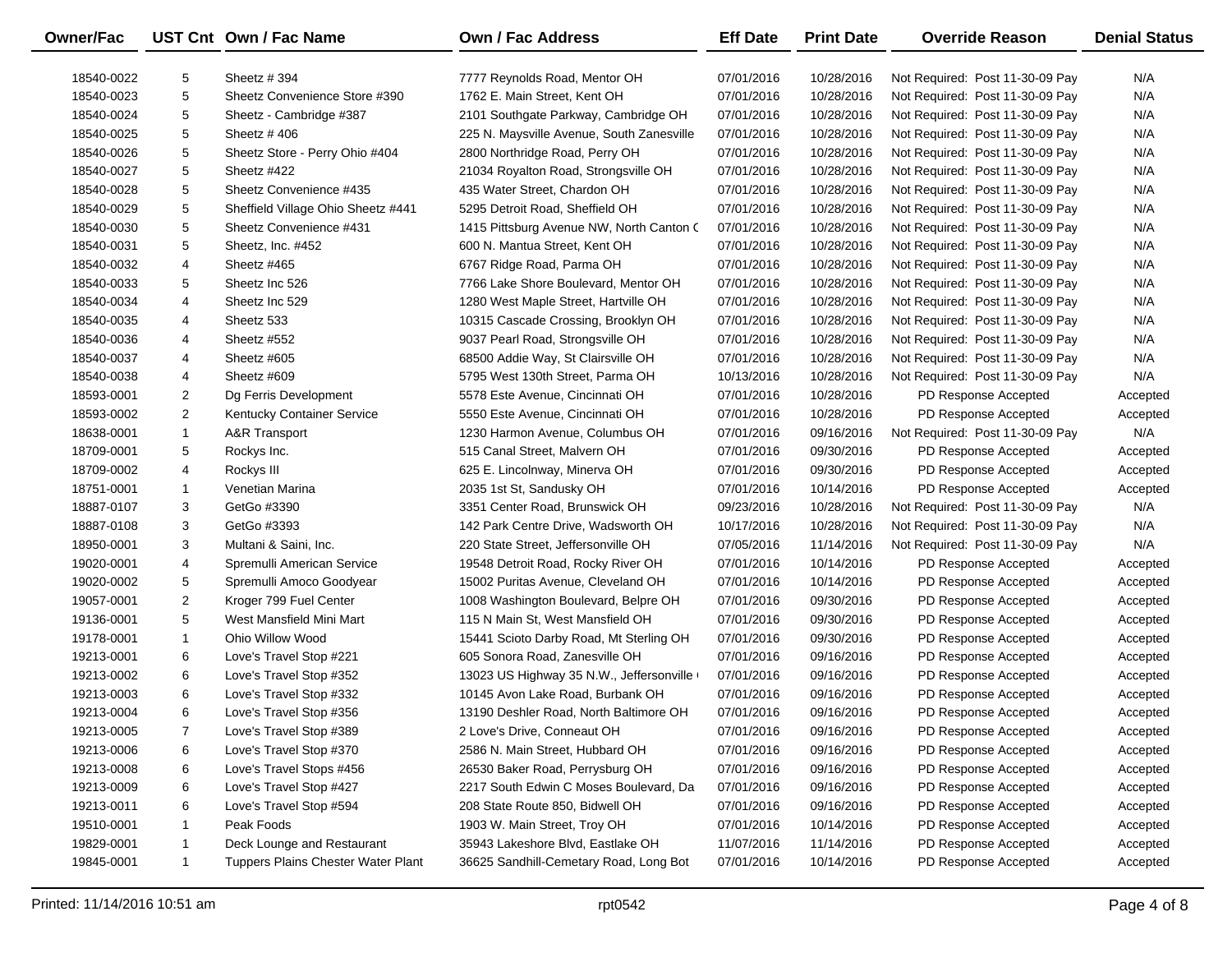| 19853-0001<br>2<br>Children's Hospital<br>1 Perkins Square, Akron OH<br>07/01/2016<br>09/30/2016<br>PD Response Accepted<br>Accepted<br>$\mathbf{1}$<br>215 Bowery Street, Akron OH<br>07/01/2016<br>09/30/2016<br>19853-0002<br><b>Bowery Professional Building</b><br>PD Response Accepted<br>Accepted<br>$\overline{2}$<br>200 S. Main Street, Fort Loramie OH<br>19888-0001<br>Wagner's IGA<br>07/01/2016<br>09/30/2016<br>PD Response Accepted<br>Accepted<br>3<br>19914-0001<br>Perk Company, Inc.<br>4994 Holyoke Avenue, Cleveland OH<br>07/01/2016<br>09/30/2016<br>PD Response Accepted<br>Accepted<br>4<br><b>Euclid and Superior Shell</b><br>13441 Euclid Avenue, Cleveland OH<br>10/13/2016<br>10/28/2016<br>Not Required: Post 11-30-09 Pay<br>N/A<br>20080-0001<br>$\overline{2}$<br>106 W. Fremont Street, Arcadia OH<br>07/01/2016<br>11/14/2016<br>20237-0001<br>Hahnco (Arcadia Marathon)<br>PD Response Accepted<br>Accepted<br>4<br>20237-0003<br>North Baltimore Convenience<br>101 S. Main Street, North Baltimore OH<br>07/01/2016<br>11/14/2016<br>PD Response Accepted<br>Accepted<br>3<br>13170 Mill Street, Weston OH<br>20237-0004<br><b>Weston Marathon</b><br>07/01/2016<br>11/14/2016<br>PD Response Accepted<br>Accepted<br>3<br>Hanini Petroleum<br>07/01/2016<br>Not Required: Post 11-30-09 Pay<br>N/A<br>20327-0001<br>7310 Lorain Avenue, Cleveland OH<br>10/14/2016<br>$\overline{2}$<br>20423-0001<br>Speedy Gas Company, Inc.<br>6207 Broadway Avenue, Cleveland OH<br>07/01/2016<br>10/14/2016<br>PD Response Accepted<br>Accepted | <b>Denial Status</b> |
|-------------------------------------------------------------------------------------------------------------------------------------------------------------------------------------------------------------------------------------------------------------------------------------------------------------------------------------------------------------------------------------------------------------------------------------------------------------------------------------------------------------------------------------------------------------------------------------------------------------------------------------------------------------------------------------------------------------------------------------------------------------------------------------------------------------------------------------------------------------------------------------------------------------------------------------------------------------------------------------------------------------------------------------------------------------------------------------------------------------------------------------------------------------------------------------------------------------------------------------------------------------------------------------------------------------------------------------------------------------------------------------------------------------------------------------------------------------------------------------------------------------------------------------------------------------------------------|----------------------|
|                                                                                                                                                                                                                                                                                                                                                                                                                                                                                                                                                                                                                                                                                                                                                                                                                                                                                                                                                                                                                                                                                                                                                                                                                                                                                                                                                                                                                                                                                                                                                                               |                      |
|                                                                                                                                                                                                                                                                                                                                                                                                                                                                                                                                                                                                                                                                                                                                                                                                                                                                                                                                                                                                                                                                                                                                                                                                                                                                                                                                                                                                                                                                                                                                                                               |                      |
|                                                                                                                                                                                                                                                                                                                                                                                                                                                                                                                                                                                                                                                                                                                                                                                                                                                                                                                                                                                                                                                                                                                                                                                                                                                                                                                                                                                                                                                                                                                                                                               |                      |
|                                                                                                                                                                                                                                                                                                                                                                                                                                                                                                                                                                                                                                                                                                                                                                                                                                                                                                                                                                                                                                                                                                                                                                                                                                                                                                                                                                                                                                                                                                                                                                               |                      |
|                                                                                                                                                                                                                                                                                                                                                                                                                                                                                                                                                                                                                                                                                                                                                                                                                                                                                                                                                                                                                                                                                                                                                                                                                                                                                                                                                                                                                                                                                                                                                                               |                      |
|                                                                                                                                                                                                                                                                                                                                                                                                                                                                                                                                                                                                                                                                                                                                                                                                                                                                                                                                                                                                                                                                                                                                                                                                                                                                                                                                                                                                                                                                                                                                                                               |                      |
|                                                                                                                                                                                                                                                                                                                                                                                                                                                                                                                                                                                                                                                                                                                                                                                                                                                                                                                                                                                                                                                                                                                                                                                                                                                                                                                                                                                                                                                                                                                                                                               |                      |
|                                                                                                                                                                                                                                                                                                                                                                                                                                                                                                                                                                                                                                                                                                                                                                                                                                                                                                                                                                                                                                                                                                                                                                                                                                                                                                                                                                                                                                                                                                                                                                               |                      |
|                                                                                                                                                                                                                                                                                                                                                                                                                                                                                                                                                                                                                                                                                                                                                                                                                                                                                                                                                                                                                                                                                                                                                                                                                                                                                                                                                                                                                                                                                                                                                                               |                      |
|                                                                                                                                                                                                                                                                                                                                                                                                                                                                                                                                                                                                                                                                                                                                                                                                                                                                                                                                                                                                                                                                                                                                                                                                                                                                                                                                                                                                                                                                                                                                                                               |                      |
| $\overline{7}$<br>New Paris Food Mart<br>9592 US Route 40 W., New Paris OH<br>20821-0001<br>07/01/2016<br>10/14/2016<br>PD Response Accepted<br>Accepted                                                                                                                                                                                                                                                                                                                                                                                                                                                                                                                                                                                                                                                                                                                                                                                                                                                                                                                                                                                                                                                                                                                                                                                                                                                                                                                                                                                                                      |                      |
| 2700 Farmers Drive, Columbus OH<br>07/01/2016<br>N/A<br>20847-0001<br>$\mathbf{1}$<br>CarMax # 7176<br>09/16/2016<br>Not Required: Post 11-30-09 Pay                                                                                                                                                                                                                                                                                                                                                                                                                                                                                                                                                                                                                                                                                                                                                                                                                                                                                                                                                                                                                                                                                                                                                                                                                                                                                                                                                                                                                          |                      |
| 12105 Omni Plex Court, Cincinnati OH<br>07/01/2016<br>N/A<br>20847-0002<br>$\mathbf{1}$<br>CarMax Store #7175<br>09/16/2016<br>Not Required: Post 11-30-09 Pay                                                                                                                                                                                                                                                                                                                                                                                                                                                                                                                                                                                                                                                                                                                                                                                                                                                                                                                                                                                                                                                                                                                                                                                                                                                                                                                                                                                                                |                      |
| $\mathbf{1}$<br>Not Required: Post 11-30-09 Pay<br>N/A<br>20847-0003<br>CarMax #7240<br>3555 Miamisburg Centerville Road, West C<br>07/01/2016<br>09/16/2016                                                                                                                                                                                                                                                                                                                                                                                                                                                                                                                                                                                                                                                                                                                                                                                                                                                                                                                                                                                                                                                                                                                                                                                                                                                                                                                                                                                                                  |                      |
| N/A<br>20847-0004<br>$\mathbf{1}$<br>CarMax #7165<br>4900 East Pointe Parkway, Warrensville He<br>07/01/2016<br>09/16/2016<br>Not Required: Post 11-30-09 Pay                                                                                                                                                                                                                                                                                                                                                                                                                                                                                                                                                                                                                                                                                                                                                                                                                                                                                                                                                                                                                                                                                                                                                                                                                                                                                                                                                                                                                 |                      |
| 4<br>1444 Whitaker Way, Montpelier OH<br>09/12/2016<br>Not Required: Post 11-30-09 Pay<br>N/A<br>20872-0001<br><b>Miller's New Market</b><br>09/16/2016                                                                                                                                                                                                                                                                                                                                                                                                                                                                                                                                                                                                                                                                                                                                                                                                                                                                                                                                                                                                                                                                                                                                                                                                                                                                                                                                                                                                                       |                      |
| $\overline{2}$<br>20 Johnsville Road, Centerburg OH<br>09/08/2016<br>09/16/2016<br>N/A<br>20986-0001<br>Centerburg Sunoco LLC<br>Not Required: Post 11-30-09 Pay                                                                                                                                                                                                                                                                                                                                                                                                                                                                                                                                                                                                                                                                                                                                                                                                                                                                                                                                                                                                                                                                                                                                                                                                                                                                                                                                                                                                              |                      |
| $\overline{2}$<br>2201 9th Street N.W., Canton OH<br>07/01/2016<br>11/14/2016<br>N/A<br>21160-0002<br>Sarai Marathon #3<br>Not Required: Post 11-30-09 Pay                                                                                                                                                                                                                                                                                                                                                                                                                                                                                                                                                                                                                                                                                                                                                                                                                                                                                                                                                                                                                                                                                                                                                                                                                                                                                                                                                                                                                    |                      |
| 3<br>4101 Woodville Road, Northwood OH<br>07/01/2016<br>Not Required: Post 11-30-09 Pay<br>N/A<br>21160-0003<br>Sarai Properties, LLC<br>11/14/2016                                                                                                                                                                                                                                                                                                                                                                                                                                                                                                                                                                                                                                                                                                                                                                                                                                                                                                                                                                                                                                                                                                                                                                                                                                                                                                                                                                                                                           |                      |
| $\overline{2}$<br>201 Mary Ellen Street, South Lebanon OH<br>10/28/2016<br>21413-0001<br>Johns Service<br>10/19/2016<br>PD Response Accepted<br>Accepted                                                                                                                                                                                                                                                                                                                                                                                                                                                                                                                                                                                                                                                                                                                                                                                                                                                                                                                                                                                                                                                                                                                                                                                                                                                                                                                                                                                                                      |                      |
| 4<br>2720 Saint Johns Road, Lima OH<br>Not Required: Post 11-30-09 Pay<br>N/A<br>21629-0001<br>Marathon Food Mart<br>10/31/2016<br>11/14/2016                                                                                                                                                                                                                                                                                                                                                                                                                                                                                                                                                                                                                                                                                                                                                                                                                                                                                                                                                                                                                                                                                                                                                                                                                                                                                                                                                                                                                                 |                      |
| $\overline{2}$<br>3451 Colorado Avenue, Lorain OH<br>08/18/2016<br>09/16/2016<br>N/A<br>21673-0001<br>Colorado Liberty Gas USA<br>Not Required: Post 11-30-09 Pay                                                                                                                                                                                                                                                                                                                                                                                                                                                                                                                                                                                                                                                                                                                                                                                                                                                                                                                                                                                                                                                                                                                                                                                                                                                                                                                                                                                                             |                      |
| 4<br>SGW, LLC<br>150 E. Main Street, Saint Clairsville OH<br>09/12/2016<br>09/16/2016<br>Not Required: Post 11-30-09 Pay<br>N/A<br>21818-0001                                                                                                                                                                                                                                                                                                                                                                                                                                                                                                                                                                                                                                                                                                                                                                                                                                                                                                                                                                                                                                                                                                                                                                                                                                                                                                                                                                                                                                 |                      |
| 5<br>1200 N. Water Street, Uhrichsville OH<br>21988-0001<br>Uhrichsville Food Mart<br>07/01/2016<br>10/14/2016<br>PD Response Accepted<br>Accepted                                                                                                                                                                                                                                                                                                                                                                                                                                                                                                                                                                                                                                                                                                                                                                                                                                                                                                                                                                                                                                                                                                                                                                                                                                                                                                                                                                                                                            |                      |
| 5<br>41995 State Route 7, Tuppers Plains OH<br>Not Required: Post 11-30-09 Pay<br>N/A<br>22046-0001<br>Christopher A. Buchanan Property<br>08/18/2016<br>09/16/2016                                                                                                                                                                                                                                                                                                                                                                                                                                                                                                                                                                                                                                                                                                                                                                                                                                                                                                                                                                                                                                                                                                                                                                                                                                                                                                                                                                                                           |                      |
| 3<br>Singh Main Street, LLC<br>3140 E. Main Street, Columbus OH<br>07/01/2016<br>N/A<br>22227-0001<br>10/28/2016<br>Not Required: Post 11-30-09 Pay                                                                                                                                                                                                                                                                                                                                                                                                                                                                                                                                                                                                                                                                                                                                                                                                                                                                                                                                                                                                                                                                                                                                                                                                                                                                                                                                                                                                                           |                      |
| $\overline{2}$<br>11/14/2016<br>Not Required: Post 11-30-09 Pay<br>N/A<br>22350-0001<br>$H$ & A Inc.<br>3100 N. Detroit Avenue, Toledo OH<br>11/02/2016                                                                                                                                                                                                                                                                                                                                                                                                                                                                                                                                                                                                                                                                                                                                                                                                                                                                                                                                                                                                                                                                                                                                                                                                                                                                                                                                                                                                                       |                      |
| 3<br>07/01/2016<br>22368-0001<br>Kaleshwari, Inc.<br>6380 Branch Hill Guinea Pike, Loveland O<br>10/28/2016<br>PD Response Accepted<br>Accepted                                                                                                                                                                                                                                                                                                                                                                                                                                                                                                                                                                                                                                                                                                                                                                                                                                                                                                                                                                                                                                                                                                                                                                                                                                                                                                                                                                                                                               |                      |
| 3<br>3120 Parkman Road, Warren OH<br>09/19/2016<br>Not Required: Post 11-30-09 Pay<br>N/A<br>22401-0001<br>Riverview NE, LLC<br>10/14/2016                                                                                                                                                                                                                                                                                                                                                                                                                                                                                                                                                                                                                                                                                                                                                                                                                                                                                                                                                                                                                                                                                                                                                                                                                                                                                                                                                                                                                                    |                      |
| 4<br>150 S. State Street, Westerville OH<br>09/12/2016<br>N/A<br>22461-0001<br>Sunshine Petro, LLC<br>09/16/2016<br>Not Required: Post 11-30-09 Pay                                                                                                                                                                                                                                                                                                                                                                                                                                                                                                                                                                                                                                                                                                                                                                                                                                                                                                                                                                                                                                                                                                                                                                                                                                                                                                                                                                                                                           |                      |
| <b>Trenton Shell</b><br>Not Required: Post 11-30-09 Pay<br>N/A<br>22475-0001<br>4<br>550 W. Oxford State Road, Middletown OH<br>09/14/2016<br>09/16/2016                                                                                                                                                                                                                                                                                                                                                                                                                                                                                                                                                                                                                                                                                                                                                                                                                                                                                                                                                                                                                                                                                                                                                                                                                                                                                                                                                                                                                      |                      |
| 4<br>5870 Westerville Road, Westerville OH<br>Not Required: Post 11-30-09 Pay<br>N/A<br>22514-0001<br>Westerville Petroleum, LLC<br>07/01/2016<br>11/14/2016                                                                                                                                                                                                                                                                                                                                                                                                                                                                                                                                                                                                                                                                                                                                                                                                                                                                                                                                                                                                                                                                                                                                                                                                                                                                                                                                                                                                                  |                      |
| $\overline{2}$<br><b>Harbor Point Marina</b><br>09/16/2016<br>Not Required: Post 11-30-09 Pay<br>N/A<br>22561-0001<br>205 Harbor Point Drive, Celina OH<br>09/01/2016                                                                                                                                                                                                                                                                                                                                                                                                                                                                                                                                                                                                                                                                                                                                                                                                                                                                                                                                                                                                                                                                                                                                                                                                                                                                                                                                                                                                         |                      |
| $\mathbf{1}$<br>3205 Middlebranch Road, Canton OH<br>22622-0001<br>Case Farms Processing, Inc.<br>07/01/2016<br>09/16/2016<br>PD Response Accepted<br>Accepted                                                                                                                                                                                                                                                                                                                                                                                                                                                                                                                                                                                                                                                                                                                                                                                                                                                                                                                                                                                                                                                                                                                                                                                                                                                                                                                                                                                                                |                      |
| 3<br>9447 Tallmadge Road, Diamond OH<br>Not Required: Post 11-30-09 Pay<br>N/A<br>22680-0001<br>Palmyra Little Village Shopper, LLC<br>09/16/2016<br>10/14/2016                                                                                                                                                                                                                                                                                                                                                                                                                                                                                                                                                                                                                                                                                                                                                                                                                                                                                                                                                                                                                                                                                                                                                                                                                                                                                                                                                                                                               |                      |
| 22792-0001<br>5<br>Ruff Creek Markets #1820<br>1499 3rd Street, Brilliant OH<br>07/01/2016<br>09/30/2016<br>Not Required: Post 11-30-09 Pay<br>N/A                                                                                                                                                                                                                                                                                                                                                                                                                                                                                                                                                                                                                                                                                                                                                                                                                                                                                                                                                                                                                                                                                                                                                                                                                                                                                                                                                                                                                            |                      |
| 3<br>09/30/2016<br>N/A<br>22792-0002<br>Ruff Creek Markets #1810<br>953 N 7th Street, Steubenville OH<br>07/01/2016<br>Not Required: Post 11-30-09 Pay                                                                                                                                                                                                                                                                                                                                                                                                                                                                                                                                                                                                                                                                                                                                                                                                                                                                                                                                                                                                                                                                                                                                                                                                                                                                                                                                                                                                                        |                      |
| 22792-0003<br>620 Main Street, Wintersville OH<br>09/30/2016<br>Not Required: Post 11-30-09 Pay<br>N/A<br>4<br>Ruff Creek Markets #1805<br>07/01/2016                                                                                                                                                                                                                                                                                                                                                                                                                                                                                                                                                                                                                                                                                                                                                                                                                                                                                                                                                                                                                                                                                                                                                                                                                                                                                                                                                                                                                         |                      |
| 22792-0004<br>5<br>1860 Franklin Street, Toronto OH<br>09/30/2016<br>Not Required: Post 11-30-09 Pay<br>N/A<br>Ruff Creek Markets #1815<br>07/01/2016                                                                                                                                                                                                                                                                                                                                                                                                                                                                                                                                                                                                                                                                                                                                                                                                                                                                                                                                                                                                                                                                                                                                                                                                                                                                                                                                                                                                                         |                      |
| 3<br>Newark Investments LLC<br>814 Mount Vernon Road, Newark OH<br>10/14/2016<br>Not Required: Post 11-30-09 Pay<br>N/A<br>22828-0001<br>07/01/2016                                                                                                                                                                                                                                                                                                                                                                                                                                                                                                                                                                                                                                                                                                                                                                                                                                                                                                                                                                                                                                                                                                                                                                                                                                                                                                                                                                                                                           |                      |
| 22862-0001<br>$\overline{2}$<br>Valley View Service Station LLC<br>22984 Leatherwood Road, Quaker City OH<br>09/30/2016<br>PD Response Accepted<br>07/01/2016<br>Accepted                                                                                                                                                                                                                                                                                                                                                                                                                                                                                                                                                                                                                                                                                                                                                                                                                                                                                                                                                                                                                                                                                                                                                                                                                                                                                                                                                                                                     |                      |
| 22878-0001<br>3<br>Chaudhary & Laura Inc.<br>911 North High Street, Worthington OH<br>10/14/2016<br>PD Response Accepted<br>07/01/2016<br>Accepted                                                                                                                                                                                                                                                                                                                                                                                                                                                                                                                                                                                                                                                                                                                                                                                                                                                                                                                                                                                                                                                                                                                                                                                                                                                                                                                                                                                                                            |                      |
| 22902-0001<br>5<br>Brad and Susan Young<br>9277 State Route 159, Chillicothe OH<br>07/01/2016<br>Not Required: Post 11-30-09 Pay<br>10/28/2016<br>N/A                                                                                                                                                                                                                                                                                                                                                                                                                                                                                                                                                                                                                                                                                                                                                                                                                                                                                                                                                                                                                                                                                                                                                                                                                                                                                                                                                                                                                         |                      |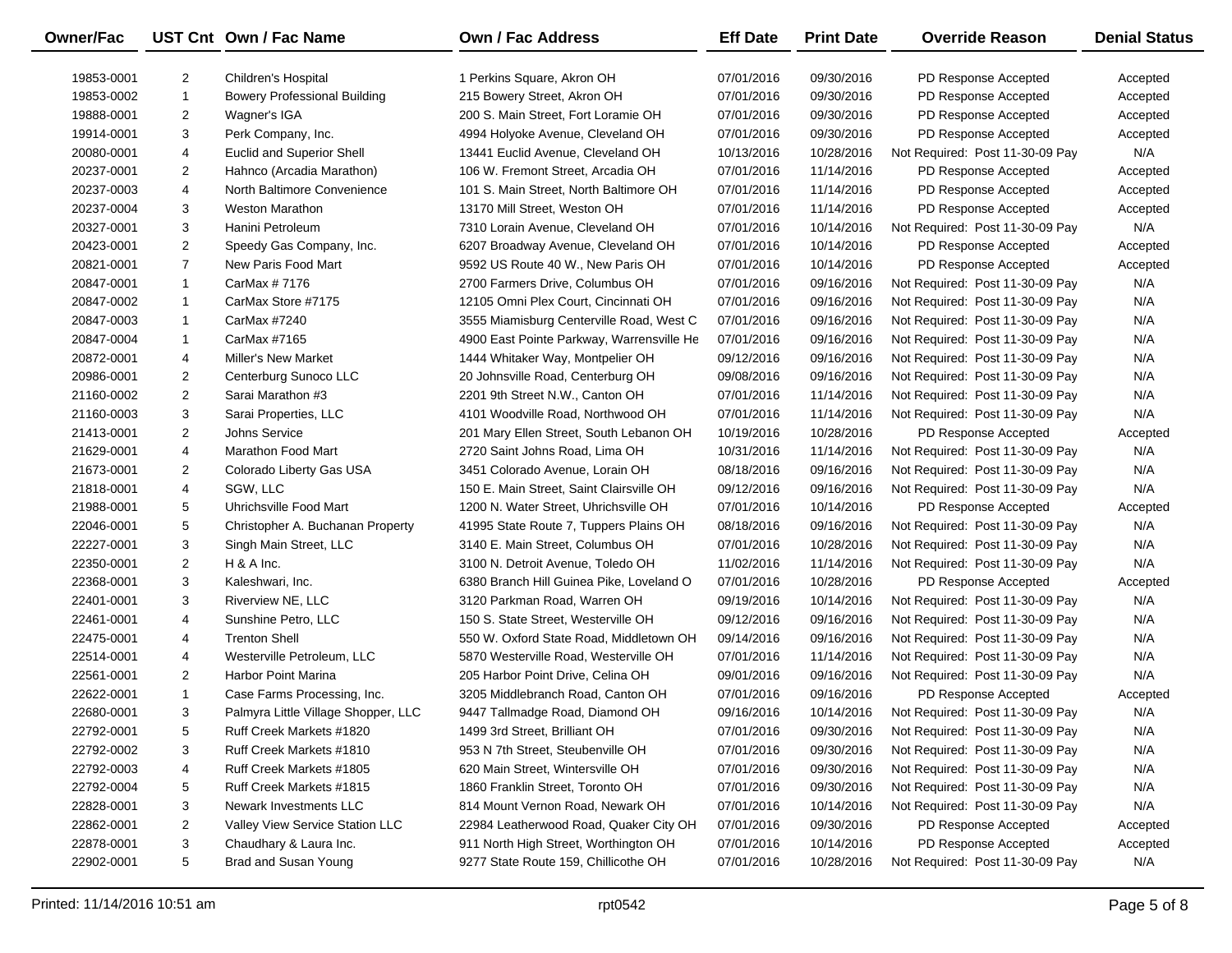| Owner/Fac  |                | UST Cnt Own / Fac Name                 | <b>Own / Fac Address</b>                 | <b>Eff Date</b> | <b>Print Date</b> | <b>Override Reason</b>          | <b>Denial Status</b> |
|------------|----------------|----------------------------------------|------------------------------------------|-----------------|-------------------|---------------------------------|----------------------|
| 23071-0001 | 3              | Alkire Road Marathon                   | 5600 Alkire Road, Galloway OH            | 07/01/2016      | 10/14/2016        | Not Required: Post 11-30-09 Pay | N/A                  |
| 23088-0001 | 4              | SPV Wayne & Keowee Sunoco              | 912 Wayne Avenue, Dayton OH              | 07/01/2016      | 10/14/2016        | Not Required: Post 11-30-09 Pay | N/A                  |
| 23088-0002 | 3              | SPV Wayne & Wyoming Sunoco             | 1502 Wayne Street, Dayton OH             | 07/01/2016      | 10/14/2016        | Not Required: Post 11-30-09 Pay | N/A                  |
| 23129-0001 | 3              | The GC Net Lease (Westerville) Investo | 800 Brooksedge Boulevard, Westerville O  | 09/26/2016      | 10/14/2016        | Not Required: Post 11-30-09 Pay | N/A                  |
| 23153-0001 | 4              | <b>National Car Rental</b>             | 3350 Valet Rd, Vandalia OH               | 10/25/2016      | 10/28/2016        | PD Response Accepted            | Accepted             |
| 23162-0001 | 3              | 456 Richmond LLC                       | 456 Richmond Rd, Richmond Hts OH         | 07/01/2016      | 10/28/2016        | PD Response Accepted            | Accepted             |
| 23252-0001 | 5              | Mickey Mart #59                        | 203 S Main St, Willard OH                | 07/07/2016      | 09/30/2016        | Not Required: Post 11-30-09 Pay | N/A                  |
| 23252-0002 | 5              | Sycamore BP                            | 103 W. Saffel Street, Sycamore OH        | 07/07/2016      | 09/30/2016        | Not Required: Post 11-30-09 Pay | N/A                  |
| 23252-0003 | 3              | <b>Greenwich Mickey Mart</b>           | 47 E. Main Street, Greenwich OH          | 07/07/2016      | 09/30/2016        | Not Required: Post 11-30-09 Pay | N/A                  |
| 23252-0004 | 3              | Berlin Heights Carry Out, Inc.         | 5 South Street, Berlin Heights OH        | 07/07/2016      | 09/30/2016        | Not Required: Post 11-30-09 Pay | N/A                  |
| 23252-0005 | 5              | Sandusky 250 Mickey Mart #61           | 4701 Milan Road, Sandusky OH             | 07/07/2016      | 09/30/2016        | Not Required: Post 11-30-09 Pay | N/A                  |
| 23252-0006 | 3              | Green Springs Mickey Mart #65          | 101 South Broadway St, Green Springs O   | 07/07/2016      | 09/30/2016        | Not Required: Post 11-30-09 Pay | N/A                  |
| 23252-0007 | 3              | Oak Harbor Mickey Mart #66             | 4975 N. State Route 2, Oak Harbor OH     | 07/07/2016      | 09/30/2016        | Not Required: Post 11-30-09 Pay | N/A                  |
| 23280-0001 | 4              | <b>Furniture Garden</b>                | 2485 N. Detroit Avenue, Toledo OH        | 07/01/2016      | 10/14/2016        | PD Response Accepted            | Accepted             |
| 23367-0001 | 3              | Silver Swan Marathon                   | 3880 E. National Road, Springfield OH    | 07/01/2016      | 09/30/2016        | PD Response Accepted            | Accepted             |
| 23373-0001 | 1              | 1215 Superior LLC                      | 1215 Superior Avenue, Cleveland OH       | 07/01/2016      | 09/30/2016        | PD Response Accepted            | Accepted             |
| 23393-0001 | 3              | <b>Turk Gas</b>                        | 1949 Schrock Road, Columbus OH           | 08/11/2016      | 10/14/2016        | Not Required: Post 11-30-09 Pay | N/A                  |
| 23422-0001 | $\overline{2}$ | Uniontown Topsoil and Mulch            | 1916 Erie Ave NW, Massillon OH           | 07/01/2016      | 11/14/2016        | Not Required: Post 11-30-09 Pay | N/A                  |
| 23443-0001 | $\mathbf{1}$   | <b>Mentor Lumber</b>                   | 7180 N. Center Street, Mentor OH         | 07/01/2016      | 11/14/2016        | Not Required: Post 11-30-09 Pay | N/A                  |
| 23453-0001 | 4              | Mantua EZ Mart                         | 10719 N. Main Street, Mantua OH          | 08/18/2016      | 09/16/2016        | Not Required: Post 11-30-09 Pay | N/A                  |
| 23453-0002 | $\overline{2}$ | SH Yun, Inc.                           | 1152 W. Main Street, Kent OH             | 08/18/2016      | 09/16/2016        | Not Required: Post 11-30-09 Pay | N/A                  |
| 23791-0001 | 4              | <b>PL Express</b>                      | 455 W. Turkeyfoot Lake Road, Akron OH    | 08/26/2016      | 09/16/2016        | Not Required: Post 11-30-09 Pay | N/A                  |
| 23800-0001 | 4              | <b>Delaware Market</b>                 | 17 E. William Street, Delaware OH        | 07/01/2016      | 10/14/2016        | PD Response Accepted            | Accepted             |
| 23833-0001 | 3              | 50/50 Fuel Terminals LLC               | 5050 Stickney Avenue, Toledo OH          | 07/25/2016      | 09/30/2016        | Not Required: Post 11-30-09 Pay | N/A                  |
| 23834-0001 | 3              | Varahi Properties LLC                  | 16 Blain Highway, Waverly OH             | 07/01/2016      | 10/28/2016        | PD Response Accepted            | Accepted             |
| 23836-0001 | 3              | Wickliffe Petroleum LLC                | 30220 Euclid Avenue, Wickliffe OH        | 11/02/2016      | 11/14/2016        | PD Response Accepted            | Accepted             |
| 23844-0001 | $\mathbf{1}$   | <b>Store Master Funding</b>            | 528 London Road, Delaware OH             | 07/01/2016      | 10/14/2016        | PD Response Accepted            | Accepted             |
| 23861-0001 | 4              | Circle K 5683                          | 9660 E. Center Street, Windham OH        | 07/01/2016      | 09/16/2016        | Not Required: Post 11-30-09 Pay | N/A                  |
| 23863-0001 | 3              | MJ BP Gas                              | 10982 Mahoning Road, North Jackson OH    | 07/01/2016      | 10/14/2016        | Not Required: Post 11-30-09 Pay | N/A                  |
| 23868-0001 | 4              | Englewood Sunoco                       | 1070 S. Main Street, Englewood OH        | 08/26/2016      | 09/16/2016        | Not Required: Post 11-30-09 Pay | N/A                  |
| 23876-0001 | 5              | Par Mar Store #5                       | 521 N. Main Street, Malta OH             | 07/01/2016      | 10/28/2016        | Not Required: Post 11-30-09 Pay | N/A                  |
| 23876-0002 | $\overline{2}$ | Par Mar Store #6                       | 101 Alta Street, Marietta OH             | 07/01/2016      | 10/28/2016        | Not Required: Post 11-30-09 Pay | N/A                  |
| 23876-0003 | $\overline{2}$ | Par Mar Store #7                       | 17785 State Route 7, Marietta OH         | 07/01/2016      | 10/28/2016        | Not Required: Post 11-30-09 Pay | N/A                  |
| 23876-0004 | 4              | Par Mar Store #11                      | 100 5th Street, Beverly OH               | 07/01/2016      | 10/28/2016        | Not Required: Post 11-30-09 Pay | N/A                  |
| 23876-0005 | 5              | Par Mar Store #4                       | 1033 State Route 7 N., New Matamoras O   | 07/01/2016      | 10/28/2016        | Not Required: Post 11-30-09 Pay | N/A                  |
| 23876-0006 | 5              | Par Mar Store #14                      | 66 Arrowhead Road, Little Hocking OH     | 07/01/2016      | 10/28/2016        | Not Required: Post 11-30-09 Pay | N/A                  |
| 23876-0007 | 4              | Par Mar Store #13                      | 40019 State Route 7, Hannibal OH         | 07/01/2016      | 10/28/2016        | Not Required: Post 11-30-09 Pay | N/A                  |
| 23876-0008 | 3              | Par Mar Store #1                       | 4796 State Route 60, Marietta OH         | 07/01/2016      | 10/28/2016        | Not Required: Post 11-30-09 Pay | N/A                  |
| 23876-0009 | 4              | Par Mar Store #33                      | 3355 State Route 821, Marietta OH        | 07/01/2016      | 10/28/2016        | Not Required: Post 11-30-09 Pay | N/A                  |
| 23878-0001 | 2              | Village Sunoco                         | 211 S. Main Street, Pleasant Hill OH     | 07/01/2016      | 10/28/2016        | Not Required: Post 11-30-09 Pay | N/A                  |
| 23878-0002 | 4              | JK Property, LLC                       | 85 E. Dayton Street, West Alexandria OH  | 07/01/2016      | 10/28/2016        | Not Required: Post 11-30-09 Pay | N/A                  |
| 23879-0001 | $\overline{2}$ | West Alex Property                     | 2 E. Franklin Street, Gratis OH          | 07/01/2016      | 10/28/2016        | Not Required: Post 11-30-09 Pay | N/A                  |
| 23880-0001 | 3              | Pit Stop                               | 2630 St. Clair Avenue, East Liverpool OH | 07/01/2016      | 10/14/2016        | Not Required: Post 11-30-09 Pay | N/A                  |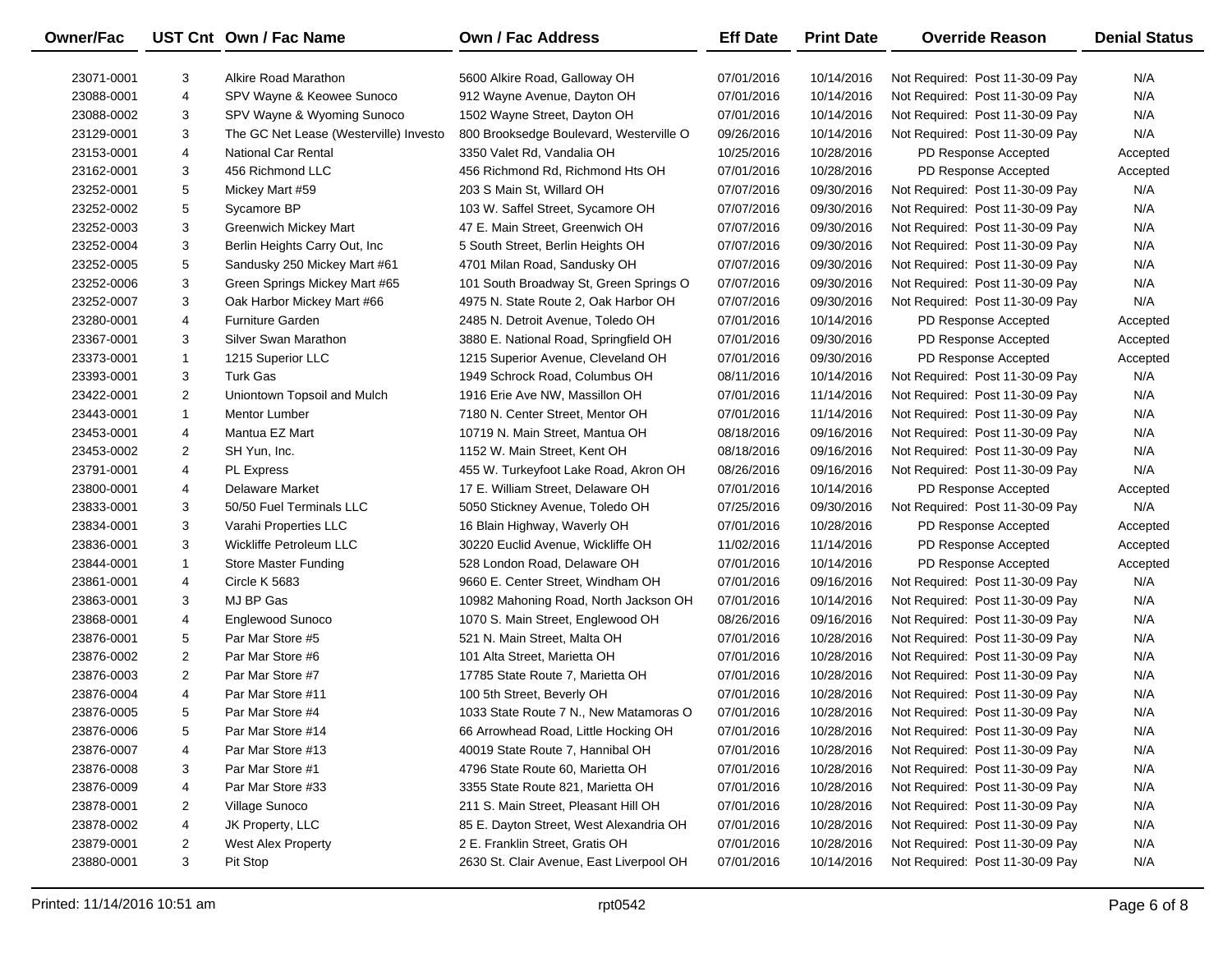| Owner/Fac  |              | UST Cnt Own / Fac Name         | <b>Own / Fac Address</b>                  | <b>Eff Date</b> | <b>Print Date</b> | <b>Override Reason</b>          | <b>Denial Status</b> |
|------------|--------------|--------------------------------|-------------------------------------------|-----------------|-------------------|---------------------------------|----------------------|
| 23888-0001 | 3            | Sankirat LLC                   | 7738 Reading Rd, Cincinnati OH            | 07/18/2016      | 10/28/2016        | Not Required: Post 11-30-09 Pay | N/A                  |
| 23889-0001 | 3            | Hinckley Convenience & Gas     | 1321 Ridge Road, Hinckley OH              | 08/10/2016      | 11/14/2016        | Not Required: Post 11-30-09 Pay | N/A                  |
| 23894-0001 | $\mathbf{1}$ | Village Market                 | 20759 State Route 772, Waverly OH         | 09/26/2016      | 10/14/2016        | Not Required: Post 11-30-09 Pay | N/A                  |
| 23898-0001 | $\mathbf{1}$ | Frisch's Restaurants Inc.      | 3011 Stanton Ave, Cincinnati OH           | 07/07/2016      | 10/28/2016        | Not Required: Post 11-30-09 Pay | N/A                  |
| 23901-0001 | 3            | Daridi Inc dba S&G #4          | 3504 Lagrange Street, Toledo OH           | 07/01/2016      | 10/28/2016        | Not Required: Post 11-30-09 Pay | N/A                  |
| 23901-0002 | 4            | Ridi Oil LLC dba S&G #17       | 3730 Monroe Street, Toledo OH             | 07/01/2016      | 10/28/2016        | Not Required: Post 11-30-09 Pay | N/A                  |
| 23901-0003 | 3            | S and G DT Ltd dba S&G #16     | 732 Conant Street, Maumee OH              | 07/01/2016      | 10/28/2016        | Not Required: Post 11-30-09 Pay | N/A                  |
| 23901-0004 | 4            | S and G DM Ltd dba S&G #30     | 7422 Wales Road, Northwood OH             | 07/01/2016      | 10/28/2016        | Not Required: Post 11-30-09 Pay | N/A                  |
| 23901-0005 | 3            | S and G DR Ltd dba S&G #19     | 3841 Airport Highway, Toledo OH           | 07/01/2016      | 10/28/2016        | Not Required: Post 11-30-09 Pay | N/A                  |
| 23901-0006 | 3            | S and G DT Ltd dba S&G #27     | 24 S. McCord Road, Holland OH             | 07/01/2016      | 10/28/2016        | Not Required: Post 11-30-09 Pay | N/A                  |
| 23901-0007 | 5            | S and G DL Ltd dba S&G #31     | 9140 Angola Road, Holland OH              | 07/01/2016      | 10/28/2016        | Not Required: Post 11-30-09 Pay | N/A                  |
| 23901-0008 | 3            | Ridi Oil LLC dba S&G #18       | 1027 N. Reynolds Road, Toledo OH          | 07/01/2016      | 10/28/2016        | Not Required: Post 11-30-09 Pay | N/A                  |
| 23901-0008 | $\mathbf{1}$ | Ridi Oil LLC dba S&G #18       | 1027 N. Reynolds Road, Toledo OH          | 10/24/2016      | 10/28/2016        | Not Required: Post 11-30-09 Pay | N/A                  |
| 23901-0009 | 3            | Ridi Spencer LLC dba S&G #32   | 1401 South Avenue, Toledo OH              | 07/01/2016      | 10/28/2016        | Not Required: Post 11-30-09 Pay | N/A                  |
| 23901-0010 | 2            | Ridi Oregon LLC dba S&G #33    | 2062 Woodville Road, Oregon OH            | 07/01/2016      | 10/28/2016        | Not Required: Post 11-30-09 Pay | N/A                  |
| 23901-0011 | 3            | S and G DT Ltd dba S&G #3      | 1223 N. Byrne Road, Toledo OH             | 07/01/2016      | 10/28/2016        | Not Required: Post 11-30-09 Pay | N/A                  |
| 23901-0012 | 2            | S and G DR Ltd dba S&G #26     | 1301 Sylvania Avenue, Toledo OH           | 07/01/2016      | 10/28/2016        | Not Required: Post 11-30-09 Pay | N/A                  |
| 23901-0013 | 3            | S and G DR Ltd dba S&G #37     | 2445 W. Alexis Road, Toledo OH            | 07/01/2016      | 10/28/2016        | Not Required: Post 11-30-09 Pay | N/A                  |
| 23901-0014 | 3            | S and G Stores LLC dba S&G #43 | 5101 W Alexis Road, Sylvania OH           | 07/01/2016      | 10/28/2016        | Not Required: Post 11-30-09 Pay | N/A                  |
| 23901-0015 | 4            | S and G Stores LLC dba S&G #50 | 2710 Tremainsville Road, Toledo OH        | 07/01/2016      | 10/28/2016        | Not Required: Post 11-30-09 Pay | N/A                  |
| 23901-0016 | 3            | S and G Stores LLC dba S&G #44 | 4315 W Alexis Road, Toledo OH             | 07/01/2016      | 10/28/2016        | Not Required: Post 11-30-09 Pay | N/A                  |
| 23901-0017 | 4            | S and G Stores LLC dba s&G #40 | 8249 Sylvania Metamora Rd, Sylvania OH    | 07/01/2016      | 10/28/2016        | Not Required: Post 11-30-09 Pay | N/A                  |
| 23901-0018 | 4            | S and G Stores LLC dba S&G #42 | 5544 W. Alexis Road, Sylvania OH          | 07/01/2016      | 10/28/2016        | Not Required: Post 11-30-09 Pay | N/A                  |
| 23901-0019 | 3            | S and G DR Ltd dba S&G #47     | 4721 Lewis Avenue, Toledo OH              | 07/01/2016      | 10/28/2016        | Not Required: Post 11-30-09 Pay | N/A                  |
| 23901-0020 | 4            | S and G DR Ltd dba S&G #45     | 1646 W Alexis, Toledo OH                  | 07/01/2016      | 10/28/2016        | Not Required: Post 11-30-09 Pay | N/A                  |
| 23903-0001 | 3            | Siri Inc.                      | 2740 Spring Grove Avenue, Cincinnati OH   | 07/19/2016      | 09/30/2016        | Not Required: Post 11-30-09 Pay | N/A                  |
| 23905-0001 | 4            | Dixie Shopper Stop             | 2411 S. Dixie Highway, Dayton OH          | 09/02/2016      | 10/28/2016        | PD Response Accepted            | Accepted             |
| 23907-0001 | 3            | Eastgate Marathon              | 2599 Albrecht Avenue, Akron OH            | 08/15/2016      | 09/30/2016        | Not Required: Post 11-30-09 Pay | N/A                  |
| 23909-0001 | 3            | Fateh Property LLC             | 1015 West Main, Tipp City OH              | 09/19/2016      | 09/30/2016        | Not Required: Post 11-30-09 Pay | N/A                  |
| 23910-0001 | 2            | Hogs Gas LLC                   | 750 E. Central (3037 Stickney Ave), Toled | 10/28/2016      | 11/14/2016        | Not Required: Post 11-30-09 Pay | N/A                  |
| 23912-0001 | 4            | Mclain Rubin Texas II LLC      | 3808 Woodville Road, Northwood OH         | 09/19/2016      | 10/28/2016        | PD Response Accepted            | Accepted             |
| 23913-0001 | 4            | Saddleback Valley Holdings LLC | 5760 Lewis Avenue, Toledo OH              | 10/11/2016      | 10/28/2016        | Not Required: Post 11-30-09 Pay | N/A                  |
| 23913-0002 | 3            | Saddleback Valley Holdings LLC | 4128 Monroe Street, Toledo OH             | 10/11/2016      | 10/28/2016        | Not Required: Post 11-30-09 Pay | N/A                  |
| 23916-0001 | $\mathbf{1}$ | Kinder Morgan Operating LP     | 930 Tennessee Avenue, Cincinnati OH       | 08/04/2016      | 11/14/2016        | Not Required: Post 11-30-09 Pay | N/A                  |
| 23918-0001 | 4            | Struble Rd Sunoco              | 2785 Struble Road, Cincinnati OH          | 09/23/2016      | 10/14/2016        | Not Required: Post 11-30-09 Pay | N/A                  |
| 23919-0001 | 2            | Jasper Road Food Mart Inc.     | 3542 Jasper Road, Jamestown OH            | 08/31/2016      | 10/14/2016        | Not Required: Post 11-30-09 Pay | N/A                  |
| 23922-0001 | 3            | Heart of Hocking Hills         | 22014 State Route 664, South Bloomingvil  | 08/24/2016      | 09/30/2016        | Not Required: Post 11-30-09 Pay | N/A                  |
| 23923-0001 | 3            | Valero                         | 6206 Woodland Avenue, Cleveland OH        | 09/19/2016      | 10/14/2016        | Not Required: Post 11-30-09 Pay | N/A                  |
| 23926-0001 | 3            | Stratacache Inc.               | 4646 Needmore Road, Dayton OH             | 10/03/2016      | 10/14/2016        | Not Required: Post 11-30-09 Pay | N/A                  |
| 23928-0001 | 1            | T.L. Service Center, Inc.      | 4616 State Route 82, Mantua OH            | 10/21/2016      | 11/14/2016        | Not Required: Post 11-30-09 Pay | N/A                  |
| 23930-0001 | 1            | Harrison Shell #28             | 9990 Harrison Avenue, Harrison OH         | 09/16/2016      | 10/14/2016        | PD Response Accepted            | Accepted             |
| 23933-0001 | 3            | <b>Virk Properties LLC</b>     | 5777 Ottawa Road, Elida OH                | 10/21/2016      | 11/14/2016        | Not Required: Post 11-30-09 Pay | N/A                  |
| 23938-0001 | $\mathbf{1}$ | Altivia Petrochemicals, LLC    | 1019 Haverhill Ohio Furnace Road, Haverh  | 11/03/2016      | 11/14/2016        | Not Required: Post 11-30-09 Pay | N/A                  |

—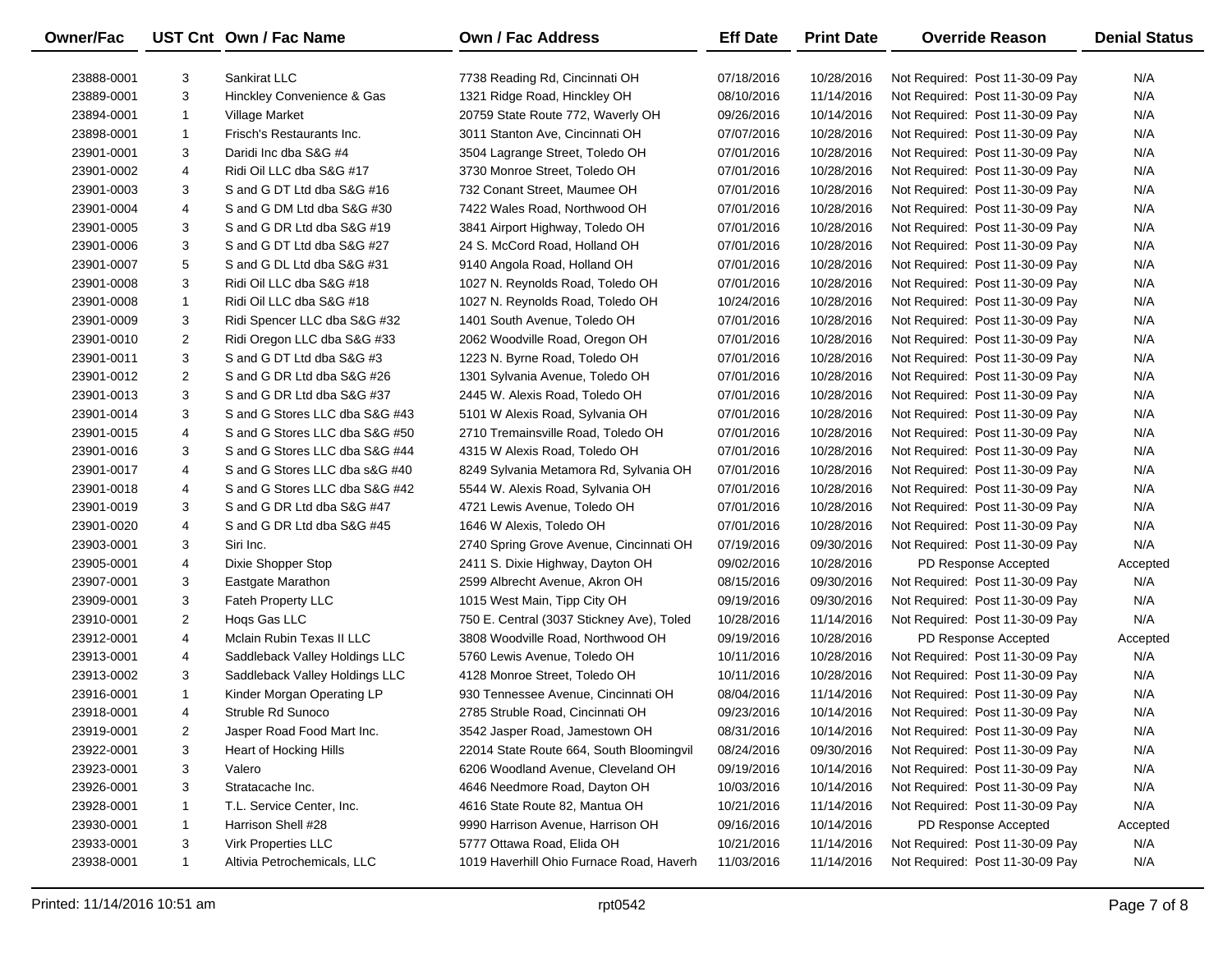| <b>Total Owners</b><br>152     |  |
|--------------------------------|--|
|                                |  |
| <b>Total Facilities</b><br>290 |  |
| <b>Total USTs</b><br>876       |  |
|                                |  |